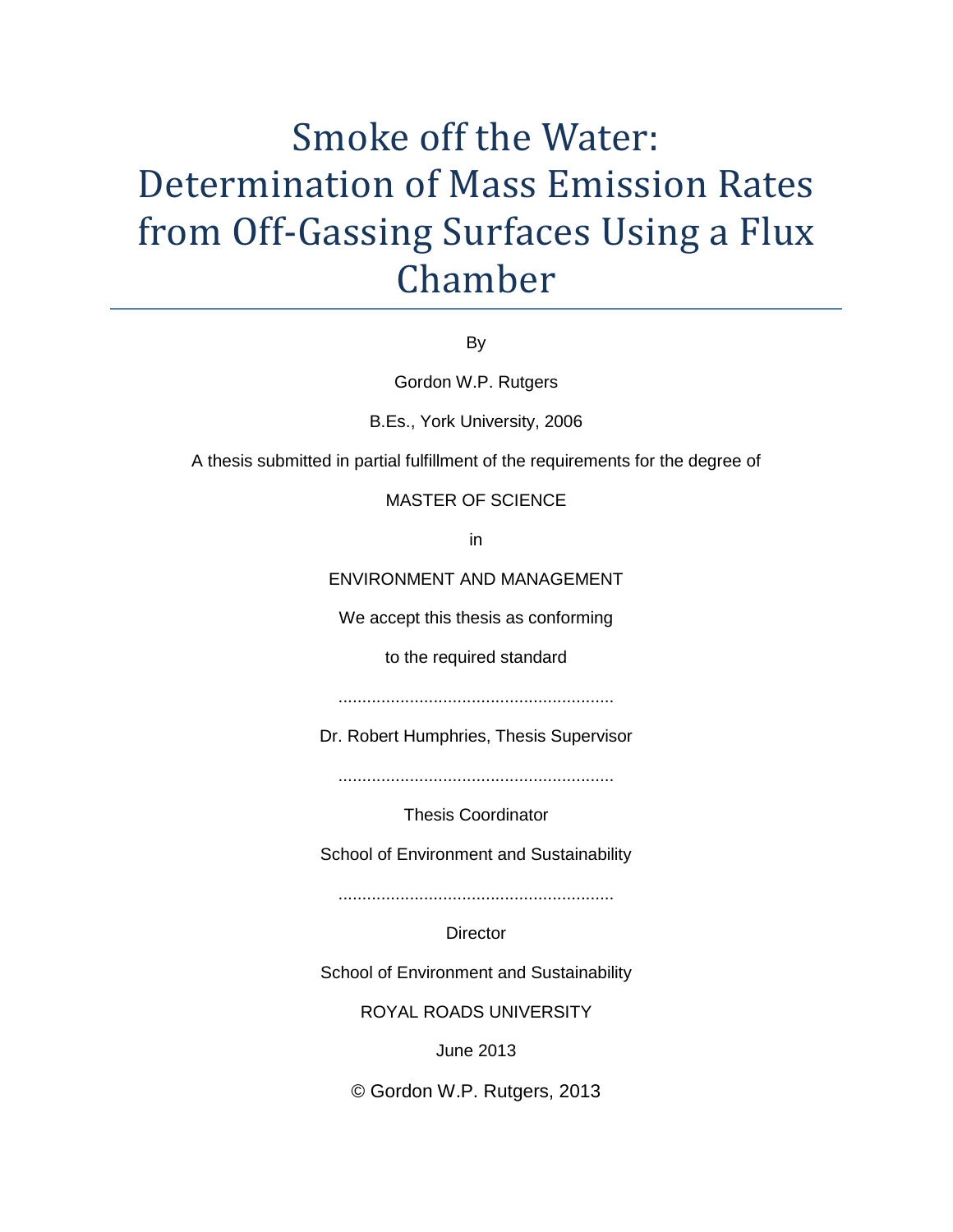# **Abstract**

A flux chamber is an effective and recognized means of sampling off gassing surfaces, such as landfills and settling ponds. Because there has been little discussion on the survey patterns used for deploying flux chambers. This thesis looks into developing a scalable survey pattern as part of a flux chamber test methodology that can accurately give a representative sample of the emission components and the emission rate of the entire area of interest. The test methodology evolved out of literature review and experiences of two case studies which are discussed within this thesis.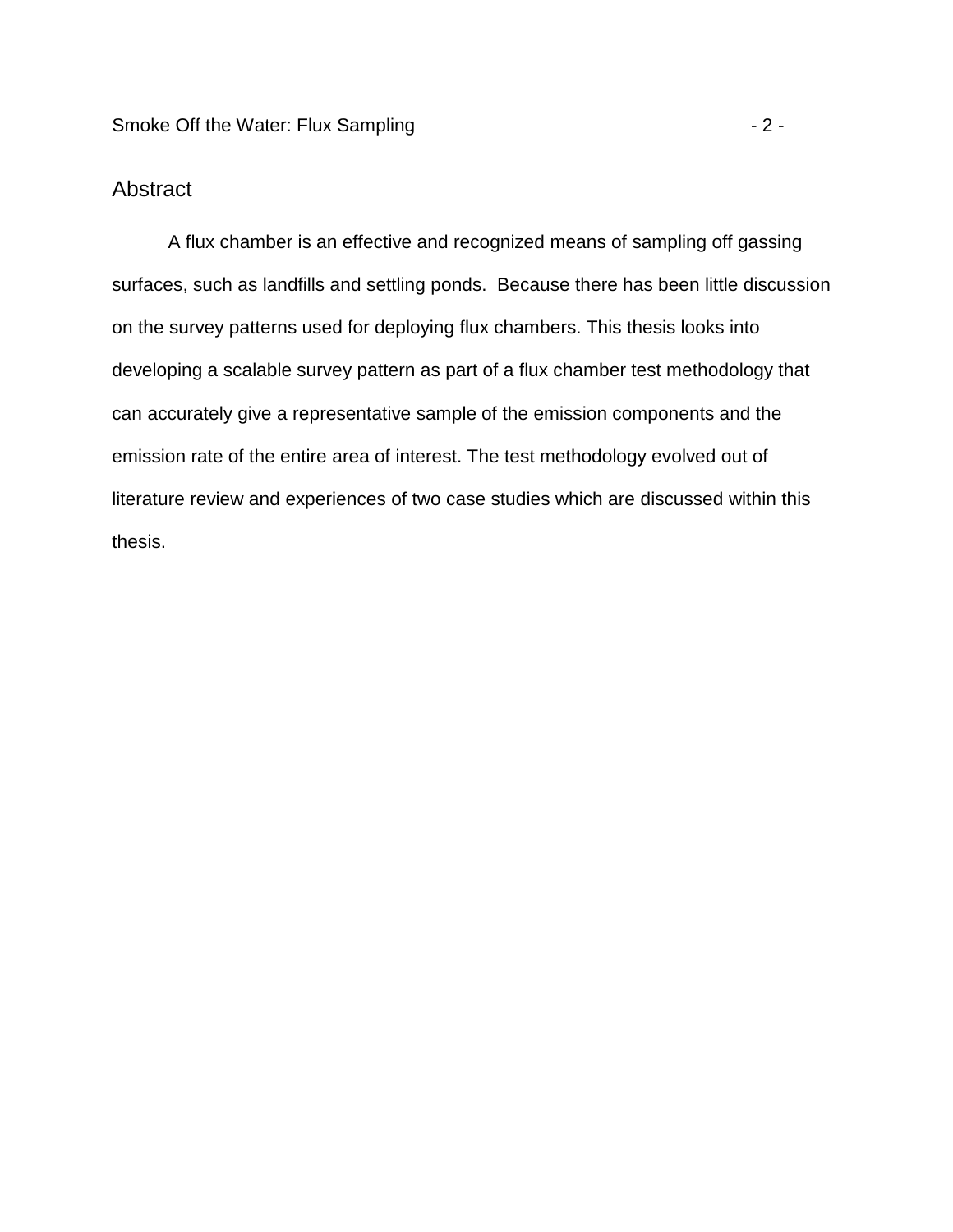# **Table of Contents**

| $\mathbf{1}$   |  |  |  |  |
|----------------|--|--|--|--|
| 1.1            |  |  |  |  |
| 1.2            |  |  |  |  |
| 1.3            |  |  |  |  |
| 2 <sup>1</sup> |  |  |  |  |
| 2.1            |  |  |  |  |
| 2.2            |  |  |  |  |
| 2.3            |  |  |  |  |
| 2.4            |  |  |  |  |
| 2.5            |  |  |  |  |
| 3              |  |  |  |  |
| 3.1            |  |  |  |  |
| 4              |  |  |  |  |
| 4.1            |  |  |  |  |
| 4.2            |  |  |  |  |
| 4.3            |  |  |  |  |
|                |  |  |  |  |
| 5.1            |  |  |  |  |
| 5.2            |  |  |  |  |
| 5.3            |  |  |  |  |
| 6              |  |  |  |  |
| 6.1            |  |  |  |  |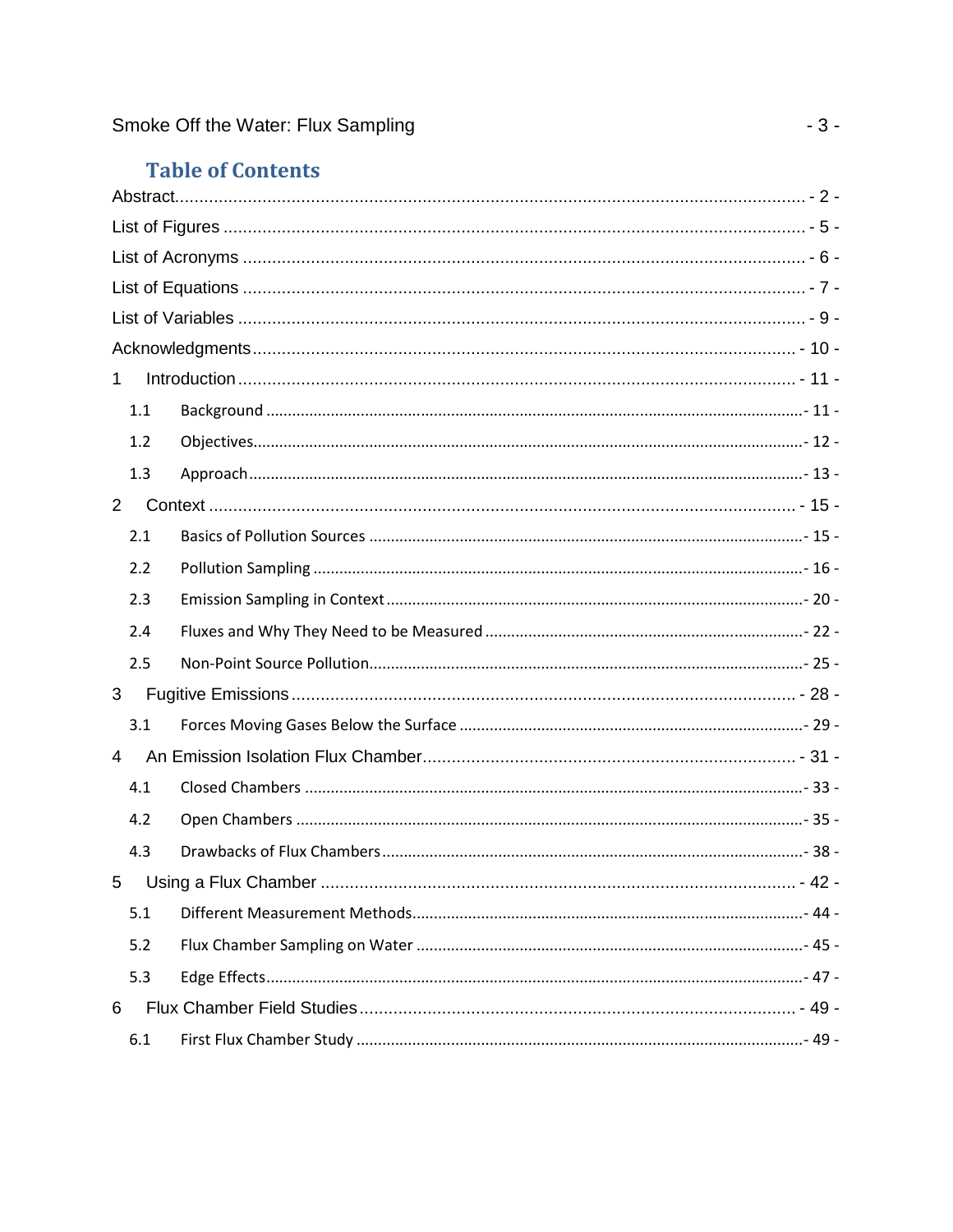|                | 6.2 |       |  |  |  |
|----------------|-----|-------|--|--|--|
|                |     | 6.2.1 |  |  |  |
|                |     | 6.2.2 |  |  |  |
|                | 6.3 |       |  |  |  |
|                |     | 6.3.1 |  |  |  |
| $\overline{7}$ |     |       |  |  |  |
|                | 7.1 |       |  |  |  |
|                | 7.2 |       |  |  |  |
| 8              |     |       |  |  |  |
|                | 8.1 |       |  |  |  |
|                |     | 8.1.1 |  |  |  |
|                |     | 8.1.2 |  |  |  |
|                |     | 8.1.3 |  |  |  |
|                | 8.2 |       |  |  |  |
| 9              |     |       |  |  |  |
| 10             |     |       |  |  |  |
|                | 11  |       |  |  |  |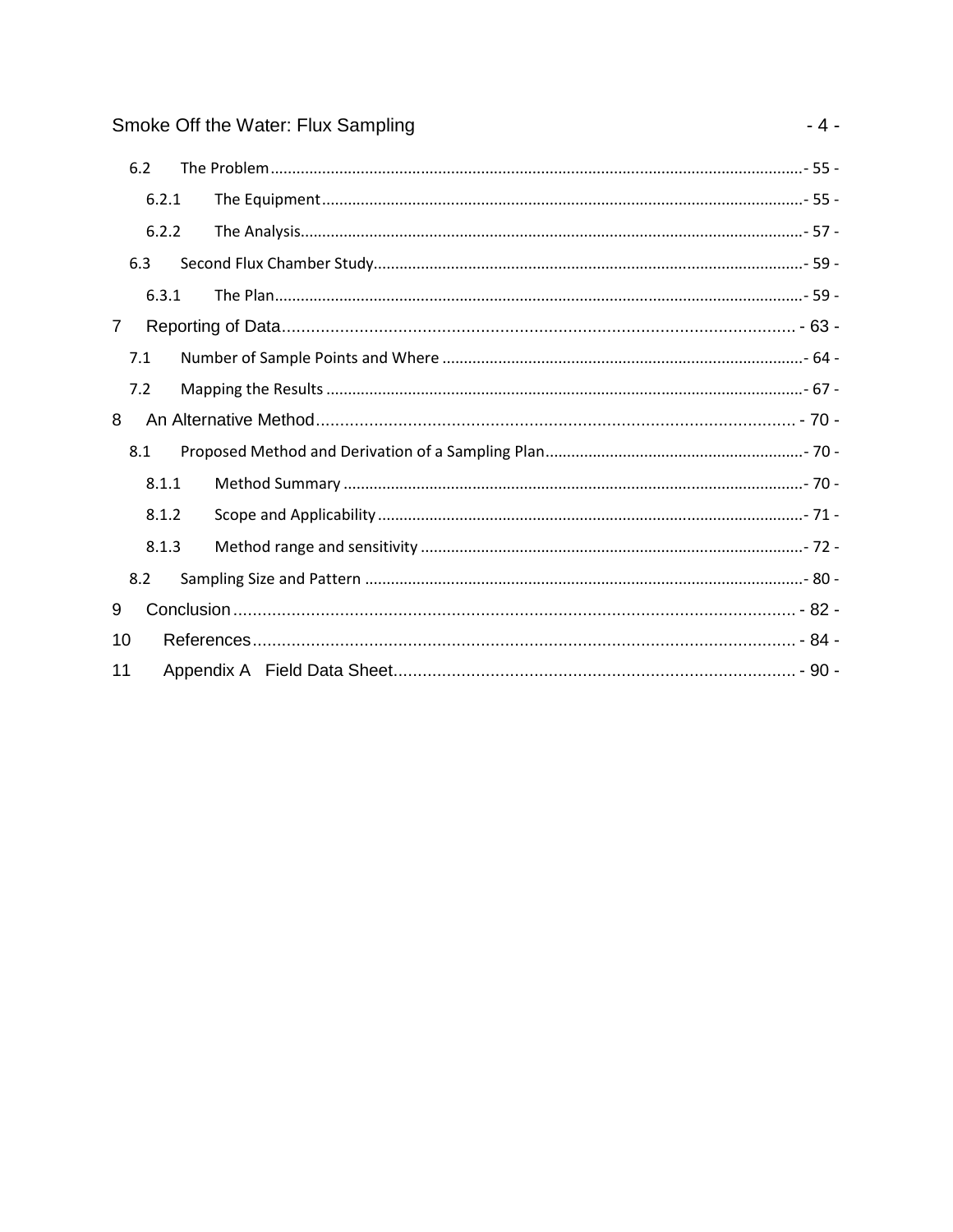Smoke Off the Water: Flux Sampling  $-5$  -

# List of Figures

| Figure 6-2 Planned Sampling Pattern, (Figure created by G, Rutgers. 2013)  - 53 - |
|-----------------------------------------------------------------------------------|
| Figure 6-3 Actual Sampling locations (Figure created by G, Rutgers. 2013) - 54 -  |
|                                                                                   |
|                                                                                   |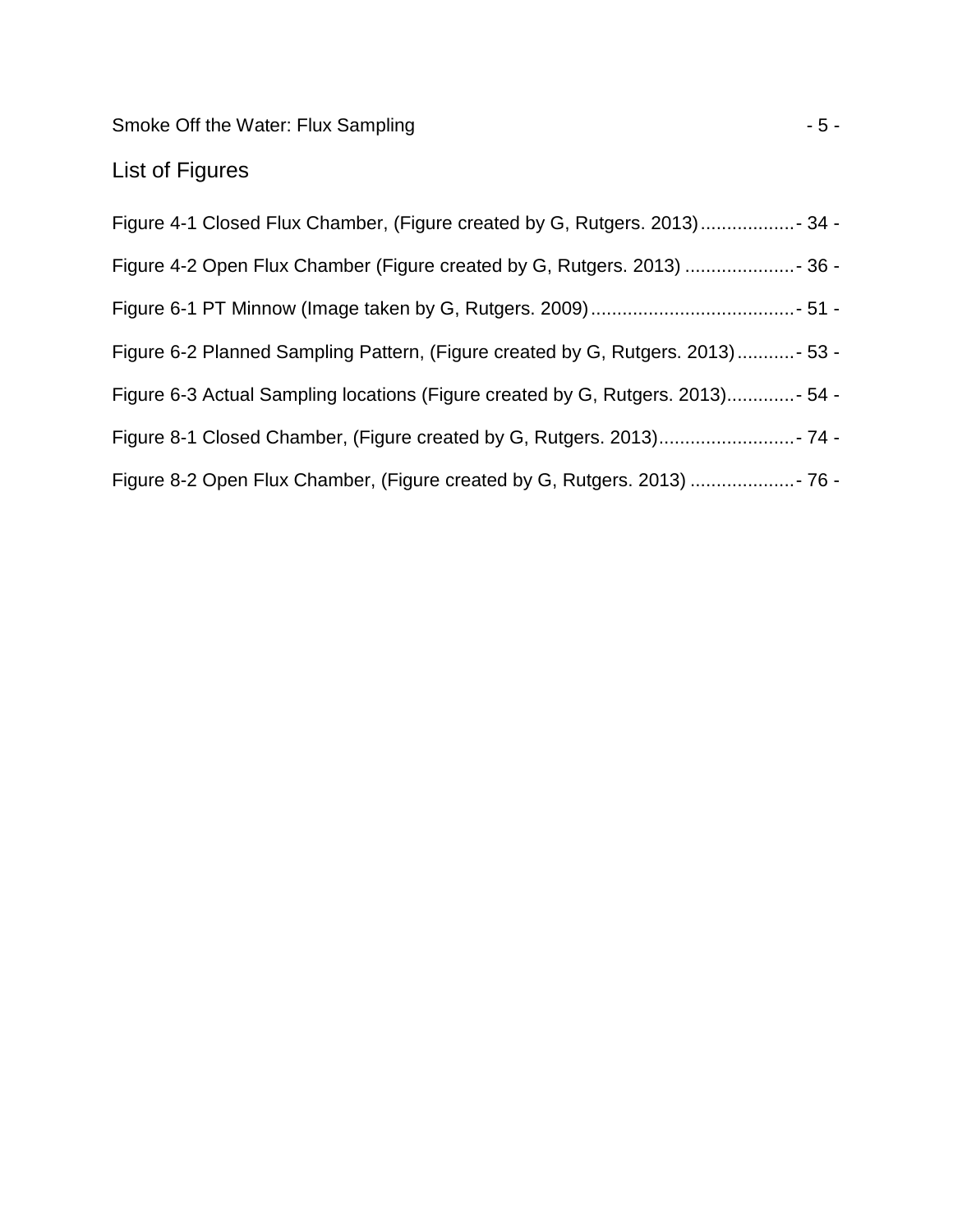Smoke Off the Water: Flux Sampling  $-6 -$ 

# List of Acronyms

| AQL:            | <b>Acceptable Quality Level</b>               |
|-----------------|-----------------------------------------------|
| Bbl:            | <b>Barrels of Fluid</b>                       |
| BTEX:           | Benzene, Toluene, Ethyl benzene, and Xylene   |
| CAA:            | <b>Clean Air Act</b>                          |
| CEM:            | <b>Continuous Emission Monitoring</b>         |
| CEMS:           | <b>Continuous Emission Monitoring Systems</b> |
| CEPA:           | Canadian Environmental Protection Act, 1999   |
| CH <sub>4</sub> | Methane                                       |
| CO <sub>2</sub> | <b>Carbon Dioxide</b>                         |
| DEM:            | <b>Digital Elevation Model</b>                |
| EPA:            | United States Environmental Protection Agency |
| FID:            | <b>Flame Ionization Detector</b>              |
| GHG:            | <b>Greenhouse Gases</b>                       |
| GIS:            | Geographic Information System                 |
| HAP:            | <b>Hazardous Air Pollutants</b>               |
| $N_2O$          | <b>Nitrous Oxide</b>                          |
| $O_3$           | Ozone                                         |
| Ppm:            | <b>Parts Per Million</b>                      |
| TPH:            | <b>Total Petroleum Hydrocarbons</b>           |
| THC:            | <b>Total Hydrocarbons</b>                     |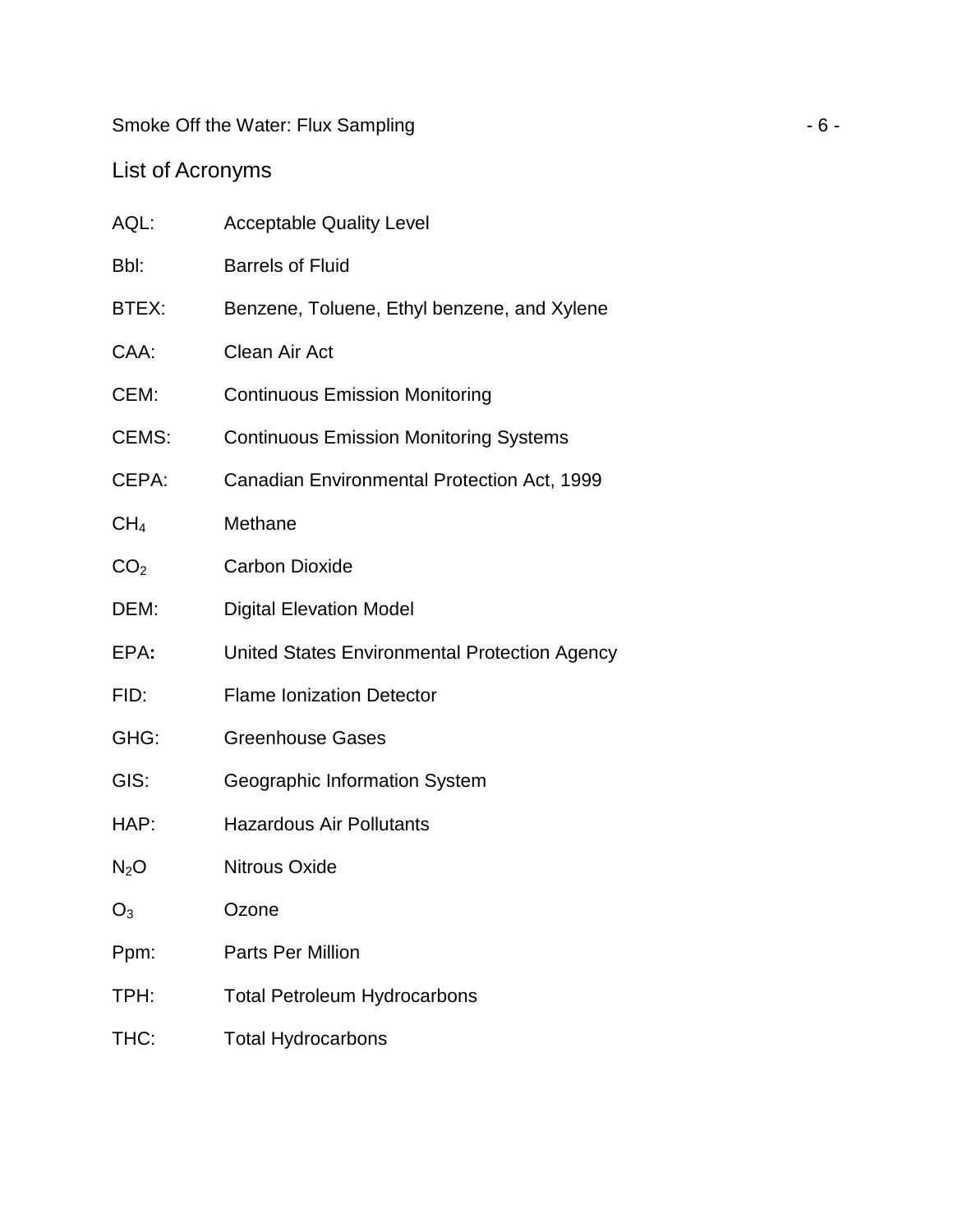Smoke Off the Water: Flux Sampling  $-7 -$ 

VOC: Volatile Organic Compounds

List of Equations

Determination of a Chamber Flux Rate

$$
F_c = \frac{\left(\frac{V_c}{A_c}\right)dC}{dt}
$$

Determination of Chamber Volume

$$
V_c = t * Q
$$

Determination of Chamber Area

$$
A_c = \frac{V_c \left(\frac{dC}{dt}\right)}{F_c}
$$

Determination of Total Surface Flux Rate

$$
F_{total} = \left(\frac{1}{n}\sum_{i=1}^{n} F_{ci}\right) \times A_{total}
$$

Determination of Size for Hexagons

$$
b \approx \sqrt{\frac{a}{n} * \frac{2}{3\sqrt{3}}}
$$

Determination of Error Bias

$$
Error(\%) = \frac{predicted flux - calculated flux}{predicted flux} * 100
$$

Determination of Cumulative Emissions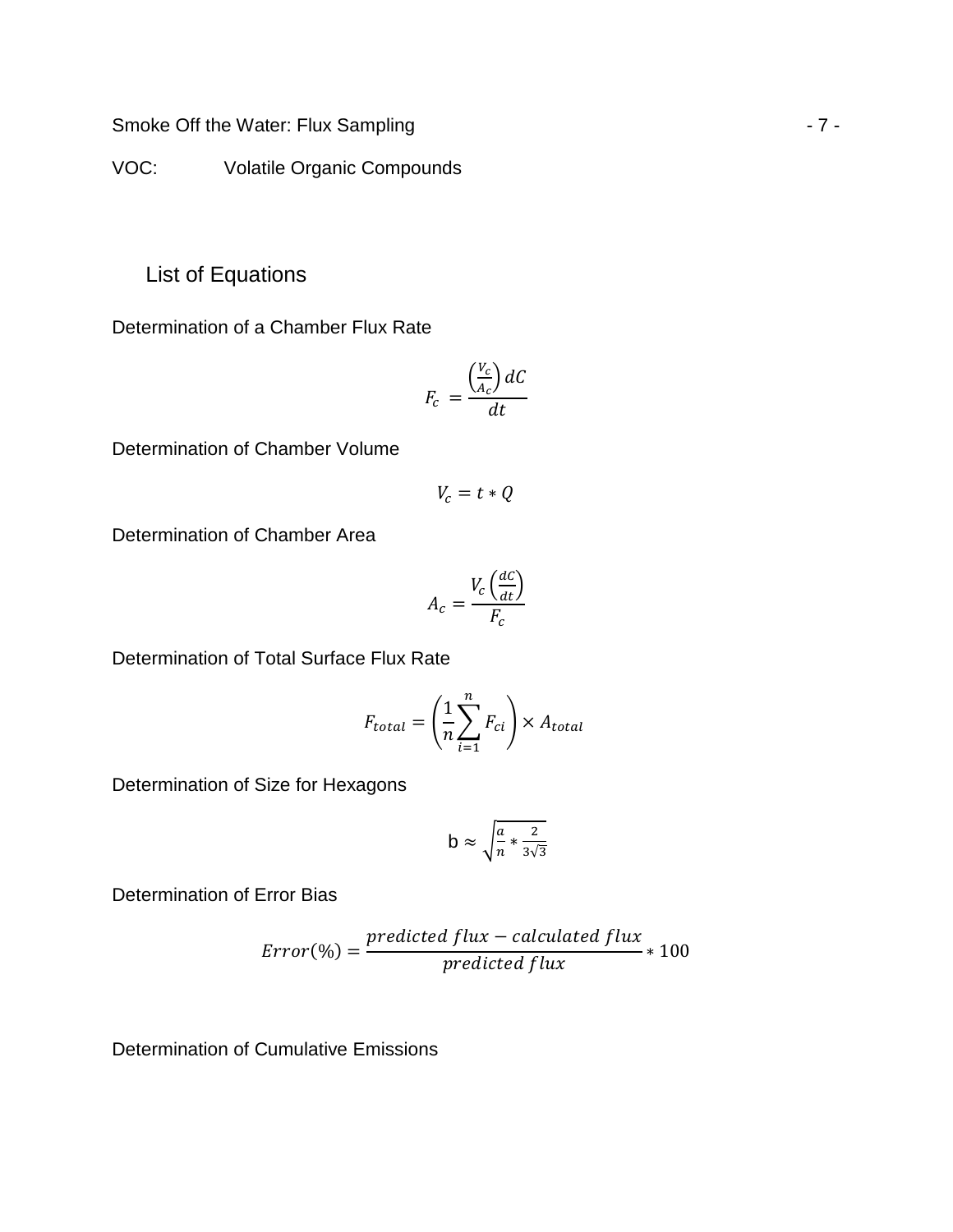Smoke Off the Water: Flux Sampling  $-8$  -

Emission Estimate (kg emissions)

$$
= Emission Factor\left(\frac{kg\text{ emissions}}{in\text{habitant}}\right) * Population Density\left(\frac{in\text{habitants}}{unit\text{ area}}\right)
$$

\* Area (total area)

Determination of Number of Sampling Points

$$
n^* = [TR(V)/1^T V1]n
$$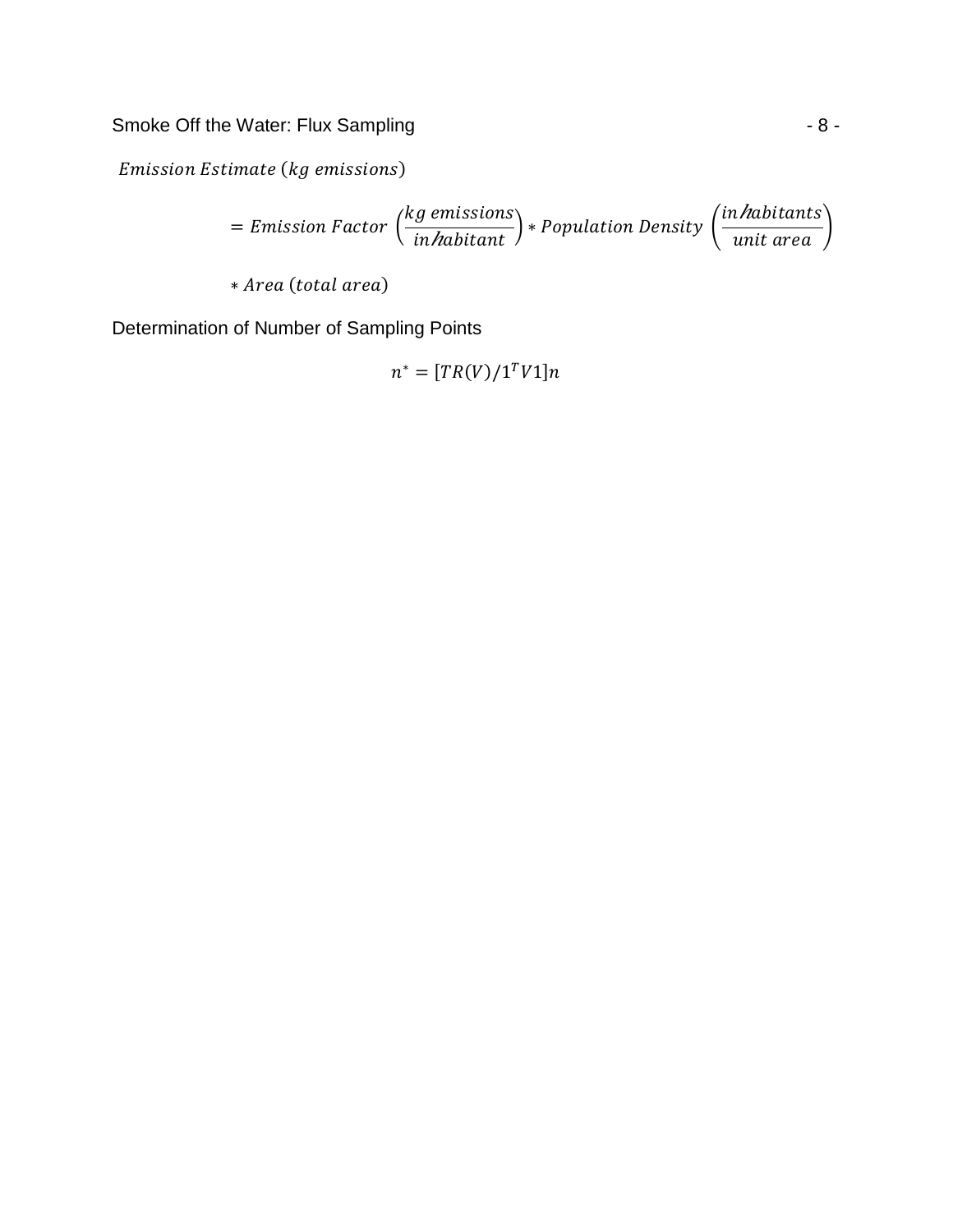Smoke Off the Water: Flux Sampling  $-9 -$ 

# List of Variables

| a           | The Area of Study                                                             |
|-------------|-------------------------------------------------------------------------------|
| $A_{c}$     | Cross-Sectional Area of the Chamber $(m^2)$ ,                                 |
| $A_{total}$ | Total Surface area $(m^2)$ ,                                                  |
| b           | The Side of the Hexagon,                                                      |
| dC/dt       | Concentration Gradient of the Component Gas (g/m <sup>3</sup> /unit of time), |
| $F_c$       | Surface flux Rate (gm <sup>-2</sup> unit of time <sup>-1</sup> ),             |
| $F_{ci}$    | Surface flux Rate Iterations (gm <sup>-2</sup> unit of time <sup>-1</sup> ),  |
| $F_{total}$ | Total Surface Flux (gm <sup>-2</sup> unit of time <sup>-1</sup> ),            |
| g           | Grams (g),                                                                    |
| İ           | Iterations,                                                                   |
| mg          | Milligrams (mg),                                                              |
| n           | Equals a Given Sample Size,                                                   |
| $n^*$       | Effective Sample Size,                                                        |
| Q           | Flow Rate of the Gases into the Chamber,                                      |
| t           | Time,                                                                         |
| <b>TR</b>   | Denotes the Matrix Algebra Trace Operator                                     |
| $1^T V1$    | <b>Redundant Statistical Information</b>                                      |
| $V_c$       | Volume of the Chamber $(m^3)$ ,                                               |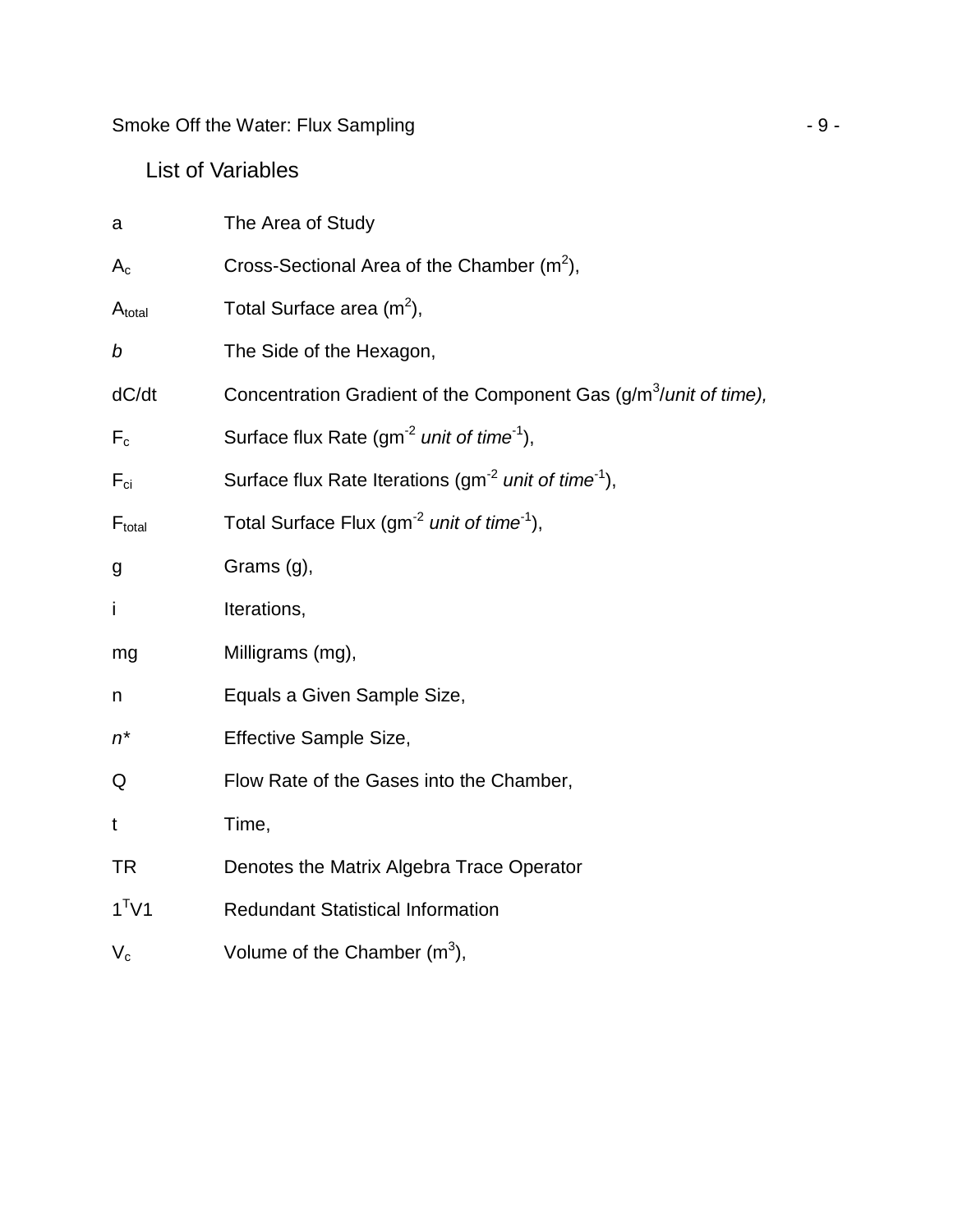# **Acknowledgments**

I would like to thank all the hard work and support that my supervisor, Bob Humphries gave guiding me through the writing process. My family and friends for the support and the pressure to get this finished. I would also like to acknowledge the man who started me on the career of sucking smoke for a living, Mr. Peter Tam.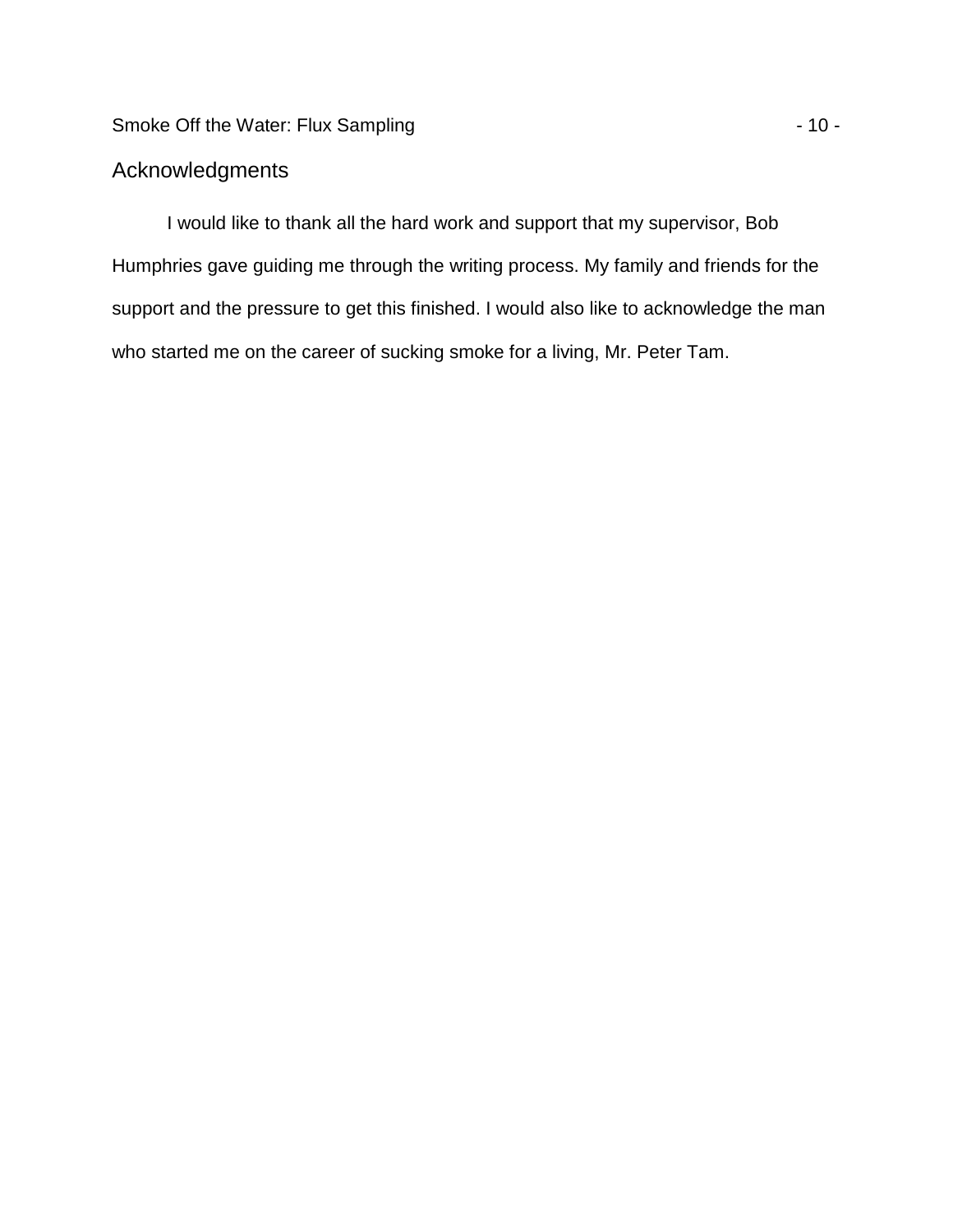Smoke Off the Water: Flux Sampling - 11 -

# **1 Introduction**

## **1.1 Background**

Public pressure during the 1960s and 1970s forced governments to require industry to quantify the emission of pollutants allowing them to be regulated (Jahnky, 2000). Measuring and monitoring is one of the feedback loops in a system, which provides indications of changes within the system. To quantify the emissions of a pollutant, it needs to be measured precisely and repeatable while being representative of the source.

Humans can never fully control all parts of a system that generate pollutants but can only affect small parts of it (Meadows, 2001). The resulting effects from the changes can create cascading changes within the system. Those changes can be neutral, positive or negative depending on the observer (Draper, 2002). The more knowledge one has about a system, the better one can see the effects they have on the system. The more feedback loops within a system, the more difficult it is to identify forces of changes within the system. The amount of pollution generated by a system depends on the relationships between the various parts in the system, for example the link between combustion temperature and the formation of nitrogen oxides within an engine (Meadows, 2001). Measuring the emissions of a pollutant is the first part of understanding a feedback loop within the system, so that one can better manage the generation of that pollutant within the system.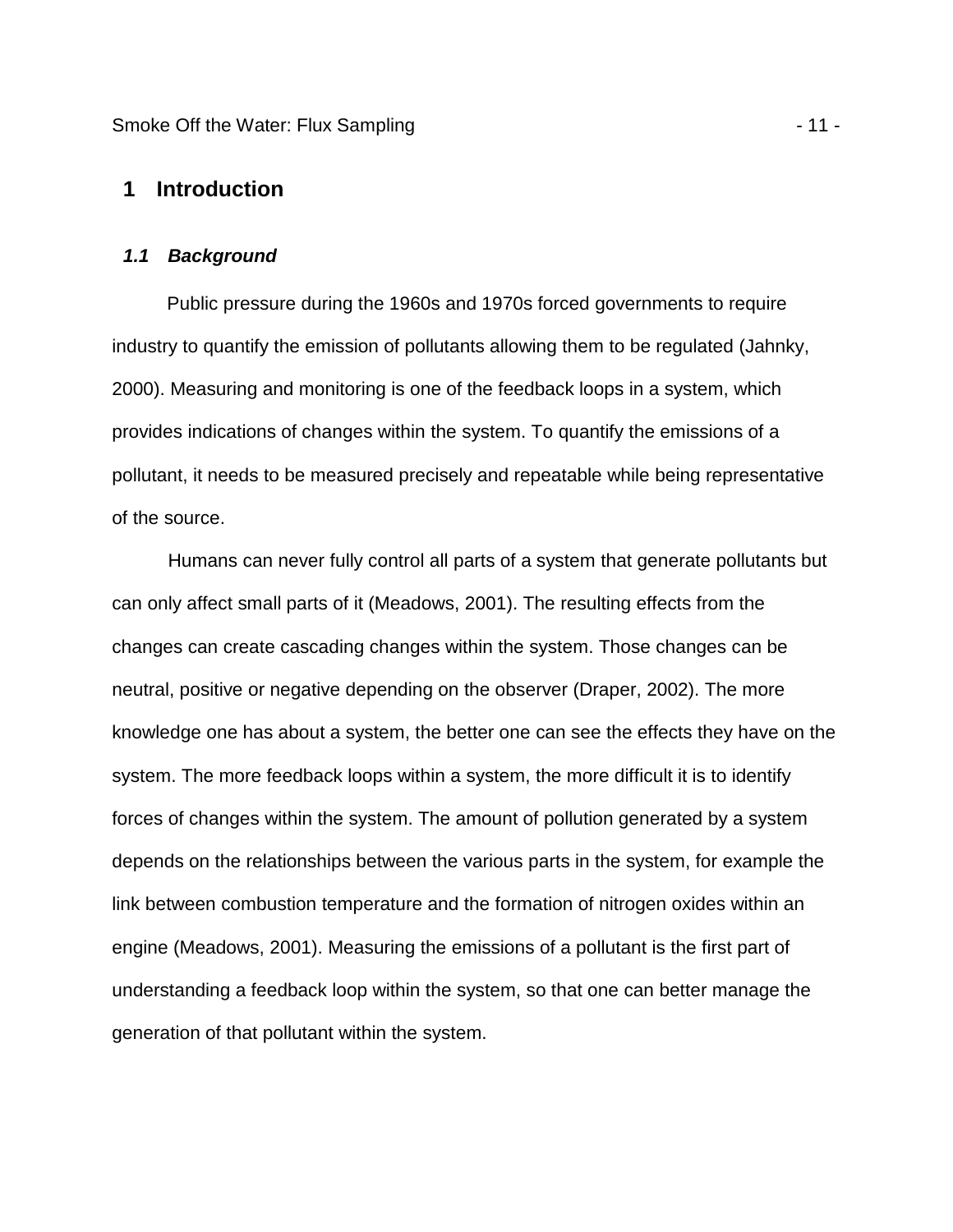Monitoring gas emissions from area sources, such as sewage lagoons, tailing ponds, settling ponds, bogs and landfill sites, presents unique set of challenges. The research that will be discussed in this paper is part of a growing interest in emissions from these types of sources as they are sources of fugitive air pollution, which are difficult to measure and can have an impact on the local environment. Due to the nature of the emissions and the difficulty in sampling them, well-defined methods have not been developed to measure the pollutants being emitted from bodies of water.

# **1.2 Objectives**

The easiest pollutants to measure are the easiest to manage; for example household waste is measured by weight and managed by disposal in an engineered solid waste management facility (this ignores secondary pollutants like odours, and leachates). Pollutants like gases, which are often invisible, are more difficult to measure. If the source of a gas is not easily identifiable, the difficulty in measurement increases and often requires specialized equipment and trained technicians to conduct the measurements. The objective of this thesis is to present a method to measure these more difficult sources of pollution, providing consistent comparable results.

Identification of pollutants is important because many have health effects, and thus measurement methods need to measure accurately at the levels that affect human health. Furthermore, pollutants may impact human health at differing levels of concentration (i.e., some are related to short term, with high or low dose exposure, while others only impact health over a long period of time at a high or low dosage). For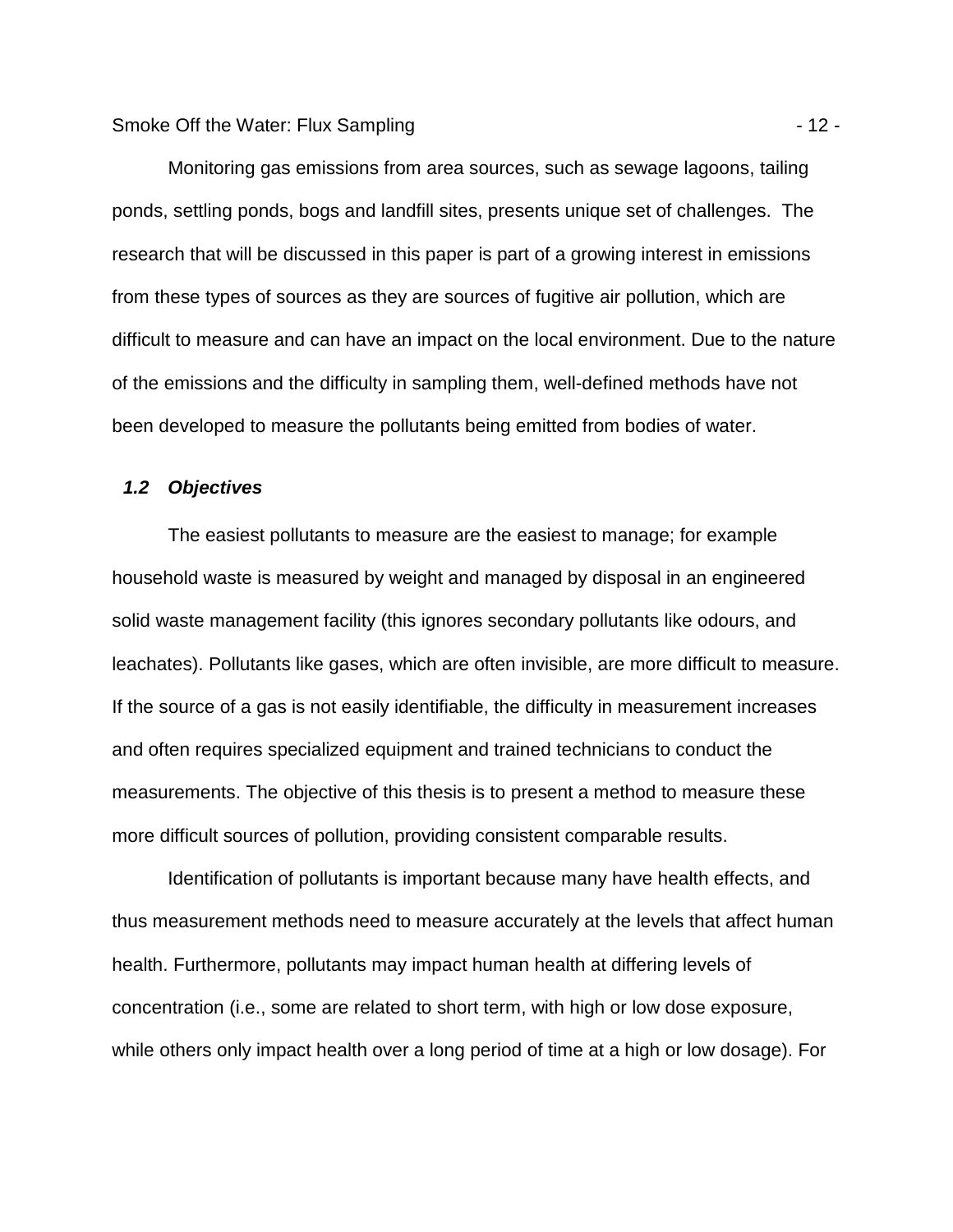#### Smoke Off the Water: Flux Sampling - 13 -

pollutants that are either difficult to identify or that come from an indirect source, quantification can be a significant challenge. For something to be measured it needs an accurate, repeatable methodology to derive metrics for it so that the source can thus be monitored for changes over time. Hence, more complex methods are often required to measure them and the sensitivity of the measurement methods is important. This thesis will touch on some of the current sampling methods and explore some of the limitations of fugitive gas emission monitoring from area sources, like swage lagoons. Within this paper, a sampling method that can provide reasonably consistent comparable results will be suggested.

# **1.3 Approach**

Using a review of the literature and case studies, this paper provides an overview of test methodologies for measuring flux emissions from non-point sources and the considerations involved in the proper execution of the test methodology to get a representative sample of the emissions. Some of the theoretical background to the problem of pollution from bodies of water will be covered. A discussion of some of the sources of subsurface pollutants and the factors that generate their fluxes will build an understanding towards the developing of the proposed sampling methodology.

A flux chamber is a device for determining the emissions of gases over a small area at a single location. The flux chamber allows the gases to collect in order to be measured. Discussing the specifics of using a flux chambers to sample gases released from bodies of water is the major focus of this paper. The issue is whether the small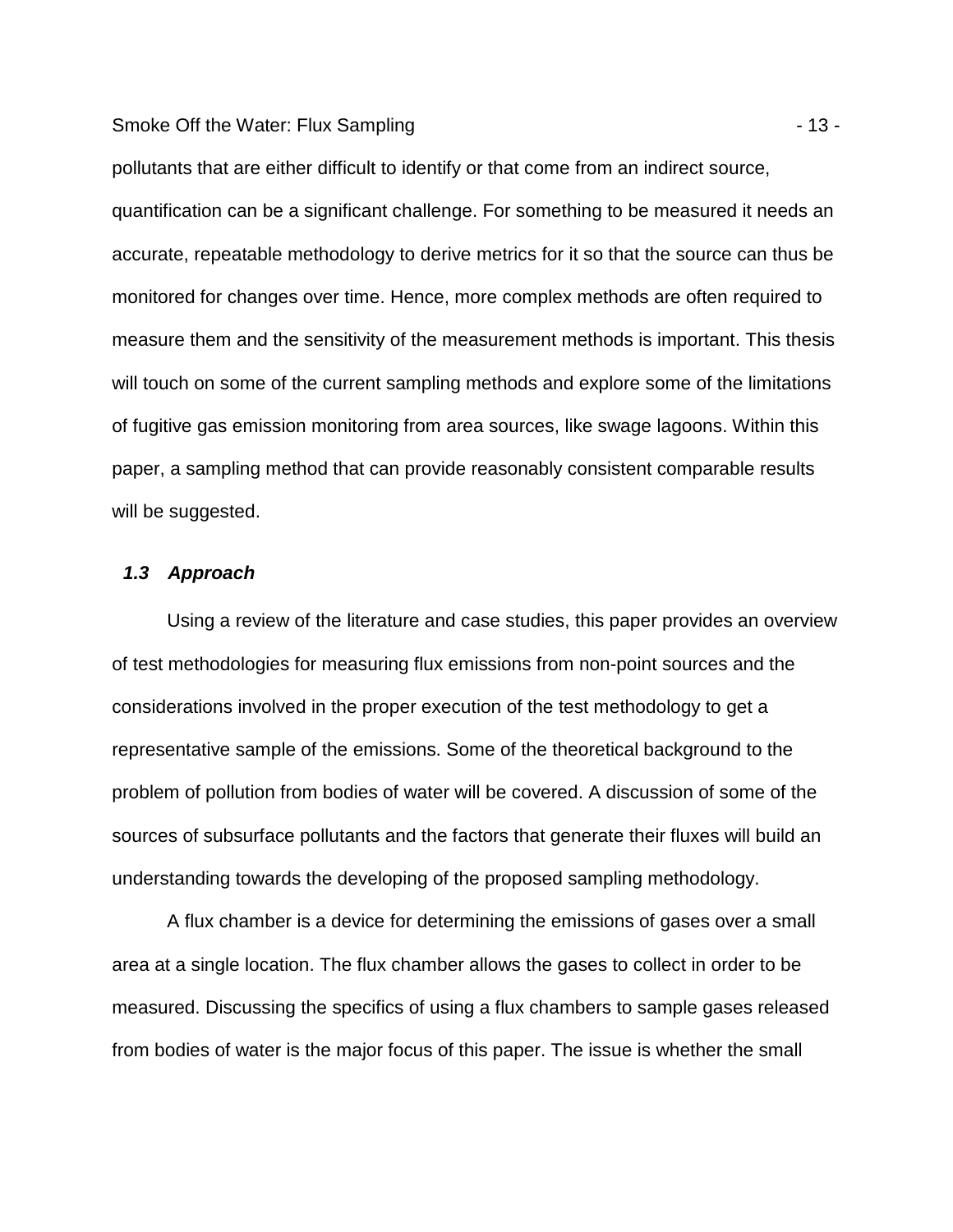Smoke Off the Water: Flux Sampling  $-14 -$ 

area covered by the flux chamber at that point is representative of the entire area. The question becomes how many sample points are needed to create a representative sample of the emissions and balance that with the practicalities of collecting those samples. The paper also discusses considerations when it comes to the specialized equipment needed to conduct the proposed sampling methodology.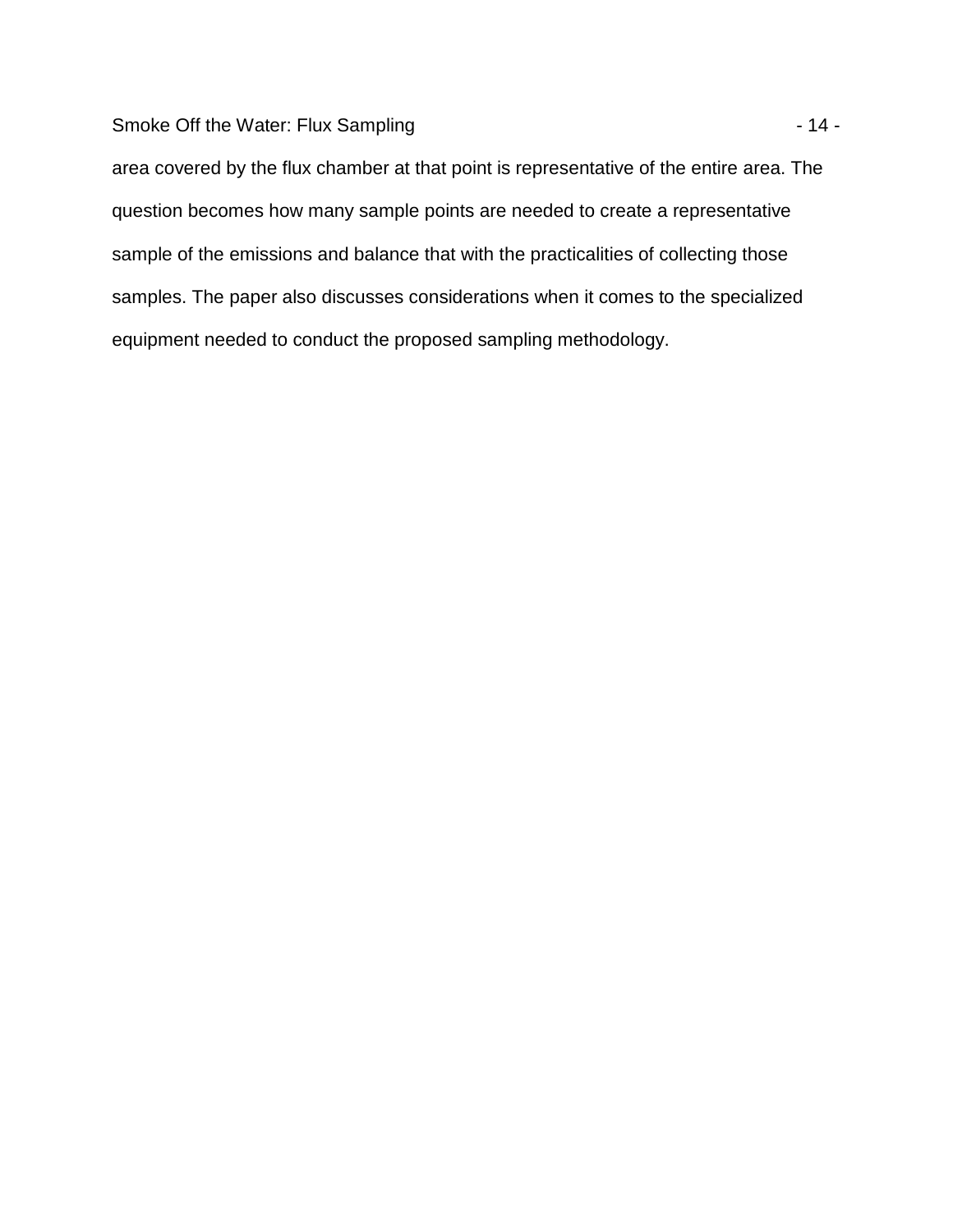Smoke Off the Water: Flux Sampling - 15 -

#### **2 Context**

#### **2.1 Basics of Pollution Sources**

Pollution is prevalent in all parts of our environment and is found in various forms in air, water, and land. In general, pollution comes from either, point sources or nonpoint sources. A basic understanding of the differences and the challenges of measuring non-point source verses point sources are highlighted below.

Point sources are generally considered to be emissions from stacks or pipes. It is easier to create measurement systems for point sources as they have well-defined boundaries that concentrate the pollutant into a small area. Point sources are often directly linked to an industrial process. Typically pollution releases can be correlated to process controls during production. These process controls and indicators such as operation temperatures and feed rates can be measured indirectly or directly. For example the amount of fuel used by an engine or a boiler is directly related to the pollutants released into the atmosphere and can either be determined by monitoring the pollutant release or the fuel feed rate.

Non-point sources have less solidly defined boundaries. Difficulties in defining the release area affect the accuracy of the calculated mass emission rate. Non-point sources are sources that are difficult to define spatially such as a field, a pond, or an accumulation of smaller sources, such as vehicles, livestock, or leaking valves. For these types of sources the sampled population or number of sampling points needs to be statistically representative of the whole population or sample area. This will be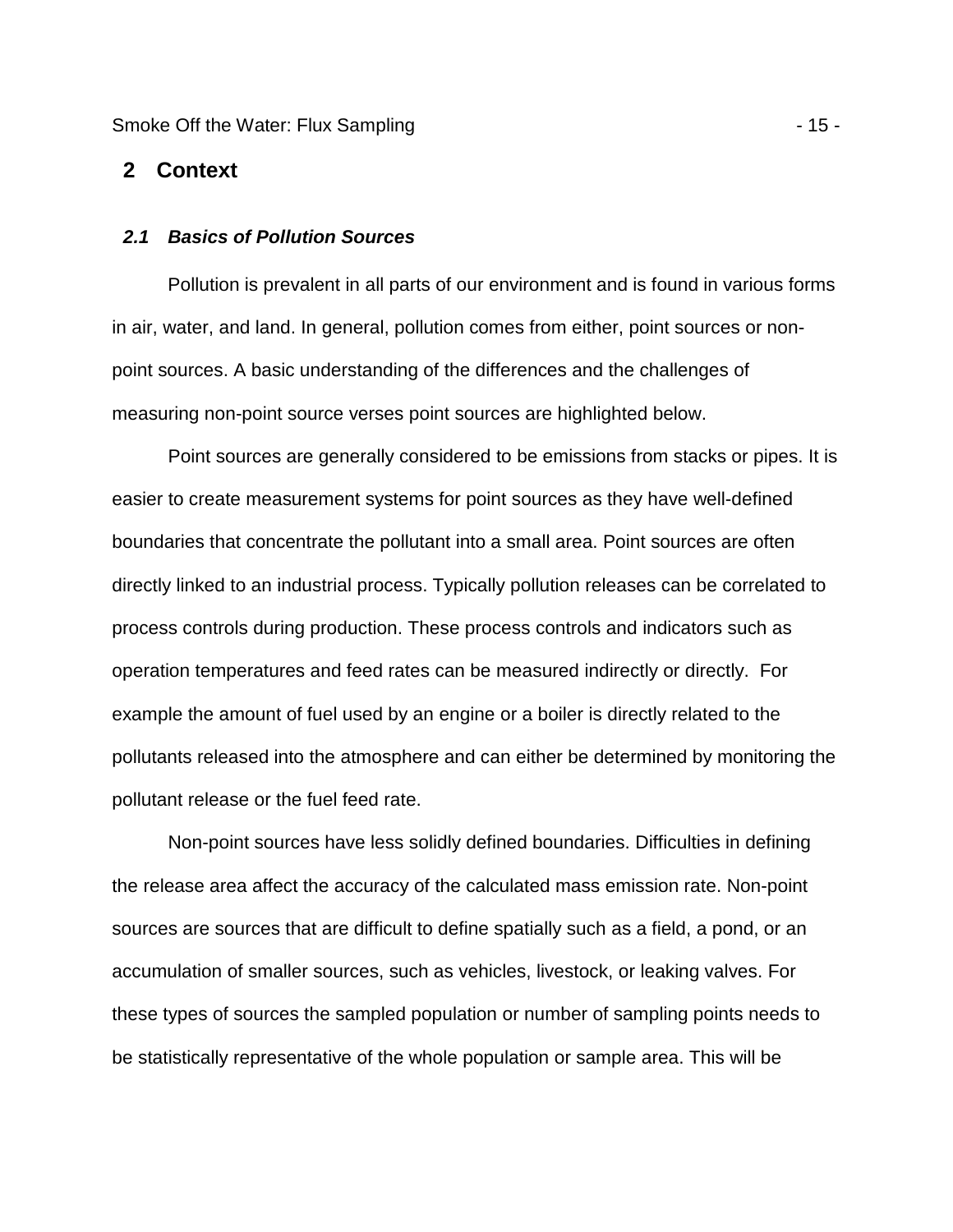#### Smoke Off the Water: Flux Sampling - 16 -

discussed in greater detail later in the paper. Non-point sources are also known as diffuse sources; the terms are used interchangeably in the literature so for the purpose of this paper they will be considered the same (Ministry of Housing, Spatial Planning and the Environment of the Netherlands, 1998).

The emission discharge rates of non-point sources are not necessarily dependent on the production process and can be subject to many variables. When a garbage incinerator (point source) is operating, it is generating gaseous emissions, turn it off and the emissions from the incinerator stop. A landfill is always generating gaseous emissions regardless of waste being added or not. This also means that process controls often cannot be used to control the emissions especially for large area sources like tailing and municipal settling ponds. A single snap shot of the emissions from a non-point source may not have the same correlation as a snap shot from a point source. Many of the issues highlighted in the collection and reporting of results using flux chamber sampling methods for bodies of water can also apply to landfills, agricultural fields, bogs and marshes.

#### **2.2 Pollution Sampling**

In order to measure a pollutant, the pollution source needs to be defined as well as the sampling methods. Non-point sources also known as fugitive emissions are becoming more important. The emissions that escape the controlled environment via leaking valves, dust from stockpiles, or emissions from industrial lagoons are considered to be fugitive emissions. Fugitive emissions are, for some facilities, their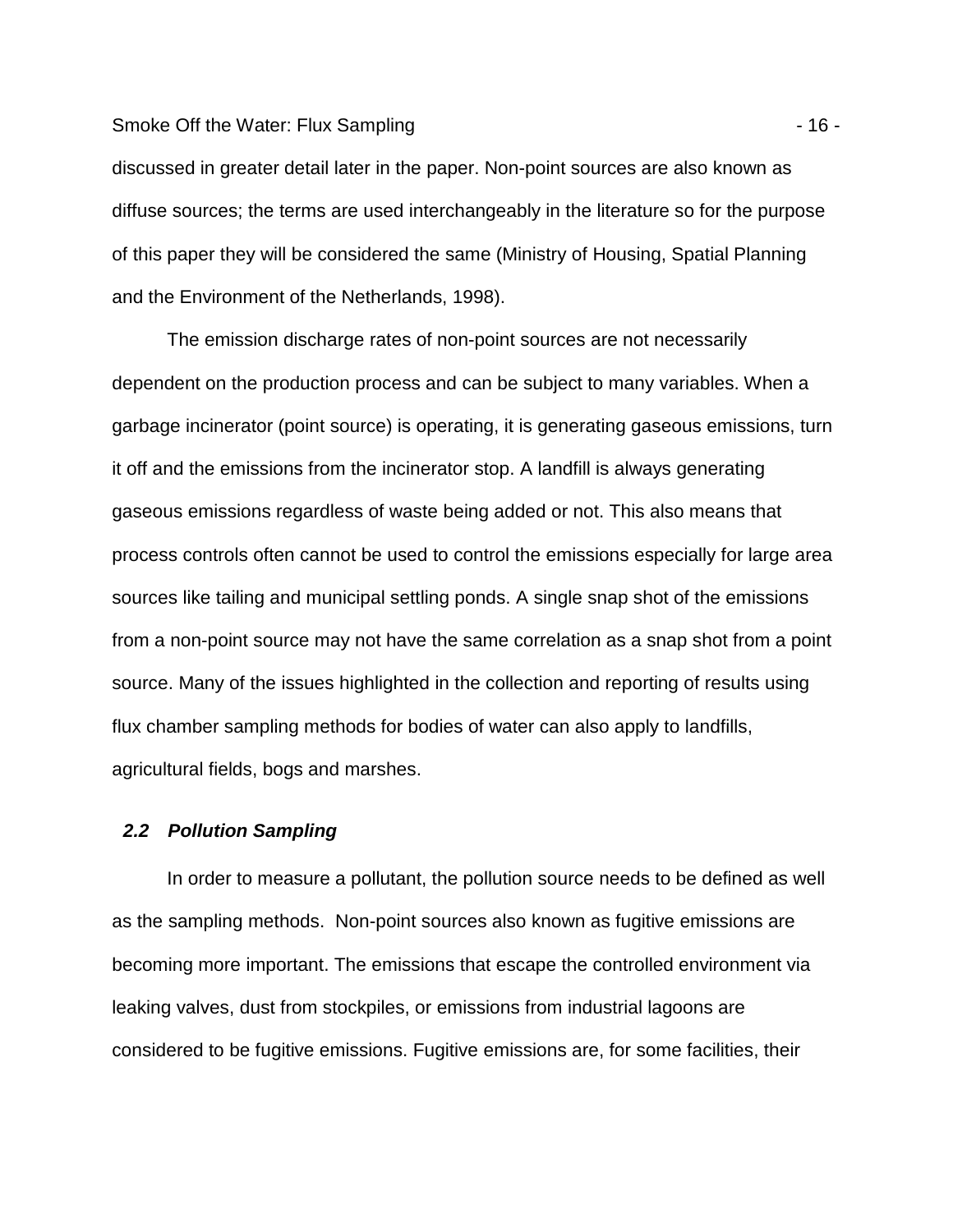#### Smoke Off the Water: Flux Sampling - 17 -

largest source of pollutants being emitted into the environment. Non-point sources can also be made up of a several smaller point sources, such as cars, wood burning fireplaces or livestock. Nationally, emissions from non-point sources such as cumulative small point sources associated with transportation are becoming the largest sources of emissions.

Non-point sources are not directly linked to a single specific production process as point sources are. As a result, they are more difficult to measure directly. In order to understand how to measure a non-point source, a basic level of understanding of existing point source measurement theory is required to maintain the comparable standards of data quality.

Point sources are far easier to identify, and sampling from them makes quantifying those emissions straightforward. Quantification has led to better pollution control systems for emissions from point sources. It is still common practice for samples from point sources to be manually extracted and analyzed (Jahnky, 2000). Direct sampling is often used interchangeably with manual sampling within the literature. Manual sampling methods for this paper are defined as methods in which a human has to be present to oversee parts of the extraction and analysis of the physical samples. The drawbacks to manual source test methods are that they require coordination and preparation, and can result in the source's operating conditions being optimized for the testing (Jahnky, 2000). Therefore, the test may not accurately reflect the emissions being produced by the source overall. Unless the sampling is continuously repeated,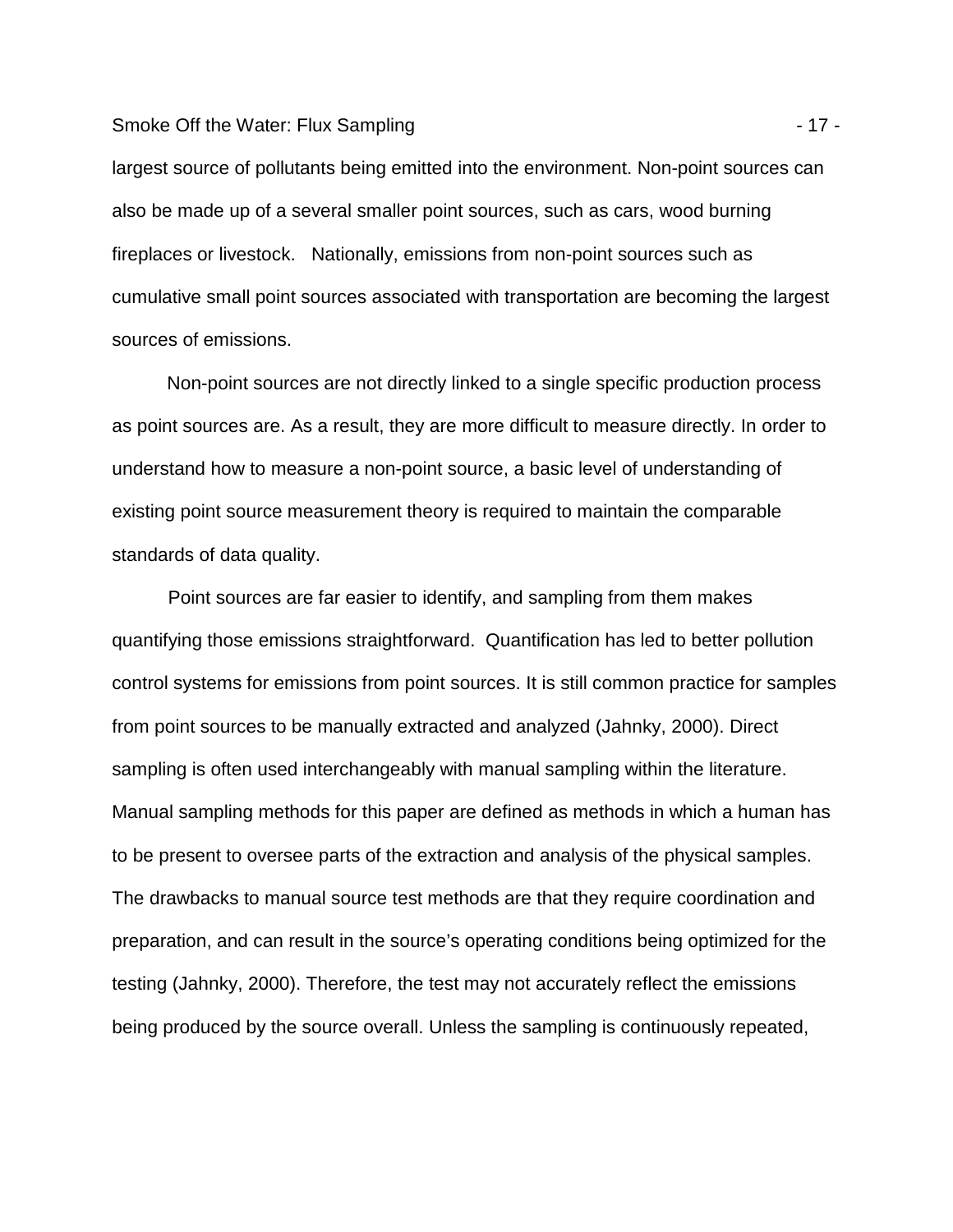#### Smoke Off the Water: Flux Sampling - 18 -

manual source test methods only provide a snapshot of the emissions from a source and may not truly represent the day-to-day emissions (Jahnky, 2000).

Manual sampling of point sources has led to improvements in pollution control equipment. Increased efficiencies in pollution control and monitoring systems has resulted in lower amounts of pollutants being emitted. Industries and regulators are driving this, as many industries are charged by the amount of pollution emitted per year. As emissions of pollutants become lower, then regulators can lower the air quality permit limits. This has led to improvements in the detection limits of the sampling equipment and the sampling methods. This has also led to the development of automatic sampling methods and technologies, which are independent of human control for the collection and analysis of a sample. Automatic sampling methods require configuration of sensors, analysers and data acquisition systems; all requiring on-going maintenance. Automatic sampling methods can provide continuous real-time information about the pollution discharge rates.

Pollution sampling equipment, similar to the pollution sources, is roughly broken down into two different categories. The sampling equipment provides either direct sampling or remote sampling. Remote sampling detects the pollution in the environment, for example by camera, lasers or radars, and does not interfere with the source or the environment to conduct its measurements. Direct sampling removes samples from the environment by inserting a probe into the area of interest and extracting a sample for analysis.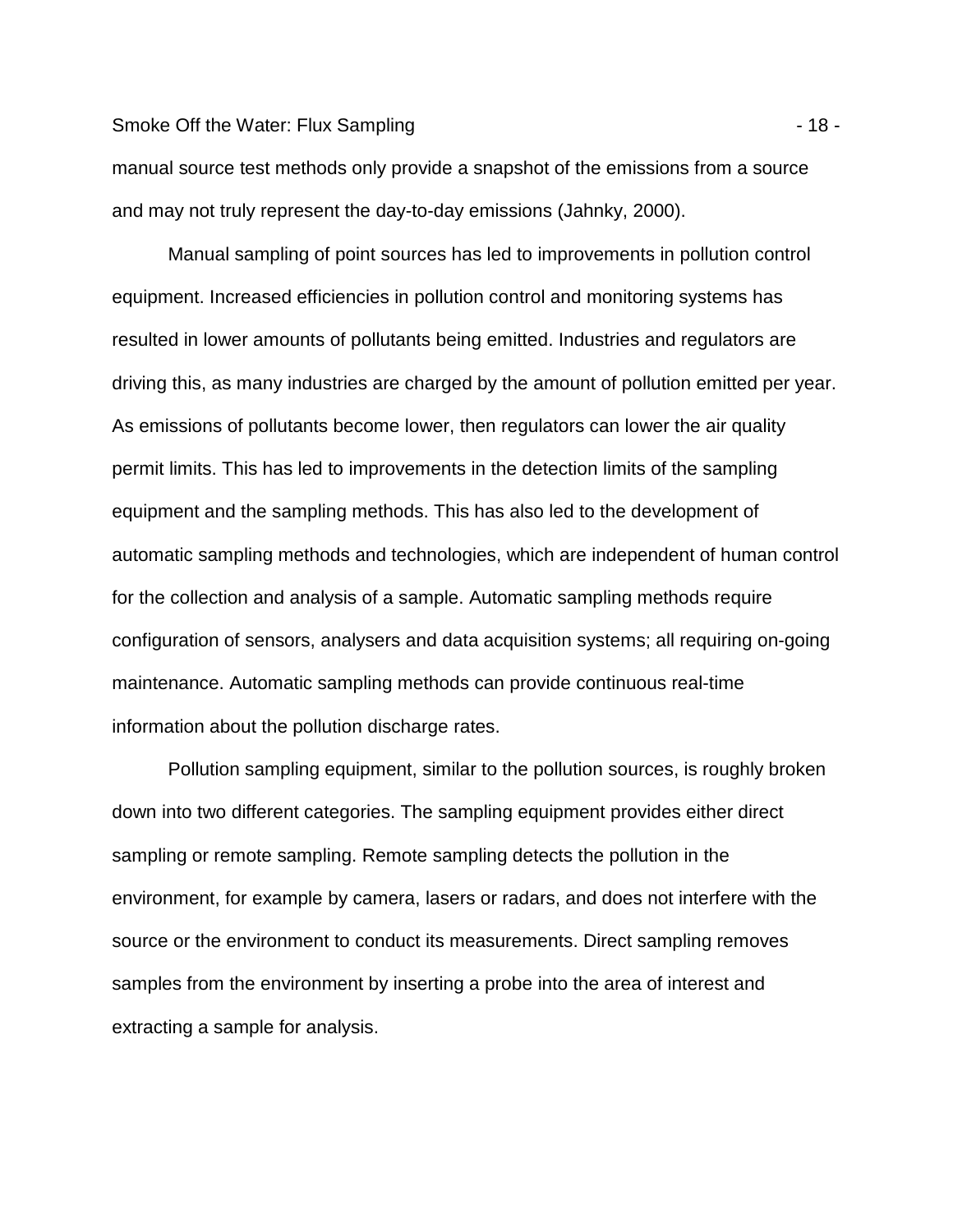The sampling equipment can be further classified as either using automated or manual sampling methods. Direct manual sampling methods extract a representative sample at a specific time. Manual sampling methods typically involves technicians going to the source to collect a sample. With automated sampling methods the equipment is set up to constantly take measurements from the source. Determining the most suitable method requires evaluating the source, the pollutant and the limitations of the method. An example of direct manual sampling would be the US Environmental Protection Agency (US EPA) Method 5, Determination of Particulate Matter Emission from Stationary Sources where the sampling system and the operator, conducting the measurements are next to a smoke stack (United States Goverment , 1990). Direct automated sampling methods are generally referred to as Continuous Emission Monitoring (CEM) systems. US EPA Method 7E Determination of Nitrogen Oxides Emissions from a Stationary Source (Instrumental Analyzer Procedure) is an example of the CEM method. An example of a remote manual method would be the use of infrared cameras to detect leaking valves. Automated remote methods can also include the use of satellites and aerial photography to collect information about the site. Measuring a non-point source often relies on a combination of both manual and continuous methods. Because the proposed method for measuring fugitive emissions from bodies of water is a direct sampling method, more focus will be paid to understanding that sampling method.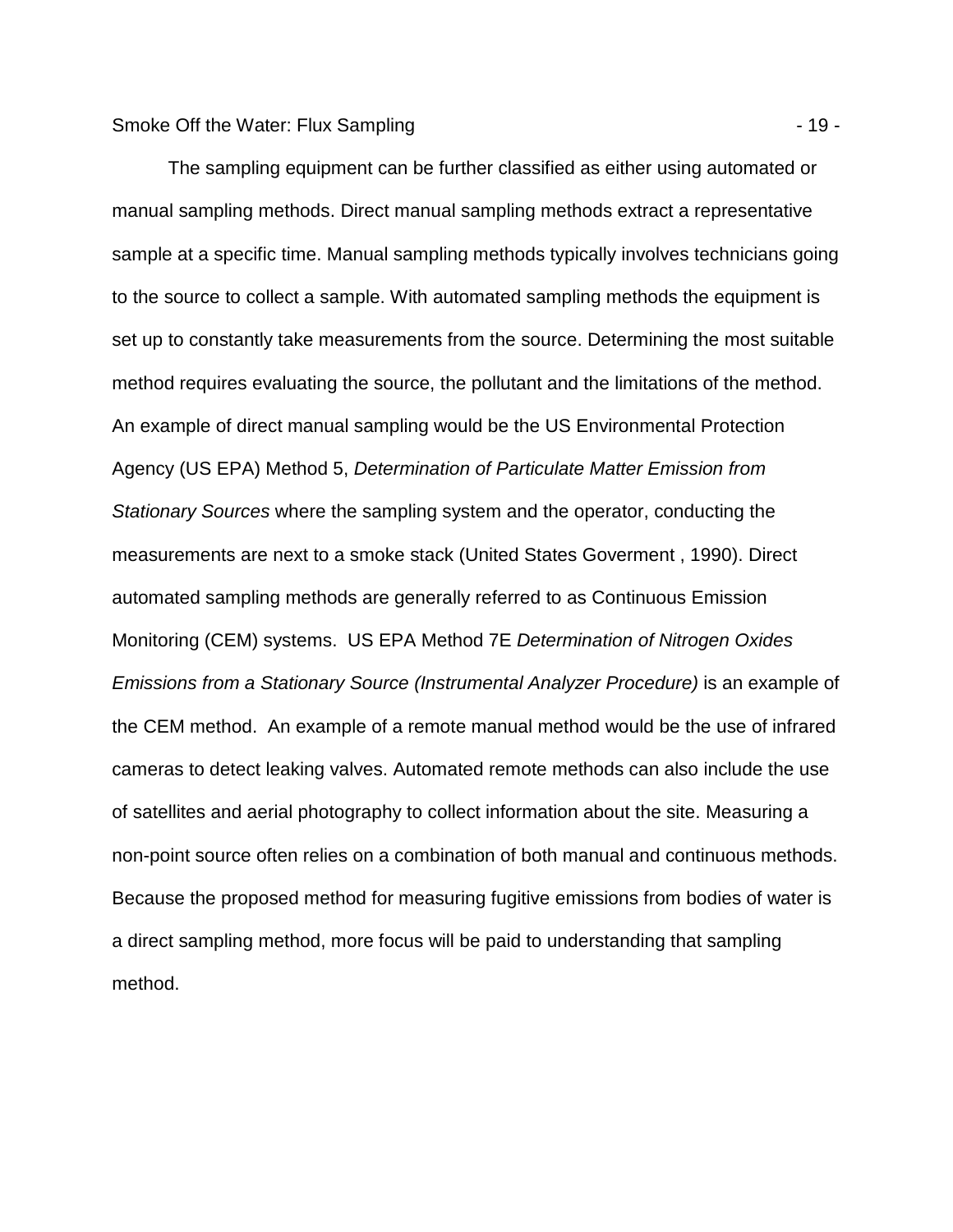Ambient monitoring systems, while not in-situ to a source, would be considered as direct automatic sampling, because they are often automated systems that may alter the environment when they collect the samples. While ambient monitoring systems can be useful in determining the ambient impact of a pollutant, they cannot directly determine the source or the emission rate. However, the available data, such as wind direction, may allow technicians to indirectly determine likely sources and emission rates. In an area with a high concentration of different sources, determining the emission rate of a single source, by ambient monitoring can be next to impossible.

# **2.3 Emission Sampling in Context**

The accuracy of determining emission discharge rates depends on the accuracy of the measurements at the sources. The less accurate the measurements, the less confidence there is in the emission discharge rates. Emission discharge rates derived from direct measurements are generally considered more accurate than emission rates calculated from indirect measurements and by calculated emission factors. Direct sampling is often quicker for point sources, more accurate and in many cases, cheaper than calculated emission factors. However, the same cannot always be said for direct measurements of non-point sources. Specifically, there is no standardized method for emission measurements from large area sources. In addition, these methods are often impractical due to the time required for the sampling and the resultant cost of conducting the testing. Currently there are few means of sampling gases directly from large area sources. There are also few regulators pushing for direct sampling of non-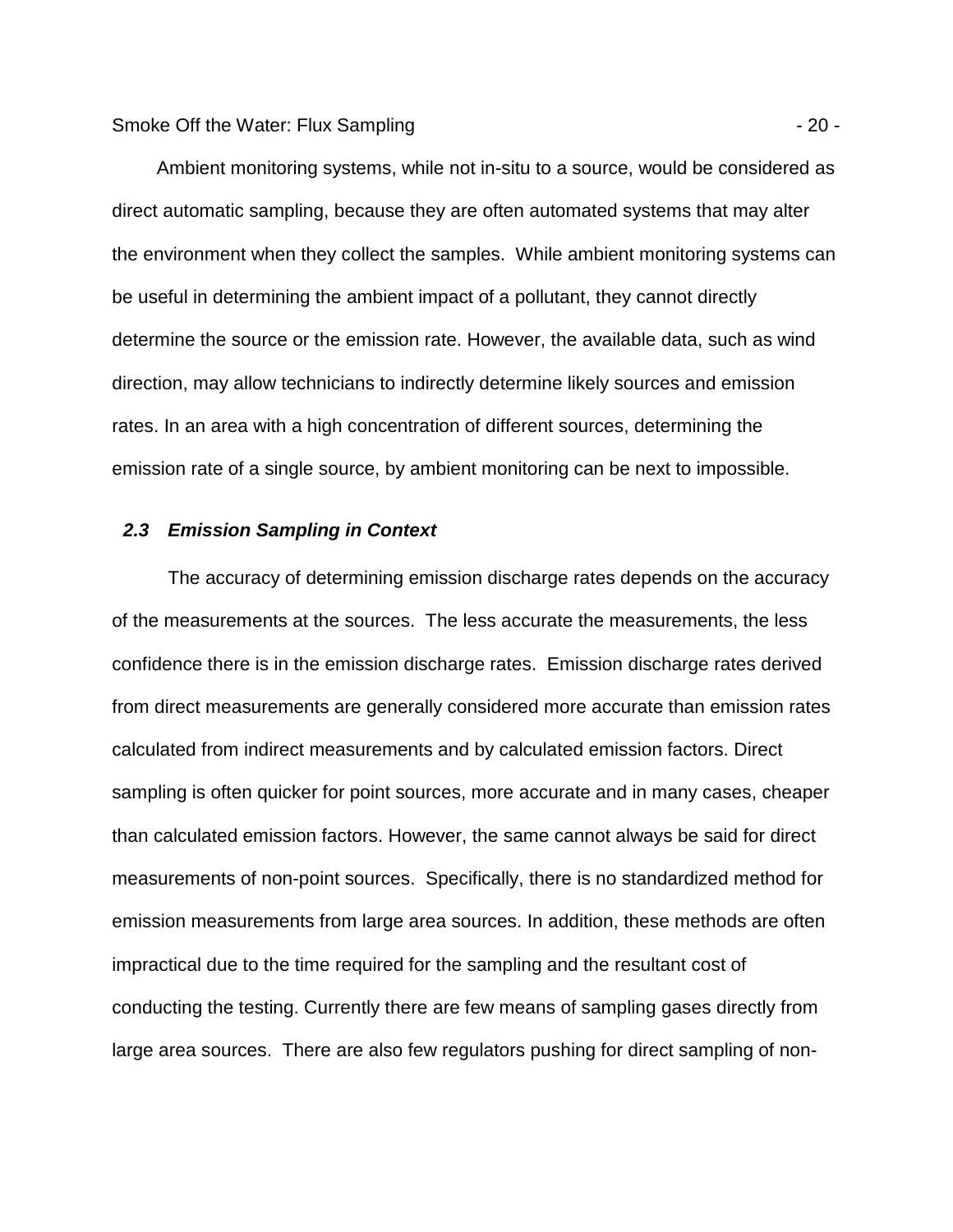#### Smoke Off the Water: Flux Sampling - 21 -

point sources, thus the cost of creating the equipment and the testing method has been left in the hands of researchers and forward thinking industries.

In deciding which method of sampling to use, the practicality of the given test methodology needs to be taken into account. For example measuring particulate matter from point sources requires that the particulate be extracted isokinetically, requiring a specific length of straight ducting (Alberta Environmental Protection Services, 1996). Isokinetic sampling is the extracting of gas and particulate matter at the same energy level as the flue gas, thereby extracting an equal portion of the large and small particles found within the gas stream. In other cases the hazards of the sampling location may also dictate the choice of sampling methods. The goal of what the sampling is to achieve also plays a role in the choice of sampling methods. The type of emission and the type of source can be measured using different sampling methods. A point source is not sampled in the same manner as an area source or a fugitive source. The results of the sampling methods and what can be inferred about the sources also differ. The sampler needs to understand what the sampling methods do in order to apply them correctly and attain the desired results.

A test method can be designed to be highly accurate and precise but may be too expensive, cumbersome or labour intensive to be widely adopted. Tests that are required to be carried out routinely to check pollutant levels need to be relatively inexpensive and simple to execute. If the testing is too difficult or expensive, they will not be conducted regularly because it is financially punitive for the polluter to test at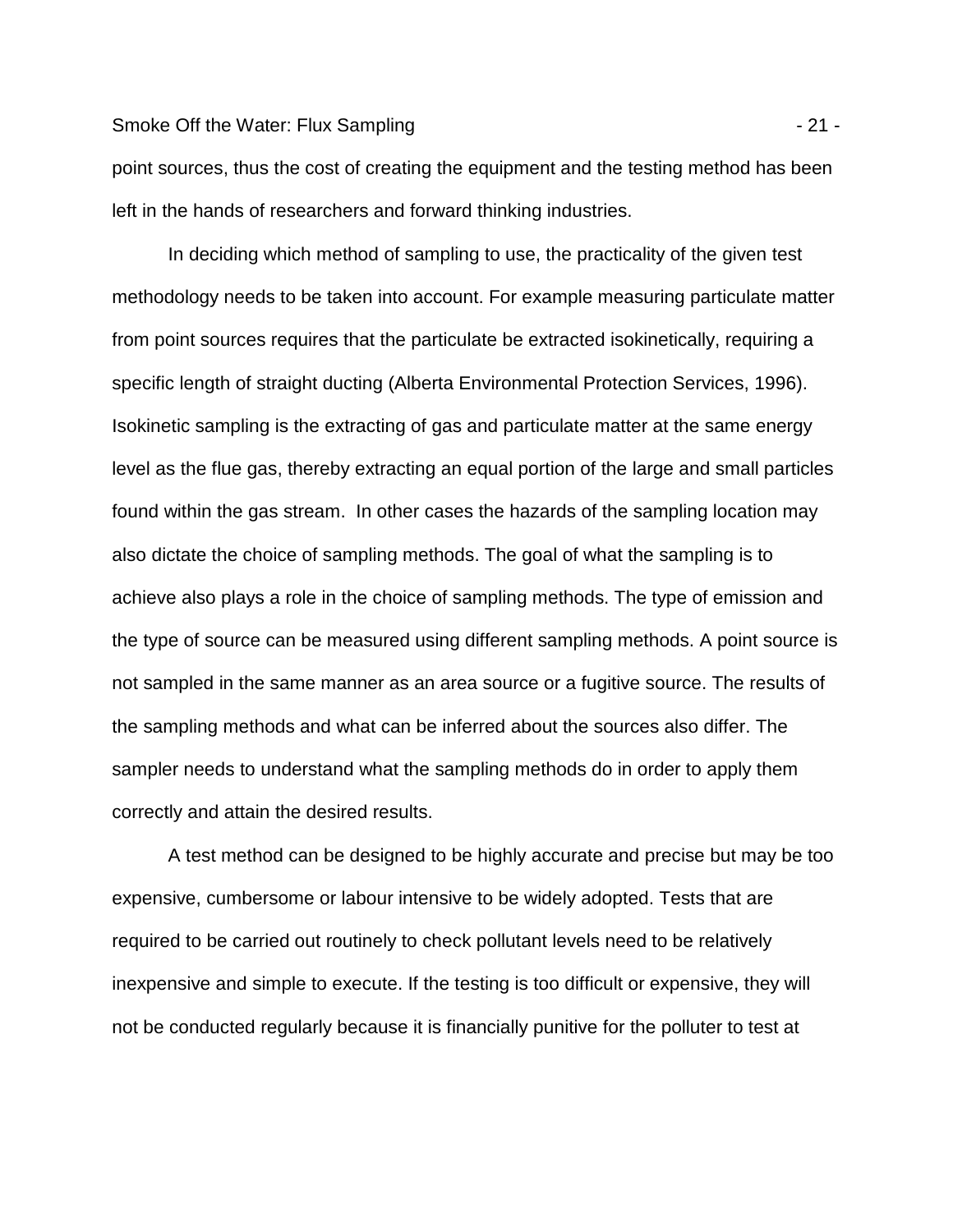#### Smoke Off the Water: Flux Sampling - 22 -

intervals to be useful for determining emission trends. Tests designed to monitor a pollutant, need to be conducted regularly enough to provide environmental information of value that outweighs the cost of conducting the testing. Another consideration in designing a test methodology is that it needs to be flexible enough to be adaptable to a variety of different situations. Each facility where the tests are preformed has its own slight variations in the way the facility operates, and in the location where the testing is performed. The testing methods need to be adaptable to slightly different test environments that exist at the facility being tested.

The test methodologies need to be reliable enough to give consistent results, regardless of the source being tested or competency of those conducting the tests. Environmental sampling is about collecting a representative sample. This often requires answering several questions dependent on the site itself. Specifically it is important to determine the number of points to sample for an area, and how frequently the source should be sampled during a specific time period. This of course must be balanced between the cost of conducting the sampling and the value of the information generated from the sample.

## **2.4 Fluxes and Why They Need to be Measured**

Current industrial society generates a lot of waste materials. Landfills are created for solid wastes and settling or tailing ponds are created for liquid wastes. Groundwater can become contaminated through leaching of toxicants from these waste sites or through spills thereby creating large areas of contaminated soils. Chemical and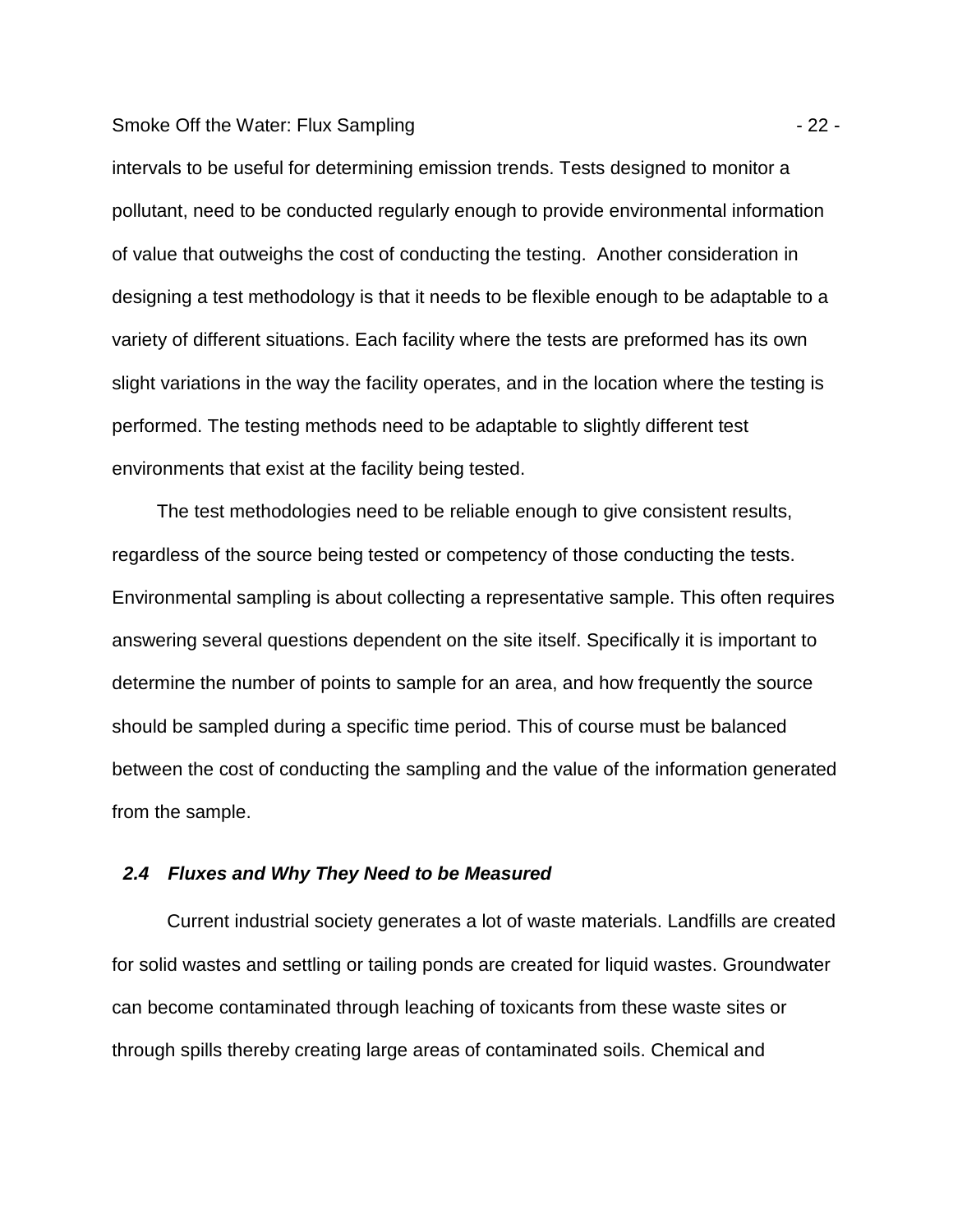#### Smoke Off the Water: Flux Sampling - 23 -

biological processes start to break down the waste, which in turn can generate small amounts of toxic gases. These gases build up and migrate through the subsurface and can even cross surface boundaries releasing the gases into the atmosphere. The rate at which a particular compound passes through a boundary between two media is known as the flux. The summation of several fluxes of a pollutant across a non-point source is the pollutant's discharge emission rate, or how much of the pollutant is being released per unit of time. While the flux from an individual point can be minor, when accumulated over a larger area the total amount of gases released can become substantial. The potential emission of large amounts of gases from area sources is a major reason why emissions from non-point sources needs to be better monitored despite the challenges in getting accurate direct measurements. A source could be such a large area that it is impractical for it to be sampled as a whole. Unless the sampling is part of an automated system that monitors the entire area, any sampling is a snap shot of the emissions at the time and location of the sampling.

Contaminated sites including settling ponds and sewage lagoons, can release many kinds of contaminants for example: Volatile organic compounds (VOCs) released into the air at levels that exceed the transportation of those compounds through groundwater (Murthy, 1993). Under the USA Clean Air Act (CAA) regulation, 40 CFR 51.100(s) reactive VOCs are defined broadly as any volatile compound of carbon that takes part in photochemical reactions in the atmosphere (Dicataldo, Richins, Spiroff, & Nelson, 2009). These VOCs contribute to the creation of ground level ozone. Ozone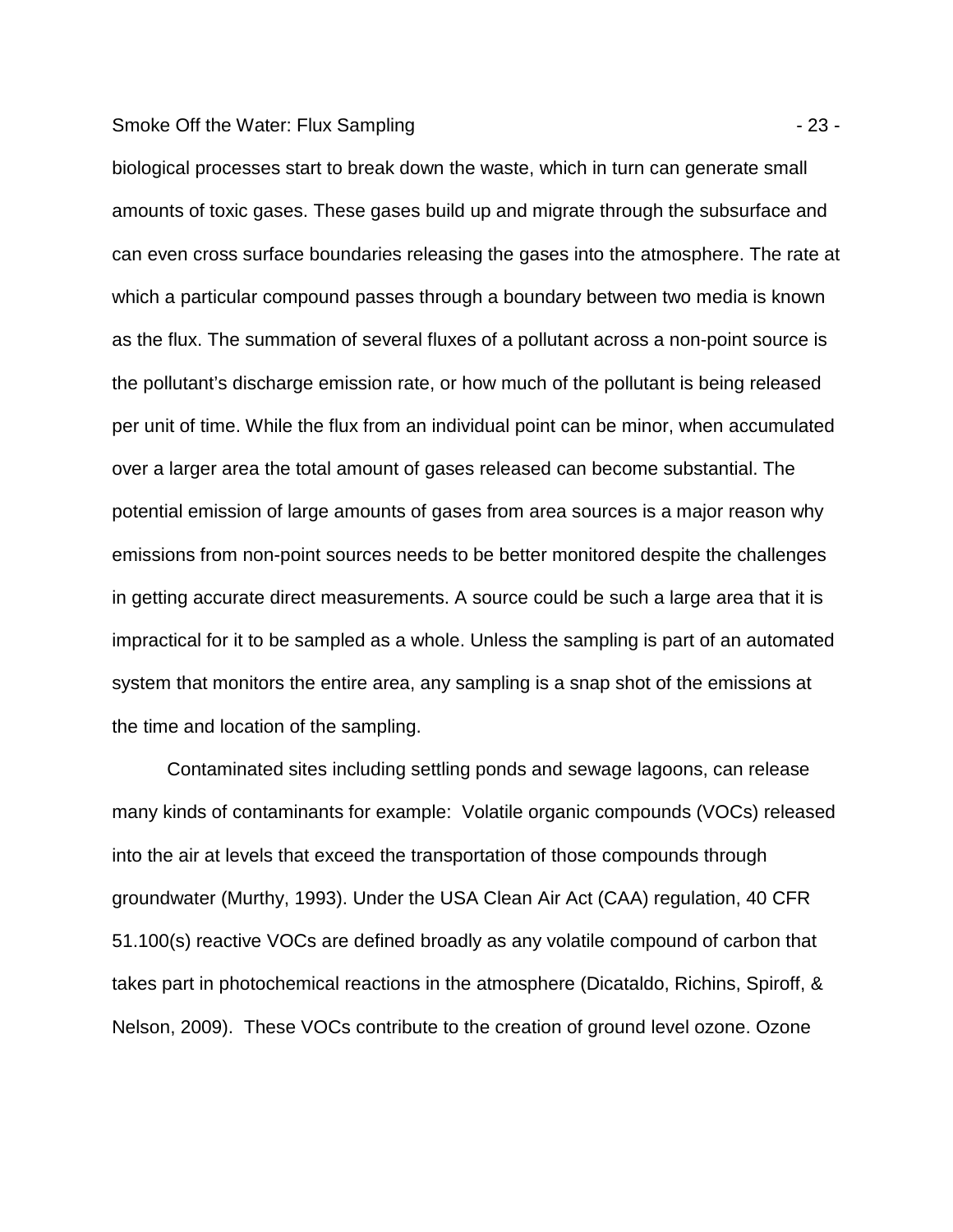Smoke Off the Water: Flux Sampling - 24 -

 $(O<sub>3</sub>)$  in the upper atmosphere protects us from harmful ultraviolet rays but on the ground it is toxic to humans, vegetation, and animals, and hence these emissions are detrimental to human health and the environment (Dicataldo, Richins, Spiroff, & Nelson, 2009). Furthermore, birth defects, cancer, and respiratory illness are some of the direct effects on human health from exposure to VOCs (Murthy, 1993).

Health issues prompted the US Environmental Protection Agency (US EPA) to regulate VOC emissions into the air at facilities that were subject to the 1984 Resource Conservation and Recovery Act Amendments (Murthy, 1993). That act was replaced by the CAA in 1990, with an updated list of chemicals including VOCs that had to be regulated. The CAA also gave the US EPA the ability to add and delete chemicals (Murthy, 1993). In Canada the enabling legislation that requires the measurement and control of pollutants is the Canadian Environmental Protection Act, 1999 (CEPA, 1999). At this time there are no regulations directly requiring non-point sources to be tested or how they are to be tested. Currently it is up to the individual industries and local authorities to decide on the best approach for industrial facilities to meet their environmental commitments and reporting requirements. As emission limits shrink and cap and trade emission schemes grow, the need to more accurately measure the emission of non-point sources will also grow.

Additionally greenhouse gases (GHGs) which have been identified as one of the causes of global warming, can be released from contaminated sites (Demarty & Bastien, 2009). The potential impact that these gases have on the global climate has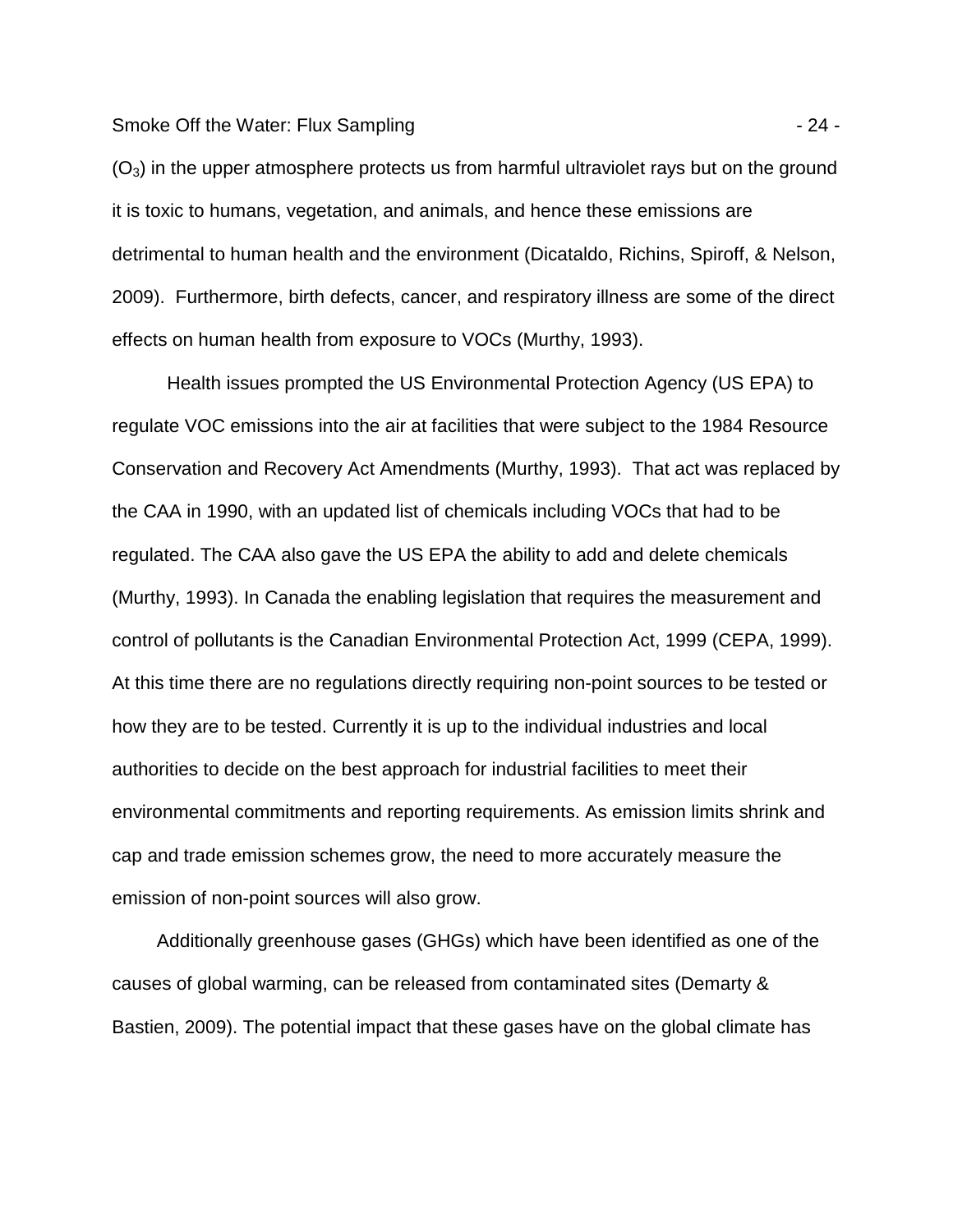#### Smoke Off the Water: Flux Sampling - 25 -

led to the need to develop better instruments to quantify GHG emissions (Senevirathna, Achari, & Hettiaratchi, 2007). Much work has been done to reduce GHG emissions from point sources and hence the focus is now switching to area sources of GHG.

Reported emission rates are often assumed constant over the course of a year yet the actual emission rates may vary greatly depending on a variety of factors. If the direct sampling of a sewage pond is done on a cool day in the wintertime the flux would be lower than on a hot day in the summer (Nagaraj & Sattler, 2005). This is the limitation of using a fixed emission rate over such a long period of time. The facility could be reporting higher rates than are actually being emitted leading to unfair penalization for emitting more than is actually released or vice versa emissions could be underreported. The underlying issue for doing direct measurements is to get accurate emission rates for a given time interval, usually a year.

## **2.5 Non-Point Source Pollution**

One of the common gases released by non-point sources is methane, which is a flammable, colourless odourless greenhouse gas. Methane is produced by the decomposition of organic material under anaerobic conditions, found in landfills, settling ponds, bogs and marshes. Depending on the pollutants in the subsurface a whole host of volatile organic compounds could be released, including those that are hazardous to human health. The VOC's could include compounds like acetone, glycol ether from unused paints and benzene from waste fuels and plastics. Other potential released gases include other greenhouse gases such as carbon dioxide and carbon monoxide.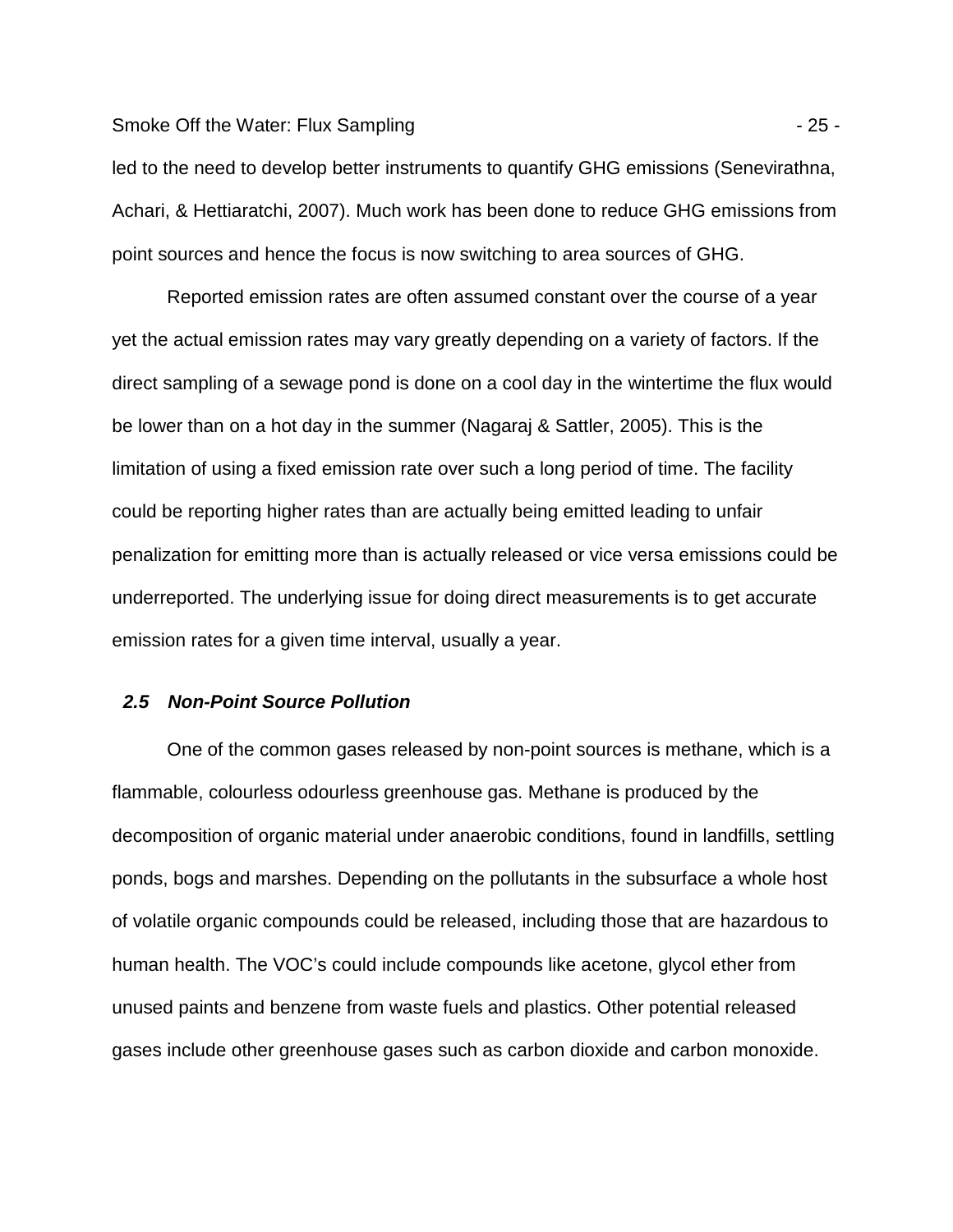Smoke Off the Water: Flux Sampling - 26 -

There is public pressure on governments to reduce greenhouse gas emissions, because of the link to climate change that was put forward by the Intergovernmental Panel on Climate Change (IPCC) (Gore, 2007; Spencer, 2010; IPCC, 2007).

Carbon dioxide  $(CO_2)$  is one of the GHGs and is created, along with methane  $(CH<sub>4</sub>)$  and Nitrous Oxide (N<sub>2</sub>O), by bacterial degradation of organic material in water and sediment. The degradation increases the concentration of the gases within the body of water (Demarty & Bastien, 2009). Photosynthesis in a body of water has the reverse effect; the dissolved gases are turned into building blocks for the photo synthesizer's continued growth thus reducing the concentrations and the flux (Demarty & Bastien, 2009). Fluxes can also be used to indicate volcanic activity or other geological processes taking place below the surface (Smithsonian National Museum of Natural History, 2008).

In aquatic systems the concentration of GHGs depends on a number of chemical and biological factors, such as the nutrient and algae concentrations (Demarty & Bastien, 2009). These factors influence ambient air pollution concentrations, emission rates and dispersion rates of non-point sources (Nagaraj & Sattler, 2005). Places like landfills and wastewater treatment facilities can even generate enough GHGs (mainly methane) that it can be extracted and used.

In places such as wastewater treatment plants, volatilization and biological activity within the treatment ponds change with temperature. Biological activity in the ponds breaks down organic matter generating GHGs dissolved in water (Demarty &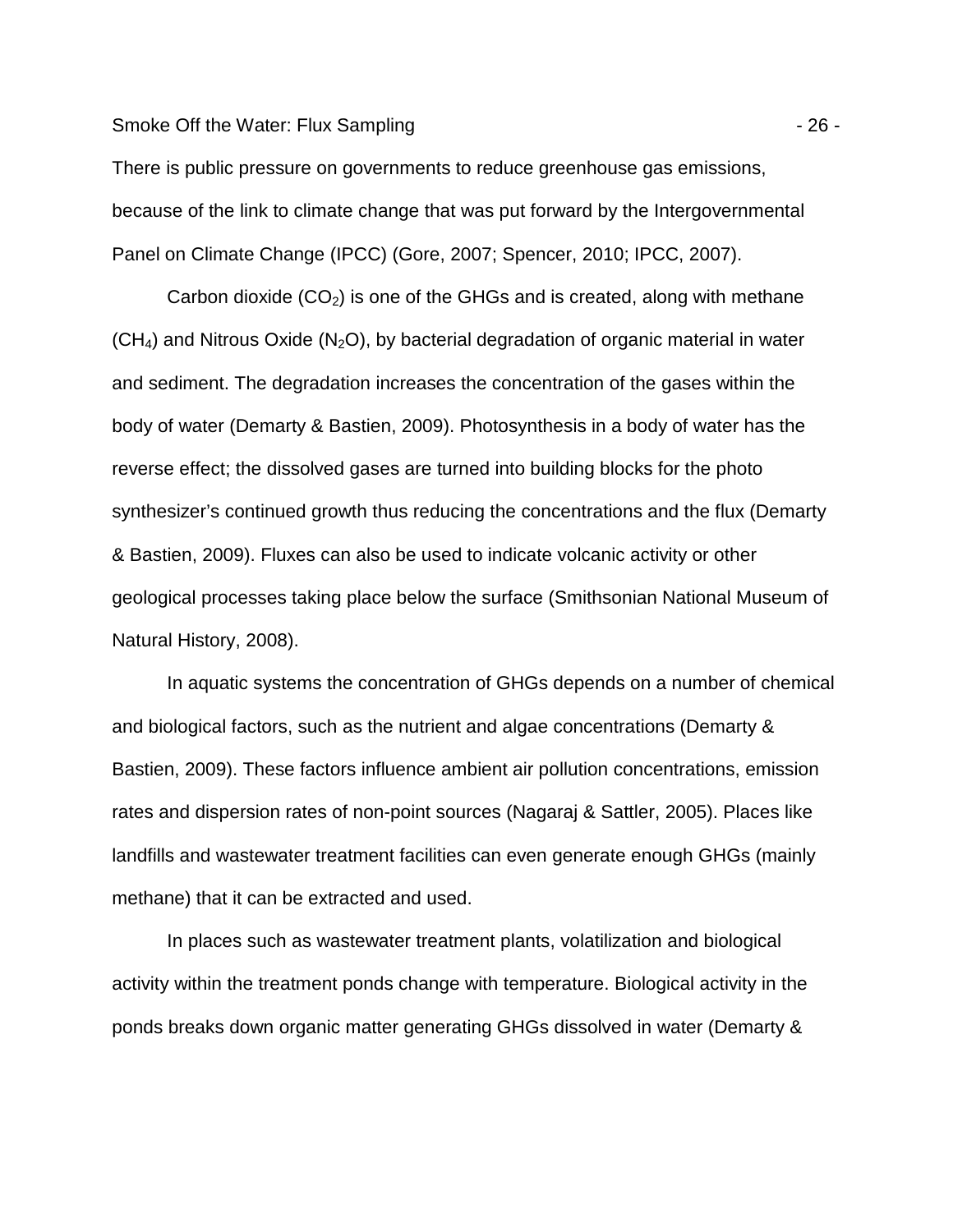#### Smoke Off the Water: Flux Sampling - 27 -

Bastien, 2009). Depending on a number of factors within the water and the surrounding environment, the emission rate of the gases dissolved in water can change drastically. If the concentration of the gases in the water is higher than the concentration in the air, the gases will be released from the water into the atmosphere until the concentration is balanced (Demarty & Bastien, 2009). The reverse is also true. If the concentration of GHG in the air is higher than in the water, the GHGs will be absorbed into the water (Demarty & Bastien, 2009). This ability to have positive and negative fluxes of gases across a surface is why there is a need to have a reliable direct measure of the gases being emitted to the atmosphere. Soil samples and ambient air samples provide indications of concentration; they do not indicate which way the pollutant is traveling. Tracking the fluxes can also help identify substrates that absorb GHGs. The more the processes affecting fluxes are understood, the better chance there is of manipulating these to suit society's needs. Ultimately this is about pollution control based on the monitoring of the emission rates of harmful pollutants.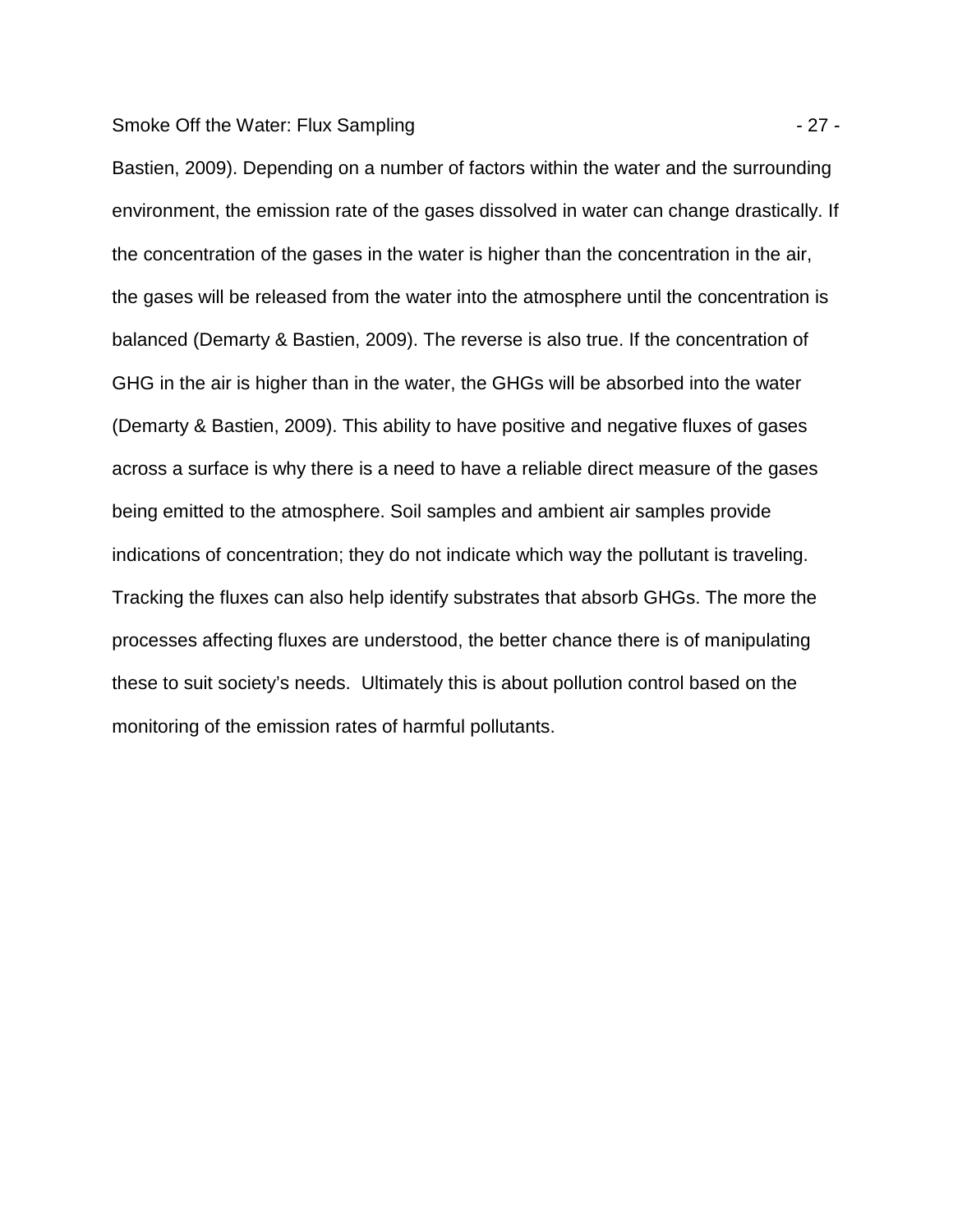Smoke Off the Water: Flux Sampling - 28 -

# **3 Fugitive Emissions**

The release of pollutants from surfaces like soils and bodies of water into the atmosphere has received comparatively little attention in the scientific literature relative to other sampling technologies. This is possibly due to a belief that surface emissions are not considered a significant transport method relative to other processes (Tillman Jr., 2003). The concentration gradient of the pollutant is relatively small, however given the large interfacial areas; the surface fluxes may represent a significant pathway for the emission of pollutants (Tillman Jr., 2003). In a simulation conducted by Tillman over the course of a 30 day sampling period, it was estimated that roughly 1.718 million litres of gas left the soil in a 6.07 ha plot (Tillman Jr., 2003). If only 1% percent of that gas was a pollutant or GHG it would still mean 17,890 litres were released every 30 days. To put this in perspective, an average car in the US, which burns 3.7 litres every 32.6 kilometers, will have released the same amount of pollutants roughly every 152,800 km (US EPA, Office of Transportation and Air Quality, 2005). According to the US EPA, the average passenger car travels 19,300 km each year therefore it will take just under 8 years for one car to release the same amount of GHG as one contaminated field could in a month (US EPA, Office of Transportation and Air Quality, 2005). This was only a simulation and there are a huge number of factors that affect the amount of gas respiring in and out of a soil. However Tillman's study does put in perspective the potential emission rates that these surfaces have and the size of the pathway. The total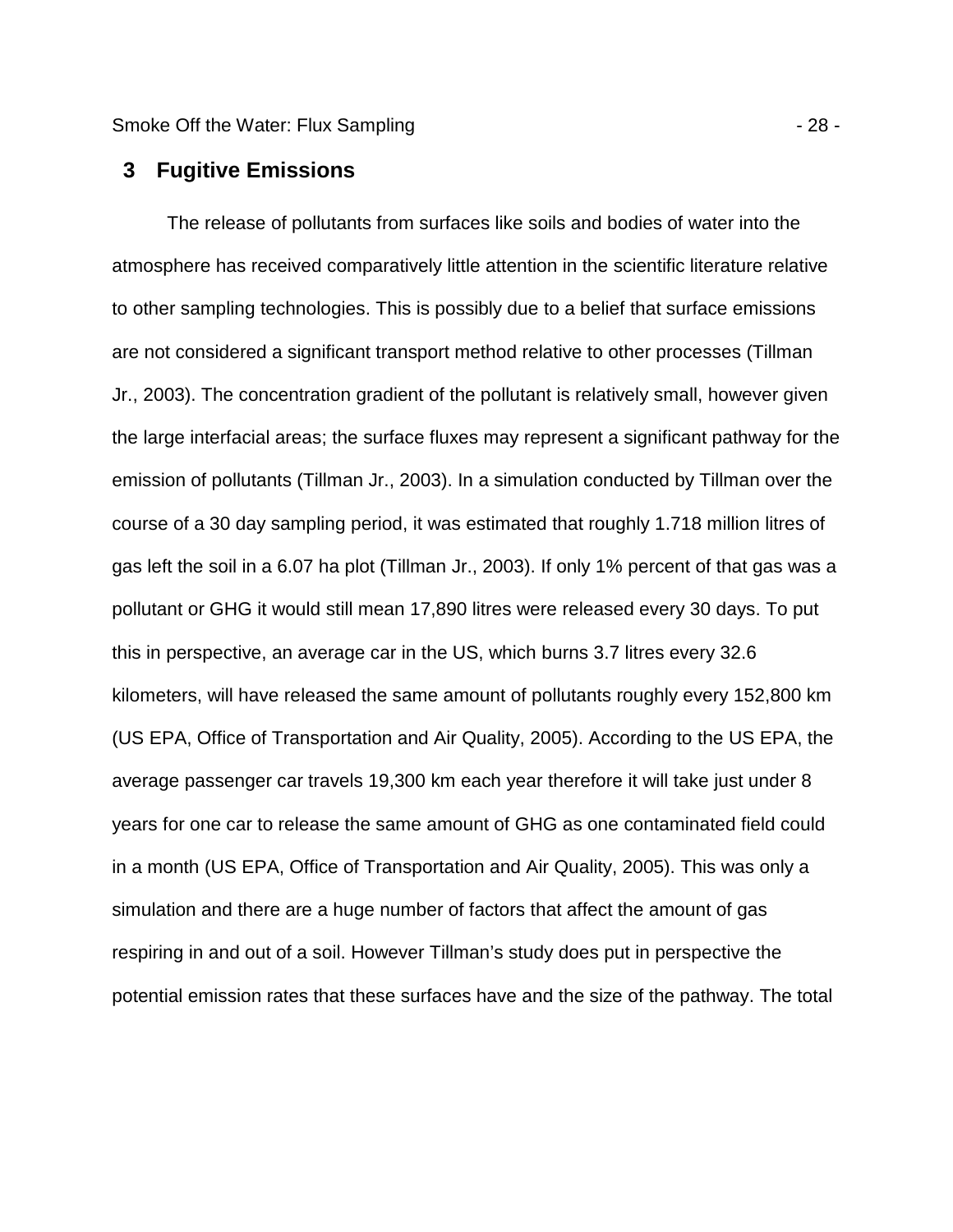Smoke Off the Water: Flux Sampling - 29 -

area may be releasing significant amounts of pollutant yet the pollution released per square meter could be barely detectable.

On the other hand some locations like municipal sewage settling ponds with their high biological content can have high enough fluxes that bubbles can be seen on the water's surface. The fluxes within some of these ponds can be high enough that the methane formed in the pond could be collected and used for generating power.

## **3.1 Forces Moving Gases Below the Surface**

Barometric pressure is a measure of the downward force of a column of air (Oke, 1987). Changes in air pressure will change the flux in soils. As pressure drops, a relative vacuum is created over the surface drawing more of the pollutant out of the soil. The changes in atmospheric pressure over soils create an almost respiratory effect (Tillman Jr., 2003). The flow rate of this 'respiration' was recently recorded as being as high as 20 litres per minute in and out of a 2.54 cm test well. (Tillman Jr., 2003). The 'respiration' of the soil means that pollutants can travel both in and out of a porous soil. The 'respiration' rates are dependent on the porosity of the soil, the moisture content and the cycling of atmospheric pressure. It has been found that methane fluxes in landfills rise dramatically during periods of lower barometric pressure (Tillman Jr., 2003) and hence changes in barometric pressure can have a large impact on the fluxes of gases over soils. Barometric pressure changes have been observed tens of meters down in unsaturated soils (Tillman Jr., 2003). The atmospheric pressure near the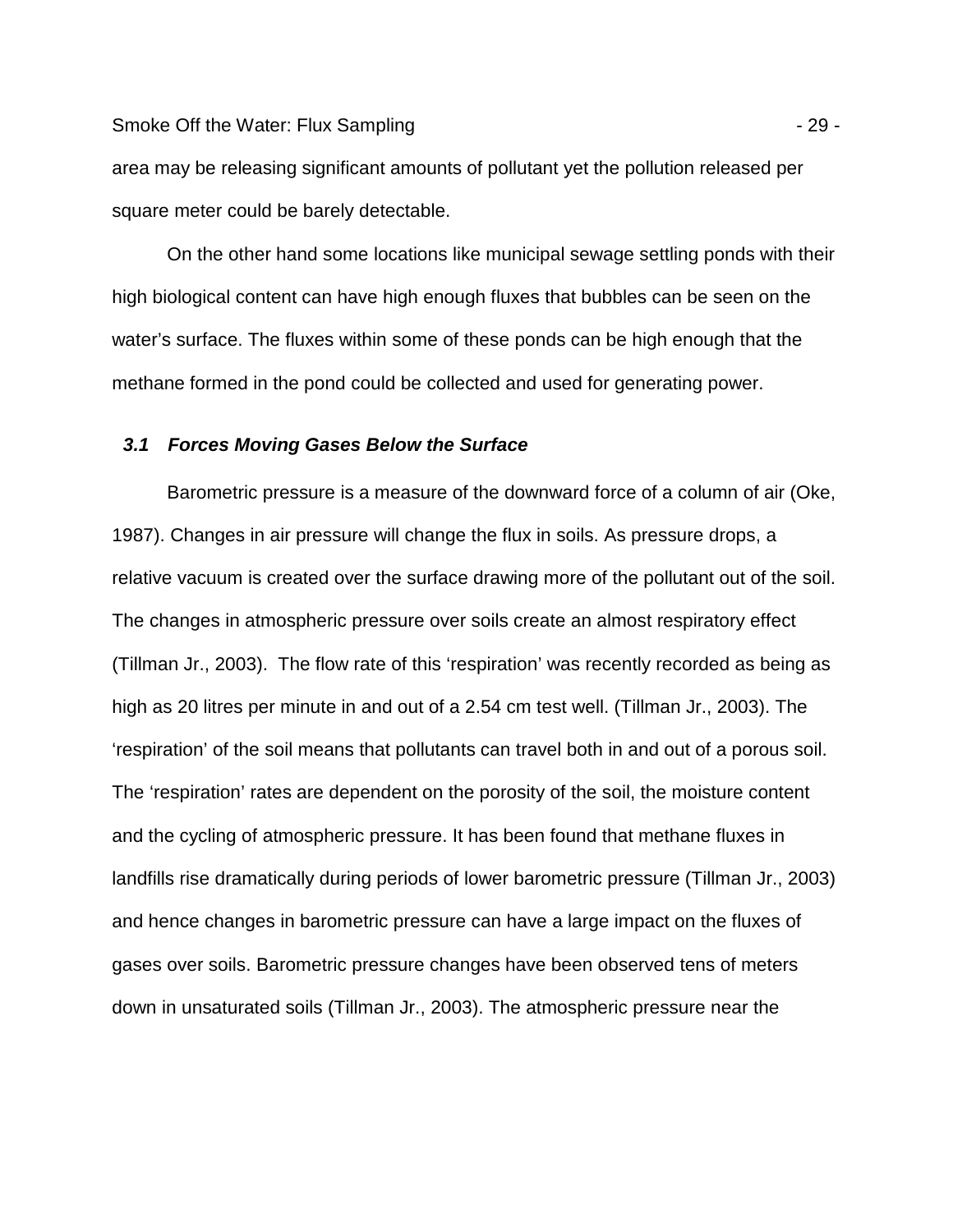Smoke Off the Water: Flux Sampling  $-30 -$ 

surface is constantly changing, due to short-term diurnal fluctuations or longer-term cycles resulting from the passing of weather systems (Tillman Jr., 2003).

Changes in the ground water levels will also create movement of a gaseous pollutant throughout the unsaturated soil that sits on top of the saturated soil that defines the groundwater level. As the ground water level drops, there is more space for gases to fill creating a vacuum, which draws air downwards. Conversely, if the ground water levels rise, it will force the gases in the soil out into the atmosphere (Tillman Jr., 2003).

There are several factors that affect the volatilization rate of waste gases within a soil matrix. For example, increases in soil temperature and porosity tend to increase the emissions of gases while increased moisture content of the landfill waste and the covering soil tends to reduce the emissions (Murthy, 1993). Organic chemical wastes with higher molecular weights volatilize more slowly than those with lighter molecular weights (Murthy, 1993). The organic compounds can also react with other chemicals thus altering their volatilization rates and their fluxes. There are several other processes of diffusion and absorption that can also affect the fluxes of pollutants, which will not be covered in detail in this document.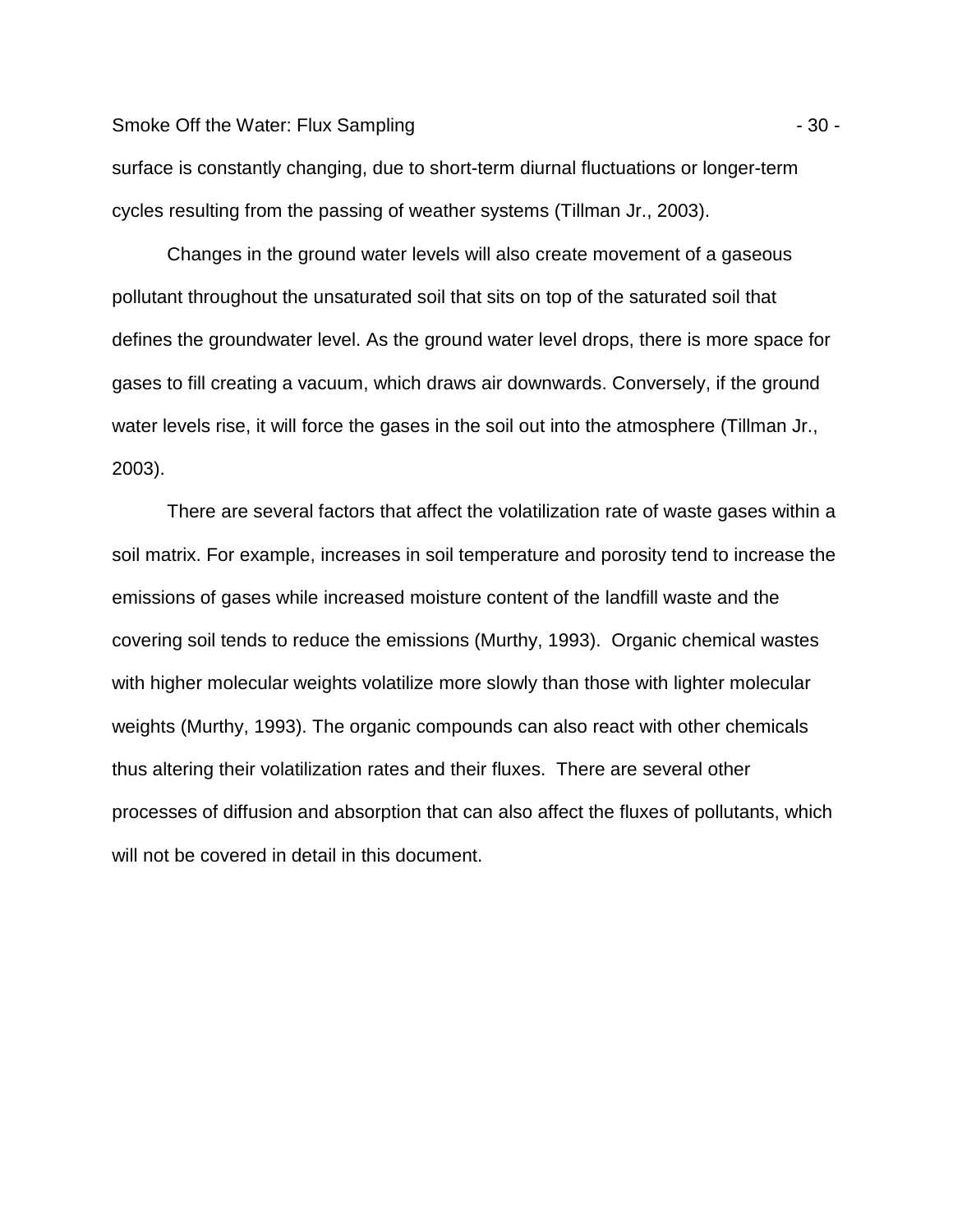Smoke Off the Water: Flux Sampling - 31 -

# **4 An Emission Isolation Flux Chamber**

An emission isolation flux chamber, here after referred to as a flux chamber, provides a simple way to directly measure the emissions coming off a surface. The theory behind how flux chambers work is relatively simple. Gases are generated and through a range of processes those gases can travel across a surface boundary. As noted previously the movement of gases across a surface boundary is the flux. Fluxes work on the basis of molecular diffusion ideally following Fick's first law of diffusion (Murthy, 1993). The flux is the rate that the diffusion across a boundary occurs. The flux chamber is a sealed chamber that allows the gases to build up to a point that they can be measured. This gives the researcher the ability to directly sample the emissions coming from a portion of the surface of a particular area source.

Diffusive gases build within a subsurface, and the flux across the surface can be measured using a chamber to monitor the buildup of gases over a period of time (Matthews, St Louis, & Hasslein, 2003). The concentration over time becomes the emission rate for the area that the flux chamber is covering. By extension that emission rate is also representative of the immediate surrounding area. As the area gets larger the emission rate becomes less representative. Multiple sampling points are used to build a composite emission rate for a larger area. The multiple sampling points can be tested using a network of chambers or an individual chamber that is moved from point to point. The challenge is that the flux of gasses from a surface may be different across the surface depending upon subsurface conditions.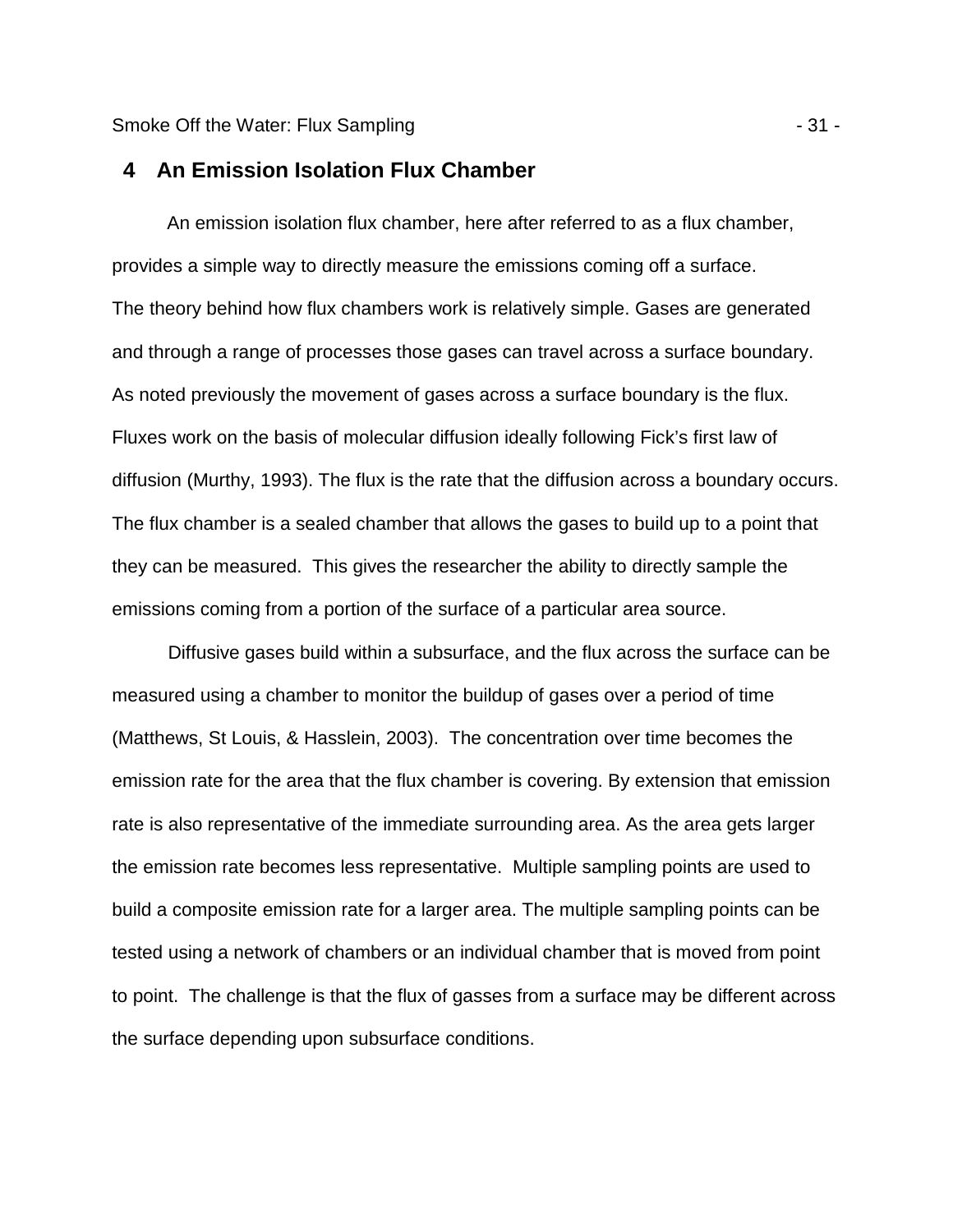The increase of the concentration of gases in the chamber is used to calculate flux. The flux measured in several chambers is used to estimate gas exchange over a large area (Matthews, St Louis, & Hasslein, 2003). The flux from the total surface is not measured, but calculated from the individual chamber measurements. The more points measured, the more statistically representative is the estimate.

To determine the flux rate from a given flux chamber the following equation is used:

#### **Equation 1 Determination of Flux with a Chamber**

$$
F_c = \frac{\left(\frac{V_c}{A_c}\right)dC}{dt}
$$

Where:

- $F_c$  =Surface flux rate (gm<sup>-2</sup> unit of time<sup>-1</sup>),
- $V_c$  = volume of the chamber (m<sup>3</sup>),
- A<sub>c</sub>= Cross-sectional area of the chamber  $(m^2)$ , and
- dC/dt = concentration gradient of the component gas  $(g/m<sup>3</sup>/unit of time)$ (Senevirathna, Achari, & Hettiaratchi, 2007).

The flux chamber provides a way of collecting gases so they can be withdrawn and analyzed. The flux chamber is to non-point source sampling what a compound sampling probe is to point source sampling. They are both very versatile and rugged pieces of equipment that can be used to sample a variety of different compounds.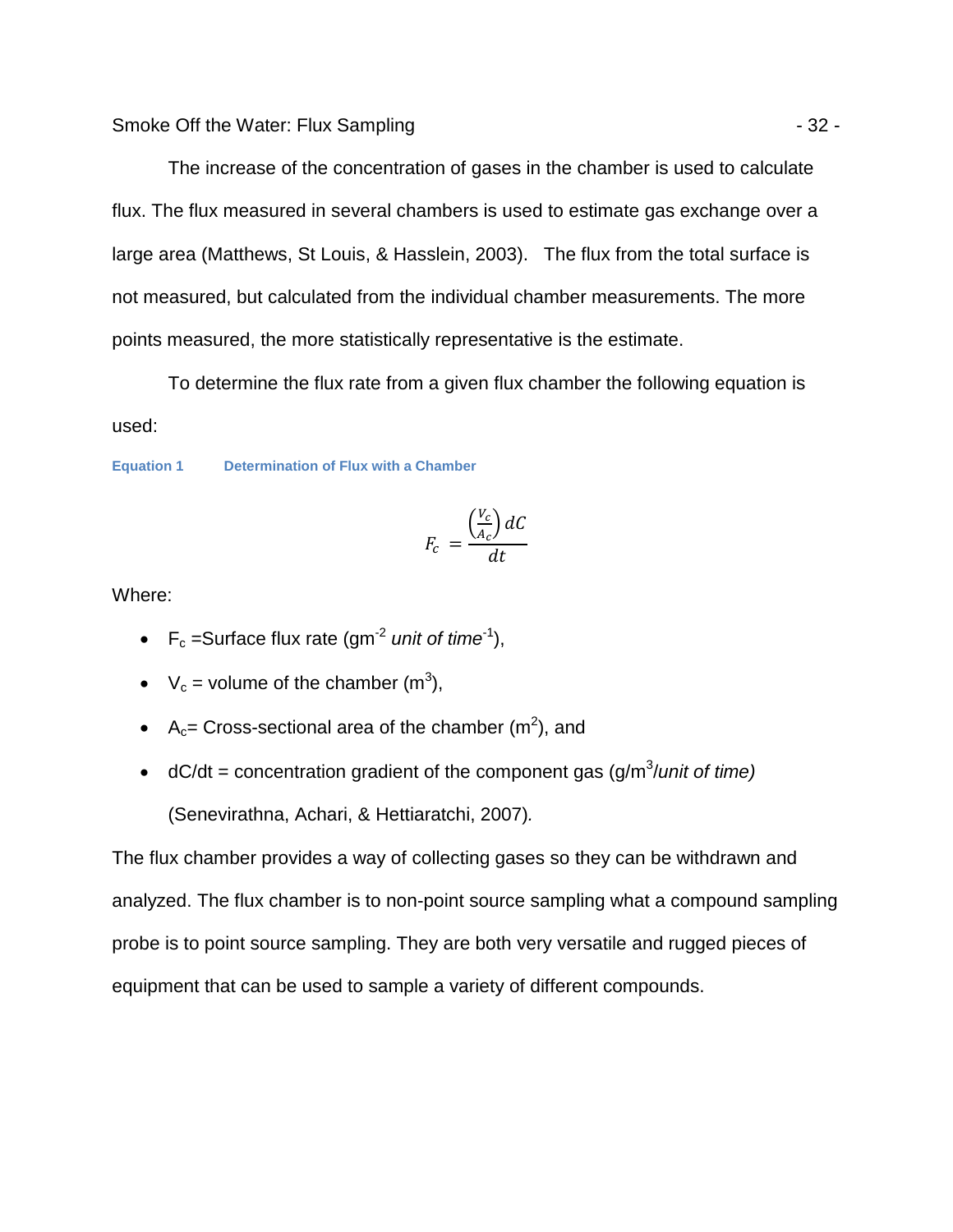Most sampling techniques have focused on detecting VOC emissions as indicators of ground water contamination (Murthy, 1993). These sampling methods do not characterize the soil gas plume (Murthy, 1993). The flux chamber samples at the boundary of the surface-atmosphere interface where many changes to the VOCs take place and which are not detected by a subsurface sampler (Murthy, 1993). Flux chambers have two basic methods of operation. Closed chambers and open chambers, the following discussion will outline the differences between the two.

## **4.1 Closed Chambers**

A closed flux chamber is a container with an open end which is placed on the surface allowing gases to build up inside, see Figure 4-1. After a period of time the gases are extracted and sent to a lab for analysis. Closed chambers have the advantage of being simple and inexpensive and therefore many can be used simultaneously on an area source at a low cost (Senevirathna, Achari, & Hettiaratchi, 2007). The use of multiple chambers allows for the simulations mapping of flux over an area. Because the closed flux chamber allows the gases to build up inside the chamber over a period of time, even minute fluxes can be measured (Perera, Hettiaratchi, & Achari, 2002).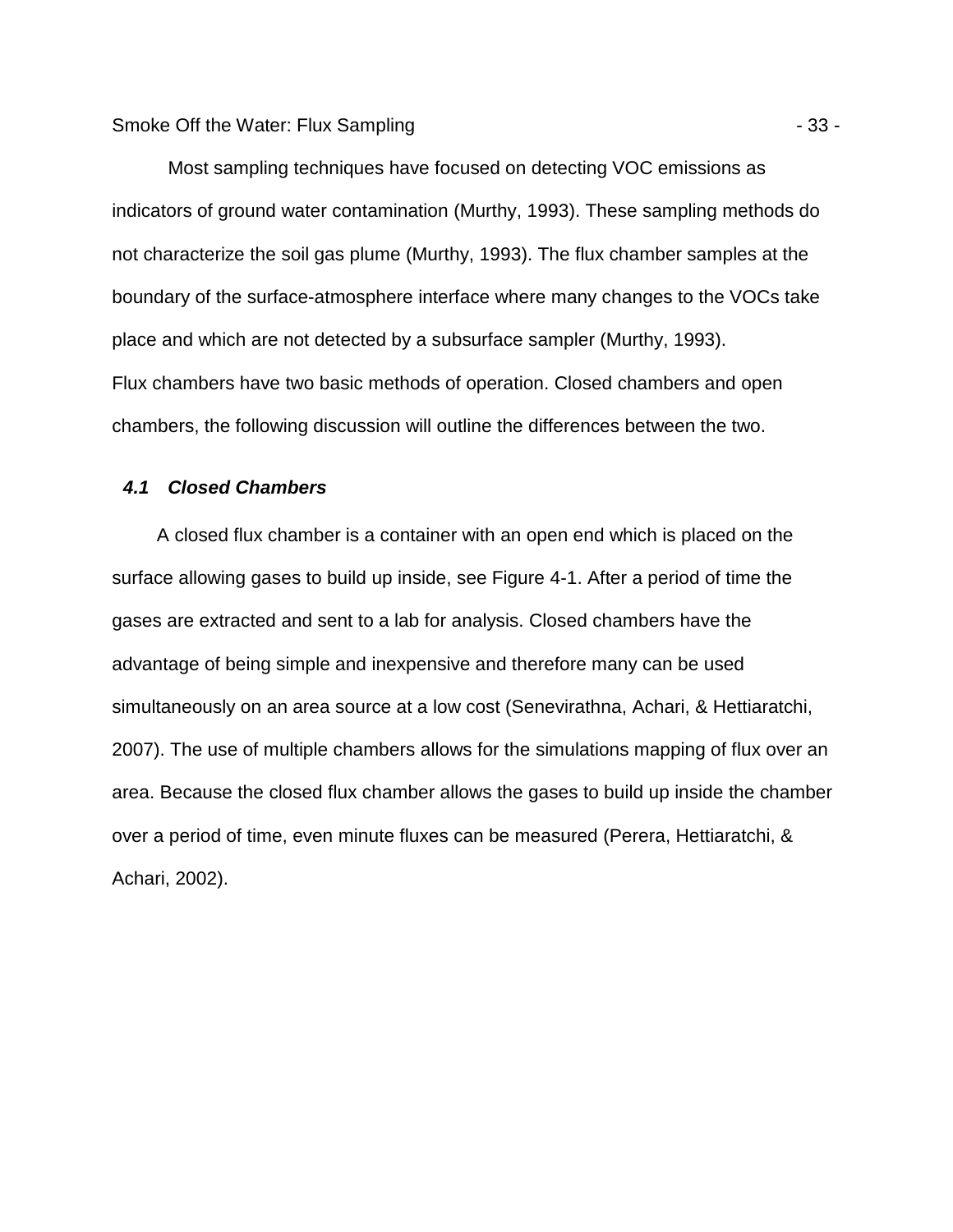

**Figure 4-1 Closed Flux Chamber, (Figure created by G, Rutgers. 2013)** 

The closed chambers allow the gases to build up and then be extracted into something like a Tedlar bag, or an absorbent material. A popular and simple absorbent material is activated carbon in glass tubes because it absorbs many of the VOCs found in landfills (Murthy, 1993). The flux chambers are versatile as the absorbent material can be changed to match the targeted gases.

The disadvantage of the closed chamber is related to the effect it has on the site that is being sampled. The closed chamber technique tends to underestimate the gas fluxes by up to 55% (Perera, Hettiaratchi, & Achari, 2002). Gases flow from areas of high pressure to low pressure, and this is the basis of the underestimate error (Oke, 1987). If the pressure difference between the inside and the outside of the chamber is different, the gases will flow toward the lowest pressure and bias the sample. A chamber with lower pressure than outside air will draw in more gases biasing the sample high. However if the pressure is too low and the seal between the surface and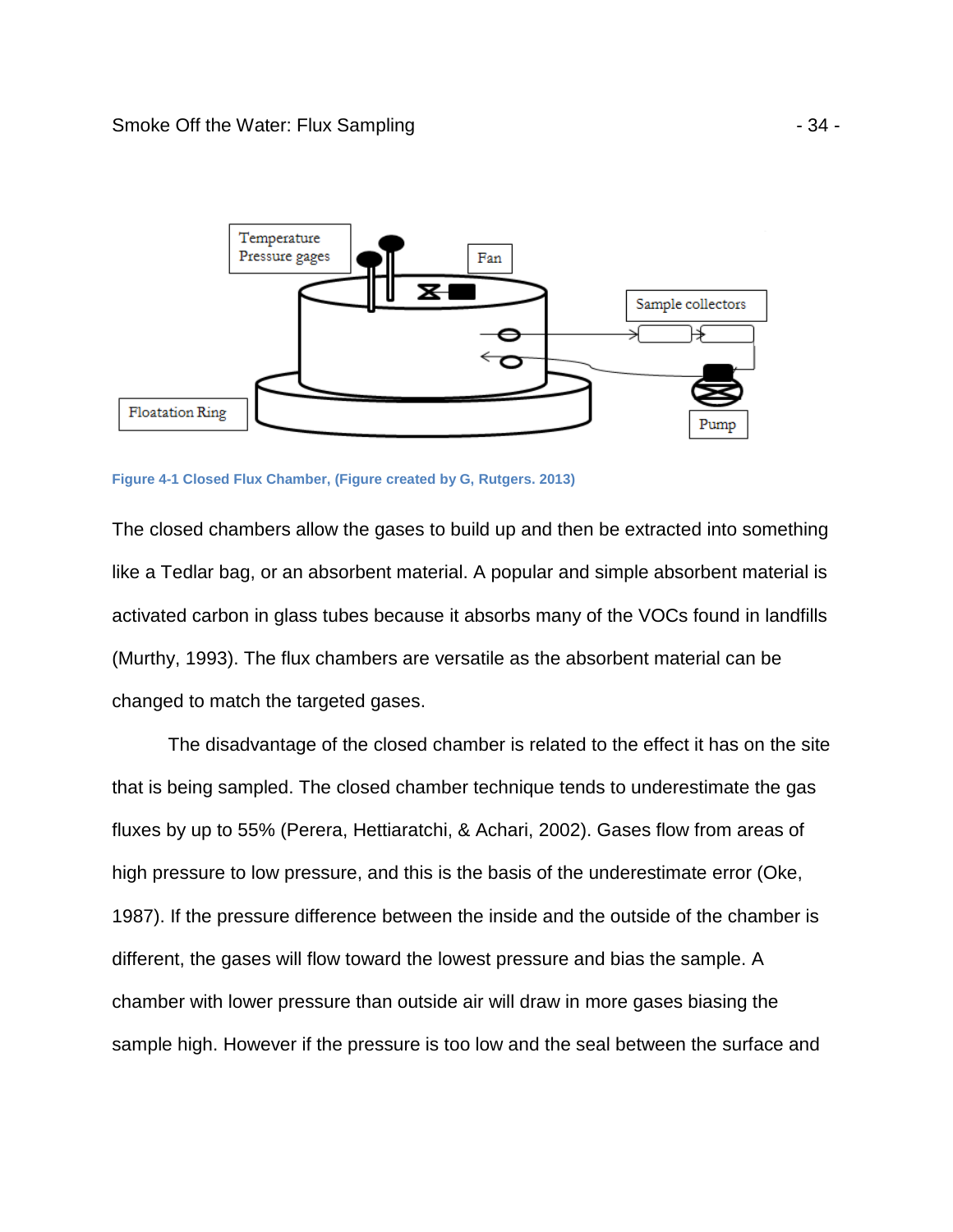#### Smoke Off the Water: Flux Sampling - 35 - 35 -

the chamber is not complete it may draw in surrounding outside air providing a low bias. If the pressure in the chamber is higher than outside air, less gas will flow into the chamber and bias the sample low. These changes in pressure can result from simple changes in the atmospheric conditions. For example, the sun can warm the chamber causing the temperature of the gases inside to rise thus increasing the pressure inside the chamber forcing the flow of gases out of the chamber (Senevirathna, Achari, & Hettiaratchi, 2007).

Even with all the potential errors that a closed chamber has, they are still popular in studies because they are easy to use, require little maintenance, are logistically convenient, and require no power to operate (Murthy, 1993). Closed chambers are also better suited for low flux environments where the sampling duration for a measureable sample extends beyond a 24 hour period.

The flux chamber is only sampling a small fraction of the total area for the emissions and the researcher needs to be aware that the potential alterations to the microenvironment around the chamber may be large in closed chamber systems (Riechman & Rolston, 2002). Open chamber systems (discussed next) if operated properly, have little effect on the microenvironment (Riechman & Rolston, 2002).

## **4.2 Open Chambers**

In an open flux chamber, gas is simultaneously pumped in and out of the chamber and the gas is continuously monitored by an analyzer, see Figure 4-2. The open system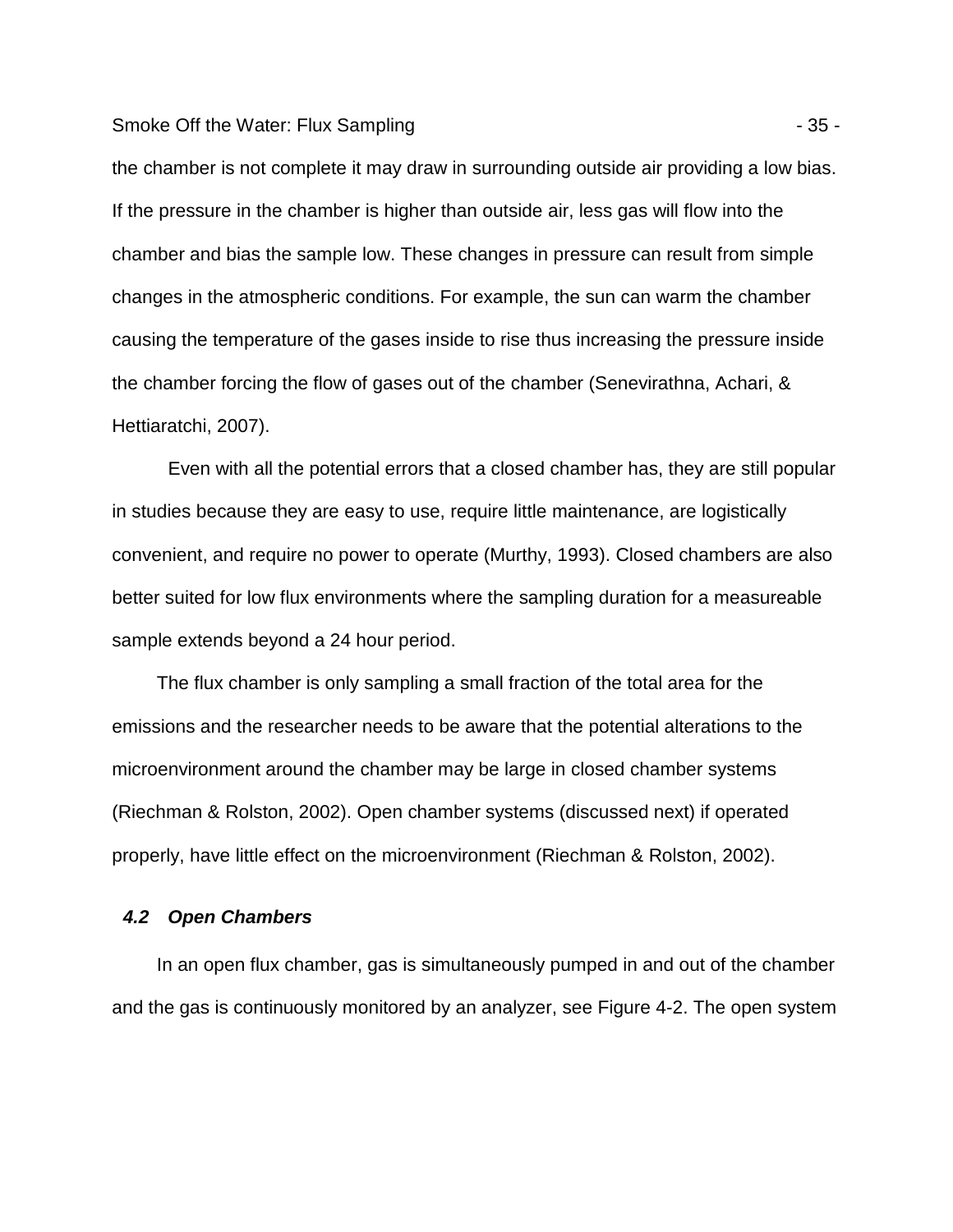Smoke Off the Water: Flux Sampling - 36 -

provides real time fluxes; a closed chamber only provides an average flux for the sampling duration.



#### **Figure 4-2 Open Flux Chamber (Figure created by G, Rutgers. 2013)**

The pressure difference between the inside and the outside of an open chamber is easier to control by adjustments to the amount of gas flowing in and out of the chamber. That control can also cause issues. That is, the flow rate into the analyzer needs to be balanced with the flow rate from the sweep air. Otherwise if the chamber is floating on a pond and the gas flow in is less than that of the gas being withdrawn, a vacuum is created inside the chamber. If the flow imbalance is left too long, the chamber will start to sink as the water climbs into the headspace of the chamber. The opposite happens if the inflow is greater than the outflow, gas will start to leak out of the bottom edge of the chamber.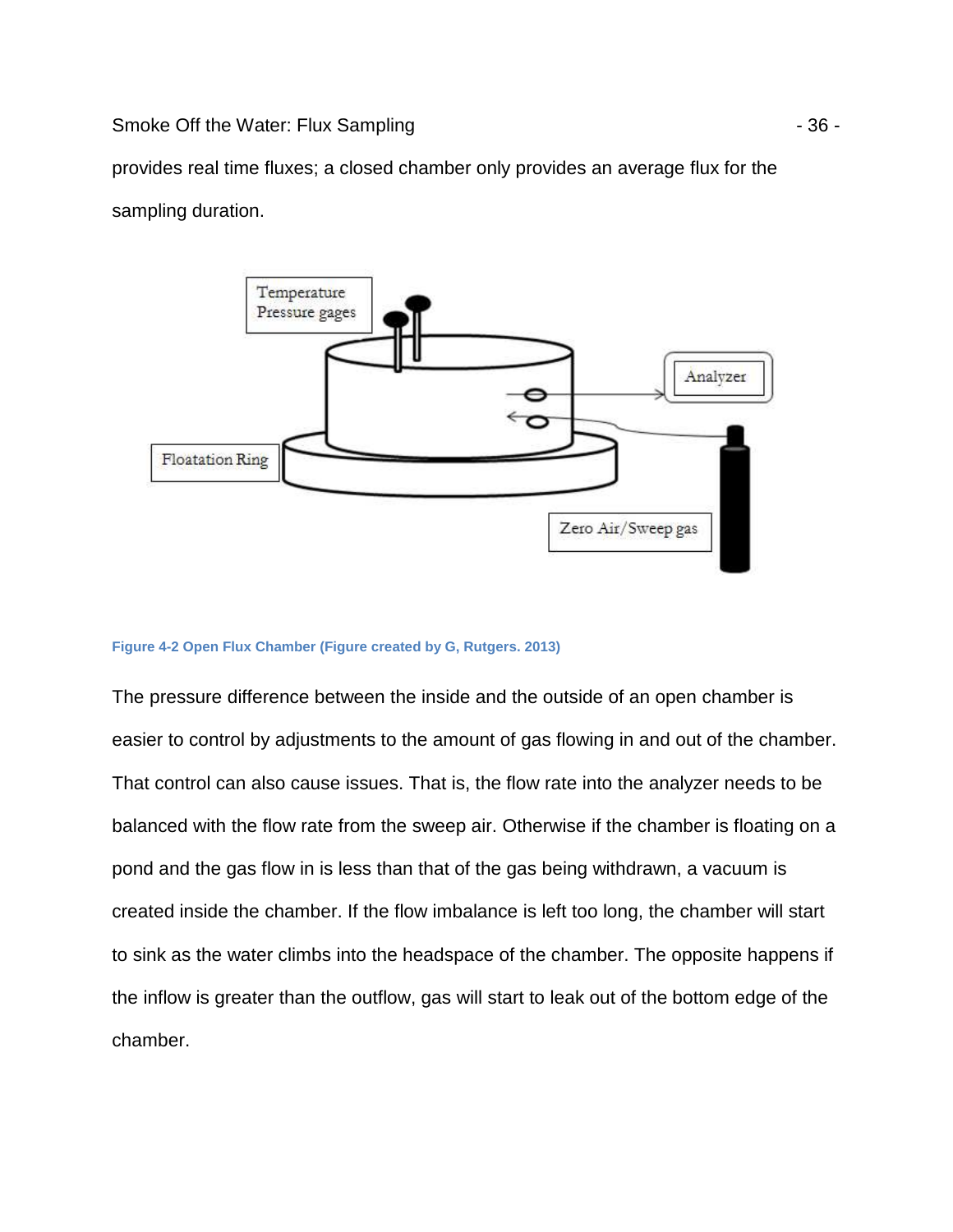### Smoke Off the Water: Flux Sampling - 37 -

In an open flux chamber the gases inside the chamber are constantly being exchanged with sweep gas. Fluxes are determined by the volume of the chamber. If the volume in an open flux chamber is changing due either to sinking or to over floating the chamber, then a true flux is not determined as the volume of the chamber keeps changing. In an open chamber system the gases are continuously being analyzed. With a constant volume, real time fluxes can be determined. The actual sampling of the flux only starts after the volume of air in the chamber has turned over once. The reason for exchanging the volume of air before sampling is to minimize any buildup of gases within the chamber that would bias the flux. By turning over the volume of gas in the flux chamber it flushes the system so that once sampling begins there is a relative degree of confidence that the gases being sampled are being sampled at the rate they are being emitted. Variations in the flux due to changes in the environment or processes within the substrate can then be observed because other sources of bias have been minimized. It has been found that open flux chamber systems have a reasonable agreement between the aerodynamic methods used on ambient monitor stations to determine emission levels (Riechman & Rolston, 2002). Ambient monitors rely on winds to move the contaminant across a sensor, the fluxes are calculated from the concentration, and predicted dispersion and wind speed (see section 2.2). The use of multiple sampling methods is a way to verify the results.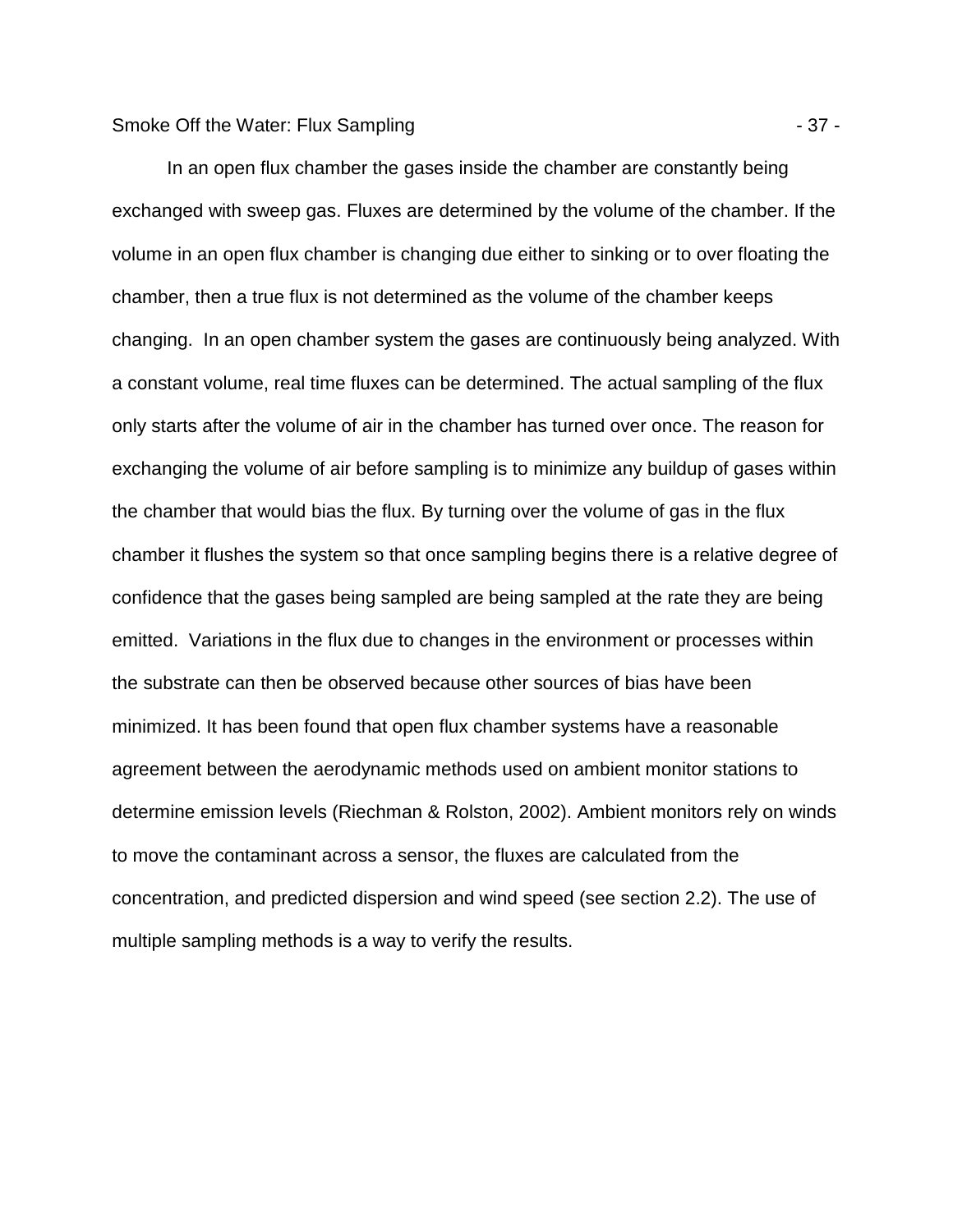### **4.3 Drawbacks of Flux Chambers**

There has been a lot of research about details of flux chamber design. Because they are an emerging sampling technology, the chambers are often custom made. The standards and designs of the chambers change from study to study. In a study by Waite and others it was found that the chambers they used, over-turned aluminum cooking pots, under reported the fluxes compared to estimates using ambient air sampling methods (Waite, Cabalo, Chau, & Sproull, 2007). Conversely in a similar comparison study, the chambers, blue polycarbonate water-cooler bottles with the bottoms removed, were over reporting the fluxes (Matthews, St Louis, & Hasslein, 2003). The problem with comparing these two studies was they were carried out at different locations and different times. This makes comparing the difference between the different chambers' design and sampling biases difficult. In yet another study a more advanced chamber design was used. The chamber was a Teflon coated stainless steel cylinder open at one end and the other end was sealed by a flexible membrane of Tedlar film. Attached to the side of the chamber was a small air pump to re-circulate and mix the chamber air, as well as a series of carbon traps to absorb the desired compounds (Tillman Jr., 2003). The flexible membrane allows for the expansion and contraction of the chamber in relation to changes in atmospheric pressure and eliminates changes in the pressure gradients (Tillman Jr., 2003). The only issue with using a flexible membrane is the constant changing of the chambers headspace.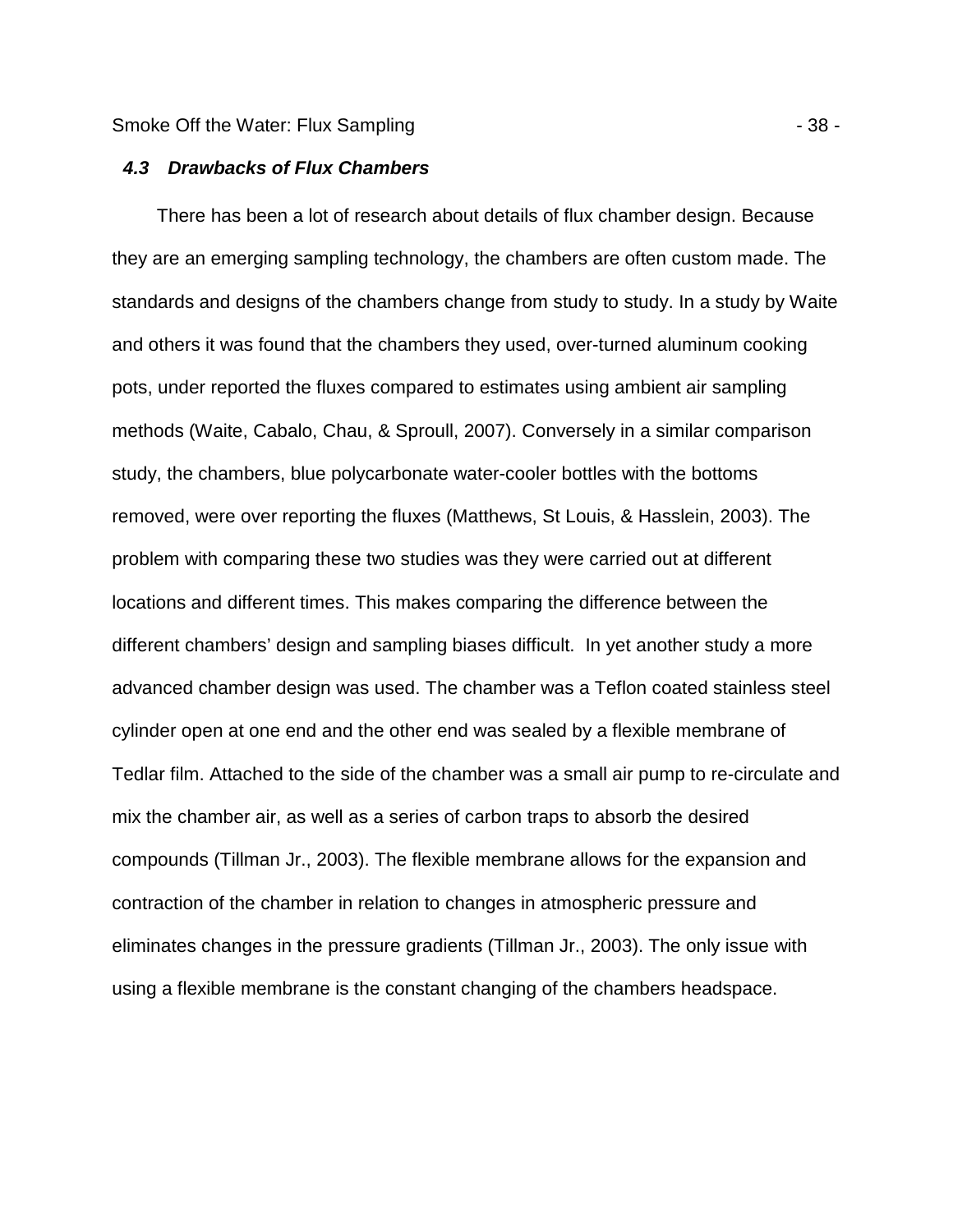A dynamic open chamber has been found to have the potential to both over and under estimate fluxes in a number of different situations. Riechman and Rolston (2002) reported that on high permeability soil with a low airflow rate, an open chamber will underestimate the flux; if the air flow rate is high the chamber will overestimate the actual flux (Riechman & Rolston, 2002). There are several possible reasons for the mixed results including the sample not being well mixed within the headspace of the chamber and the over or under pressurization of the chamber. It is also possible that with a low flux, an open chamber will not allow the target gases to build up enough to be measured by the analyzer.

As a direct form of measure a flux chamber will impact the micro environment surrounding it. Often these impacts are related to temperature, moisture, and surface winds, that is the surface under the chamber will be protected from winds and to some degree the air temperature and air moisture. The combination of open and closed chamber sampling is attractive because it can minimize the bias caused by each type of chamber.

If the gas of interest has a different density than the ambient gases in the chamber, the gases can stagnate and stratify if not agitated. A sweep air system needs to be used within the chamber to keep the gases well mixed (Su & Su, 2003). This may either be a fan to mix the air in a closed chamber or the inlet gas from a cylinder that balances the sample being withdrawn in an open chamber. The sweep air system has another challenge in that it needs to flow parallel with the sampling surface in such a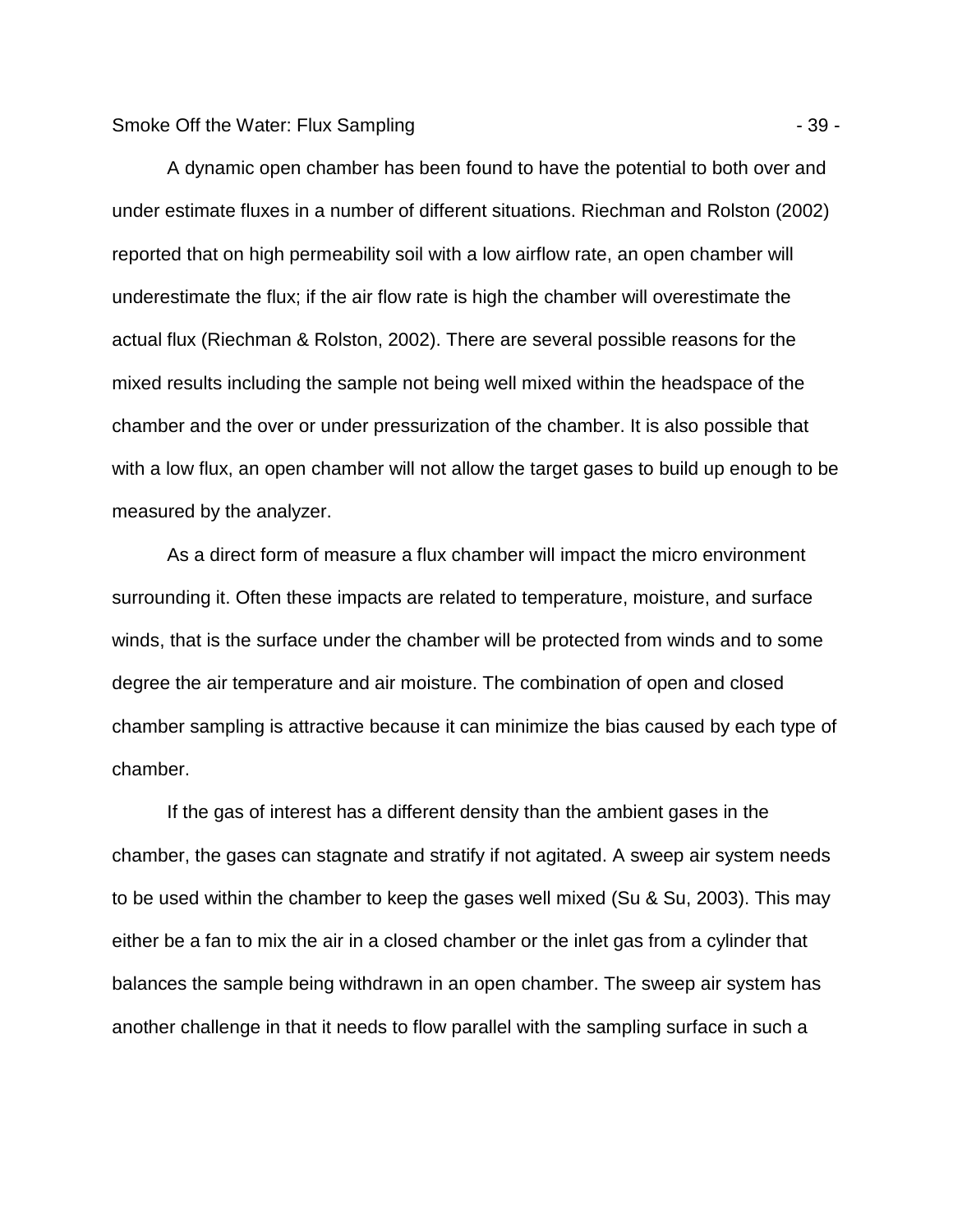#### Smoke Off the Water: Flux Sampling  $\sim$  40 -

way so as to minimize the alterations to the surface friction so that the results are representative of the surface's actual emission rates.

An additional consideration to flux sampling is the protection of the technician who sets up the sampling system, and who collects the sample, because the technician is exposed to the pollutants being released. The sample duration may also be long or the locations difficult to access so that automated systems may be required. Because of the number of different sampling chamber designs comparing studies is difficult (Murthy, 1993; Su & Su, 2003). Of the several variables considered (height, diameter, ratio of height to diameter), chamber height was found to be the most important variable influencing errors associated with closed chamber flux measurements. For most fluxes, the error increases significantly when the chamber height is less than 10 cm (Senevirathna, Achari, & Hettiaratchi, 2006). The flux also impacts the error: the higher the fluxes, the larger the error (Senevirathna, Achari, & Hettiaratchi, 2006). Senevirathna et al. show that the error in flux chamber measurement is controlled by three variables, namely chamber height, fluxes, and flux measurement duration. The resulting error could be controlled by selecting a chamber of suitable height provided the flux is approximately known and the sampling duration is kept short (Senevirathna, Achari, & Hettiaratchi, 2006, p. 243).

What this implies is that a variety of chamber sizes is needed to sample different fluxes. Senevirathna et al. (2006) discuss the variables that affect the error of a closed flux chamber and the factors to consider when sampling. The chambers need to be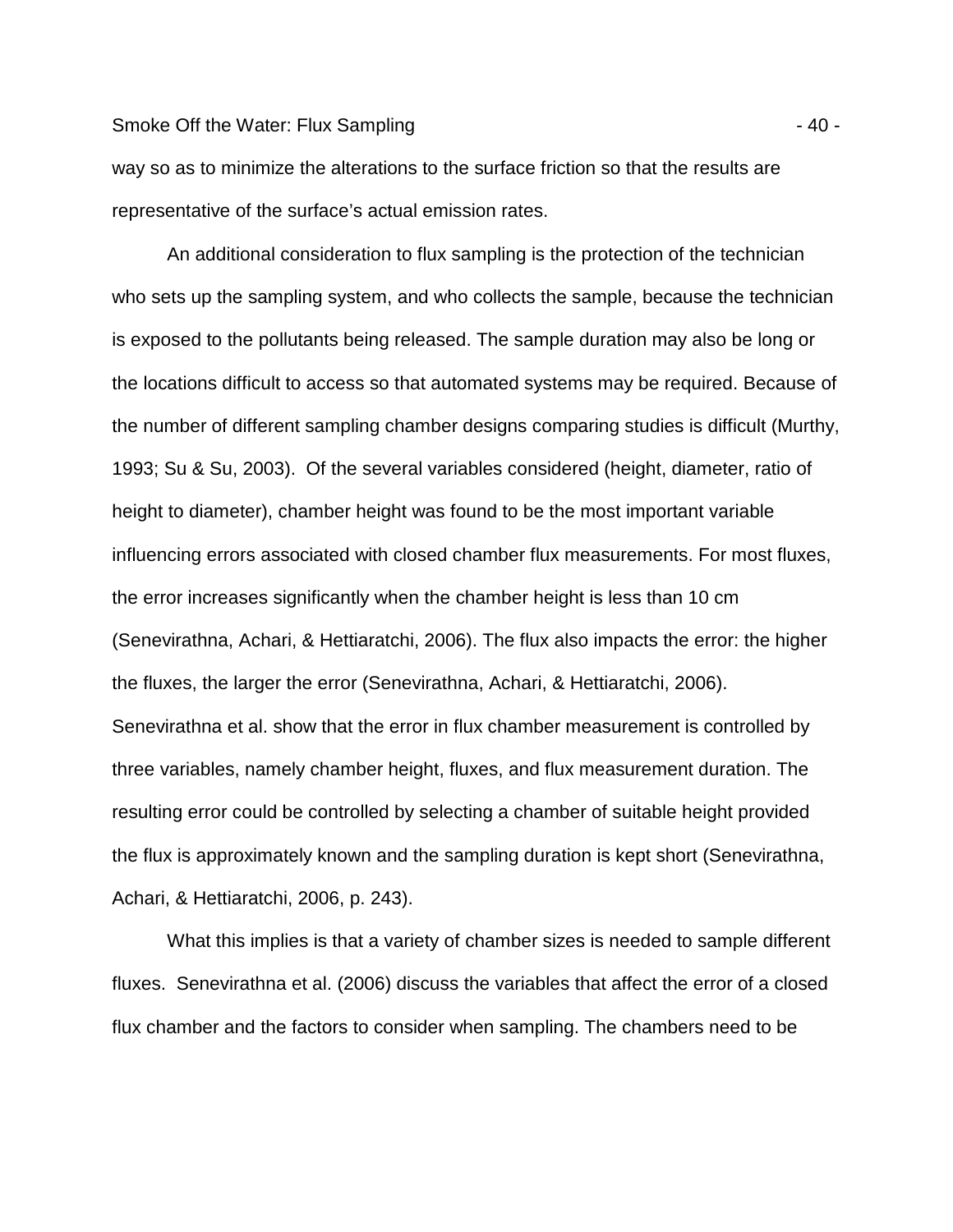### Smoke Off the Water: Flux Sampling  $-41 -$

sized appropriately to accurately measure the flux. The chamber needs to be large enough to collect a measurable sample in a relatively short period of time. If the chamber is too small or the duration too long the inherent errors of the flux chamber system build and bias the results. As mentioned there are two different kinds of flux chambers, open and closed. Used together they can eliminate each other's biases. In large areas where multiple sampling locations are needed, closed chambers are inexpensive allowing multiple chambers to be operating at the same time. The flux off the surface and the pollution of interest will dictate the type of chamber to be used. Closed flux are better suited for long deployments needed for low fluxes, open chambers are better suited for yielding real time results on higher fluxes.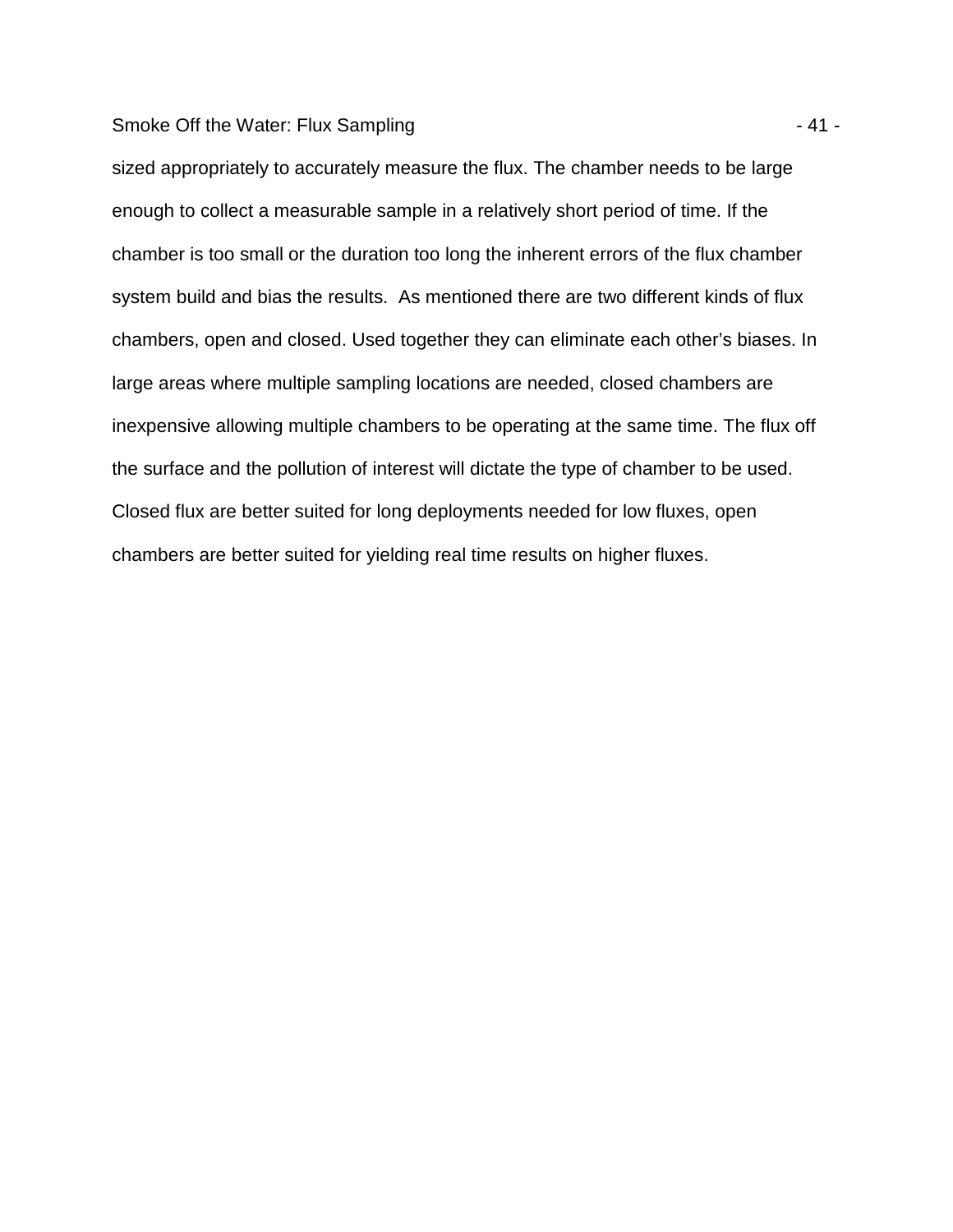Smoke Off the Water: Flux Sampling - 42 -

# **5 Using a Flux Chamber**

Similar to isokinetic sampling in which the diameter of the sampling nozzle changes depending on the flow rate, the chamber size also changes according to the expected flux. A higher flux can use a smaller chamber, which requires a shorter sampling time than a bigger chamber. The larger chambers require longer sampling times for lower fluxes in order for enough gases to build up in the chamber to be sampled. The larger the flux chamber the smaller the detectable flux can be. The size of the chamber also plays a role in the amount of inherent errors found in the flux chamber. In lab tests, the smaller chambers build up errors quicker than larger chambers (Senevirathna, Achari, & Hettiaratchi, 2006). In smaller chambers, pressures build more rapidly thus distorting the air flow from the surface. As noted earlier by Senevirathna et al, chamber height has a greater effect on the error measurement than the chamber's volume.

The rim of the flux chamber is placed below the surface creating a seal. Thus the only gases in the chamber are the known gas and any gases percolating to the surface directly below the chamber. Given the gas concentration, sample duration and the area of the flux chamber, the flux can be determined using Equation 1 referenced earlier **Equation 1 Determination of Flux with a Chamber** 

$$
F_c = \frac{\left(\frac{V_c}{A_c}\right)dC}{dt}
$$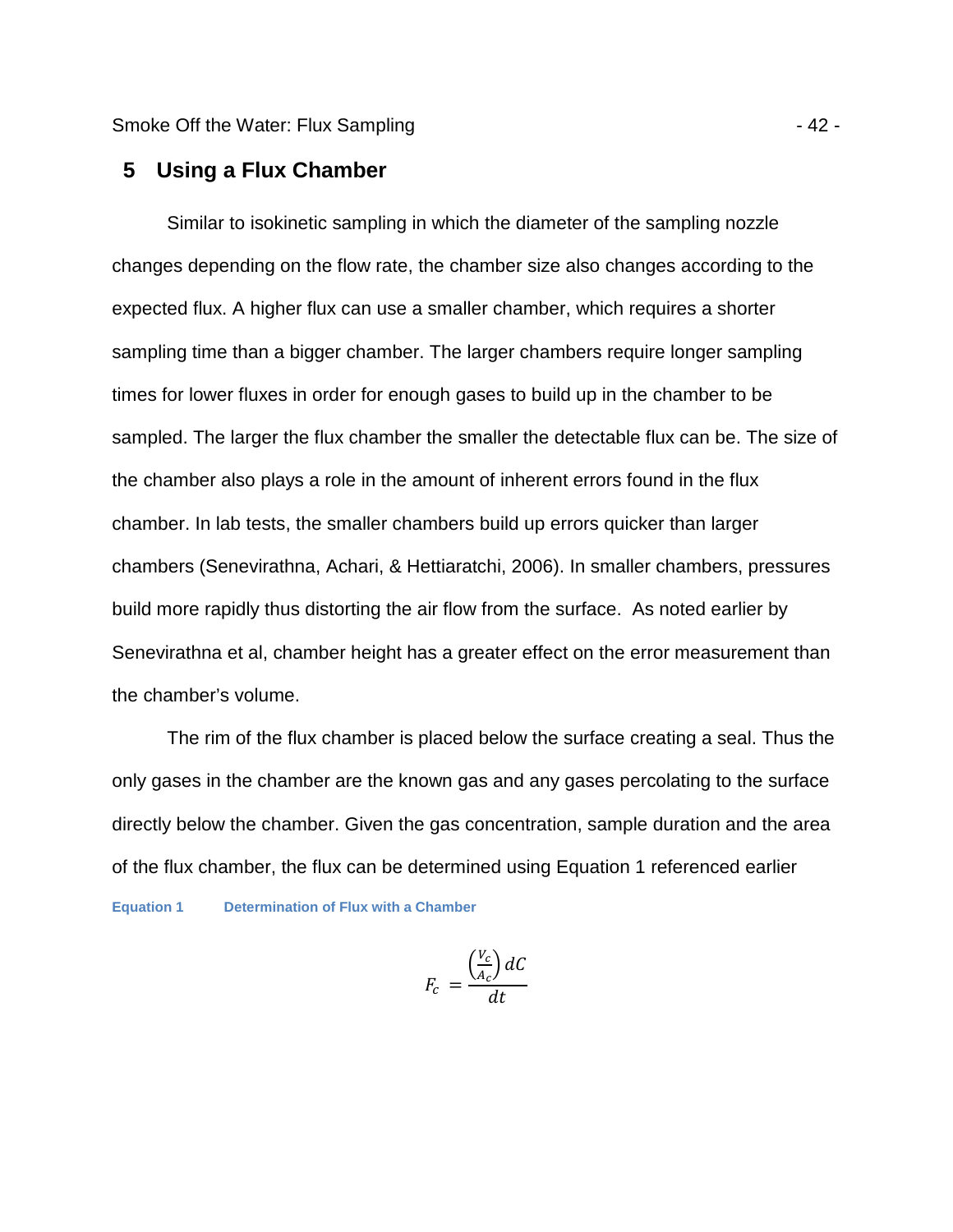To determine the most appropriate volume for the flux chamber to accurately sample a given flux, a few assumptions can be made about the sampling duration, gas concentration and the expected flux rate. An experienced sampler can make these assumptions from historical results or a test flux chamber could be used to get a rough initial flux to work with.

For an open chamber, the volume needs to take into account the sample flow rate of the sweep air system and the desired time to cycle the headspace once. The volume of the chamber is determined by the following:

**Equation 2 Determination of Chamber Volume** 

$$
V_c = t * Q
$$

**Where** 

- $V_c$  = the chamber volume,
- $\bullet$  t = the desired time for the headspace to be filled, and
- $\bullet$   $Q =$  the flow rate of the gases into the chamber.

With the desired volume determined, Equation 3 gives the area needed for the chamber to meet the sampling criteria.

**Equation 3 Determination of Chamber Area** 

$$
A_c = \frac{V_c \left(\frac{dC}{dt}\right)}{F_c}
$$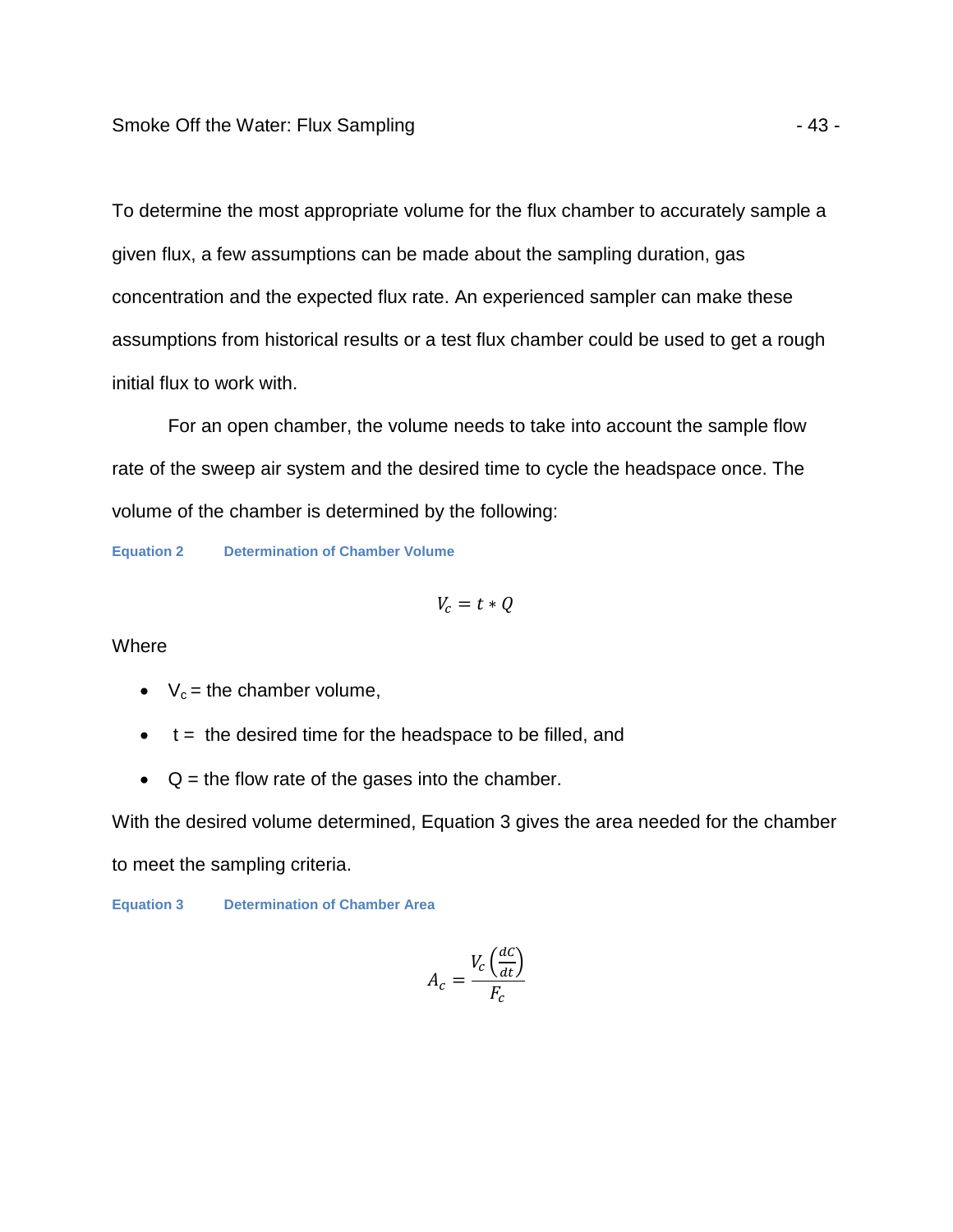# Where

- $F_c$  =Surface flux rate (gm<sup>-2</sup> unit of time<sup>-1</sup>),
- $V_c$  = volume of the chamber (m<sup>3</sup>),
- A<sub>c</sub>= Cross-sectional area of the chamber  $(m^2)$ , and
- dC/dt = concentration gradient of the component gas  $(g/m<sup>3</sup>/unit of time)$

In theory a chamber could be made to meet every potential sampling flux rate and sampling duration. What the equation gives is an idea of the area needed. A technician can look at the areas of the available chambers and adjust the sampling time as required. As the chamber area and the flux rate decrease the sampling time increases. The size of the chamber is dictated by the sampling requirements and the practicality of the sampling device. The biggest challenge is having a methodology that is practical for a variety of different surfaces under a variety of different flux rates.

# **5.1 Different Measurement Methods**

There are other ways of indirectly measuring emissions from a large surface such as a wastewater settling pond or a landfill. For example there is ambient air testing also known as the aerodynamic method of sampling, micrometeorological testing, or eddy covariance method (Riechman & Rolston, 2002). These methods typically incorporate a series of sensors placed on a tower and rely on the wind to carry the pollution over the sensors. The micrometeorological-based measurements, for example, are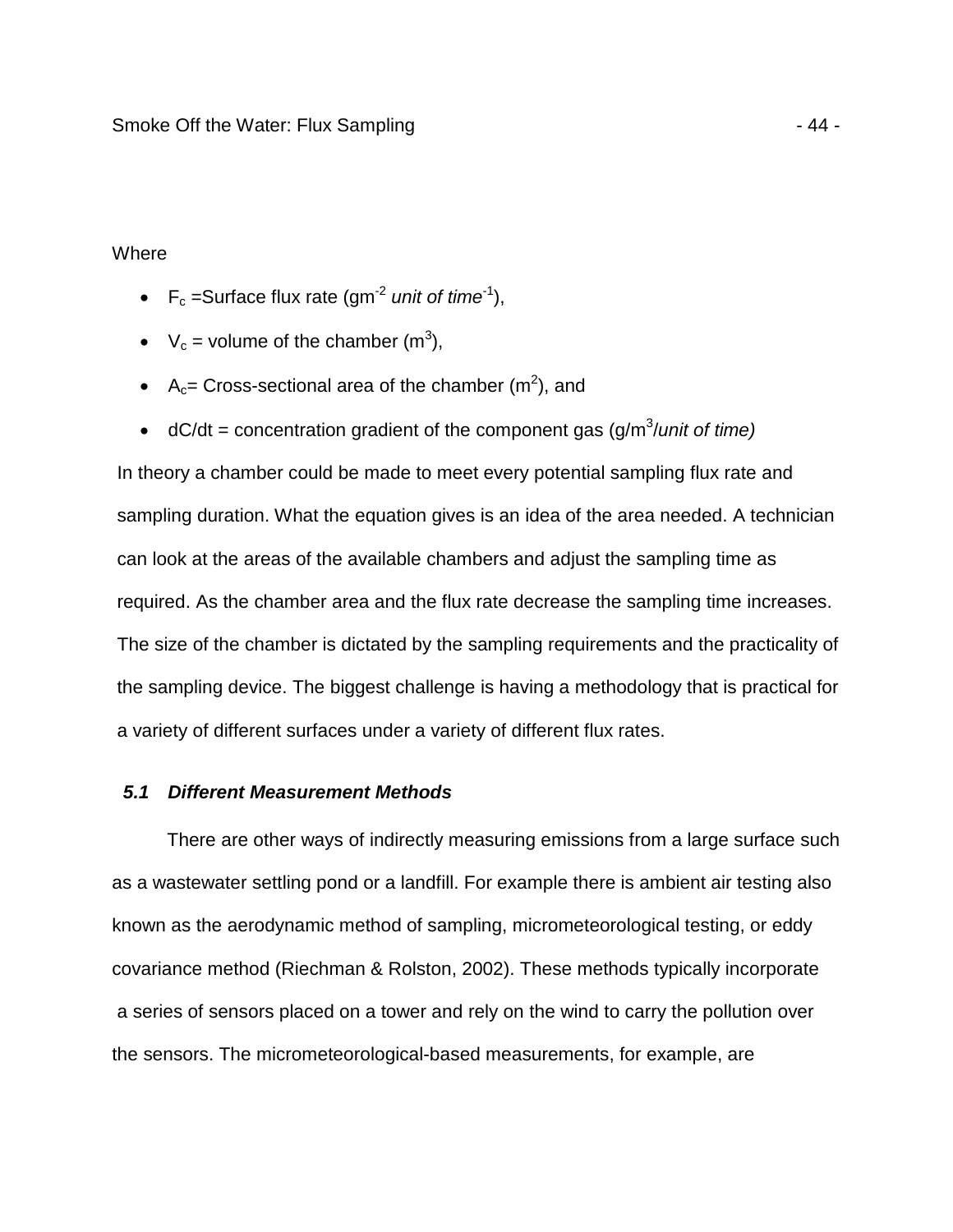#### Smoke Off the Water: Flux Sampling - 45 -

frequently used to measure pesticide volatilization rates and concentrations at different heights in the air (Riechman & Rolston, 2002). The micrometeorological method also requires a large area to achieve a reasonable fetch which is also true of the ambient air testing (Riechman & Rolston, 2002). The fetch is the distance upstream of a measurement site, receptor site, or region of meteorological interest that is relatively uniform. The method relies upon knowledge of the wind conditions and the buoyancy of the plume. A large fetch area means that a large area can be sampled with a single micrometeorological station if the winds are blowing in the stations favour. In marginal wind conditions, micrometeorological methods tend to under report flux rates (Werner, et al., 2003). The flux is determined by back calculating the measured concentration and the assumed diffusion of the target gas. Micrometeorology stations are usually combined with a Bowen ratio-energy balance (BREB) (Wywail, 2008). There is also vent sampling, concentration-profiles, mass balance and transecting techniques (Murthy, 1993). Vent sampling and flux chambers are the only direct measure. When the emissions are intermittent vent sampling is not suitable for soils (Murthy, 1993). Vent sampling also does not work for water bodies as the vent is a perforated pipe driven into the soil. Concentration-profiles and transecting techniques are variations of ambient monitoring.

# **5.2 Flux Chamber Sampling on Water**

Much of the work around flux chambers is based on their use on solid surfaces. US EPA Method 600/8-86/008 Measurement of Gaseous Emissions Rates from Land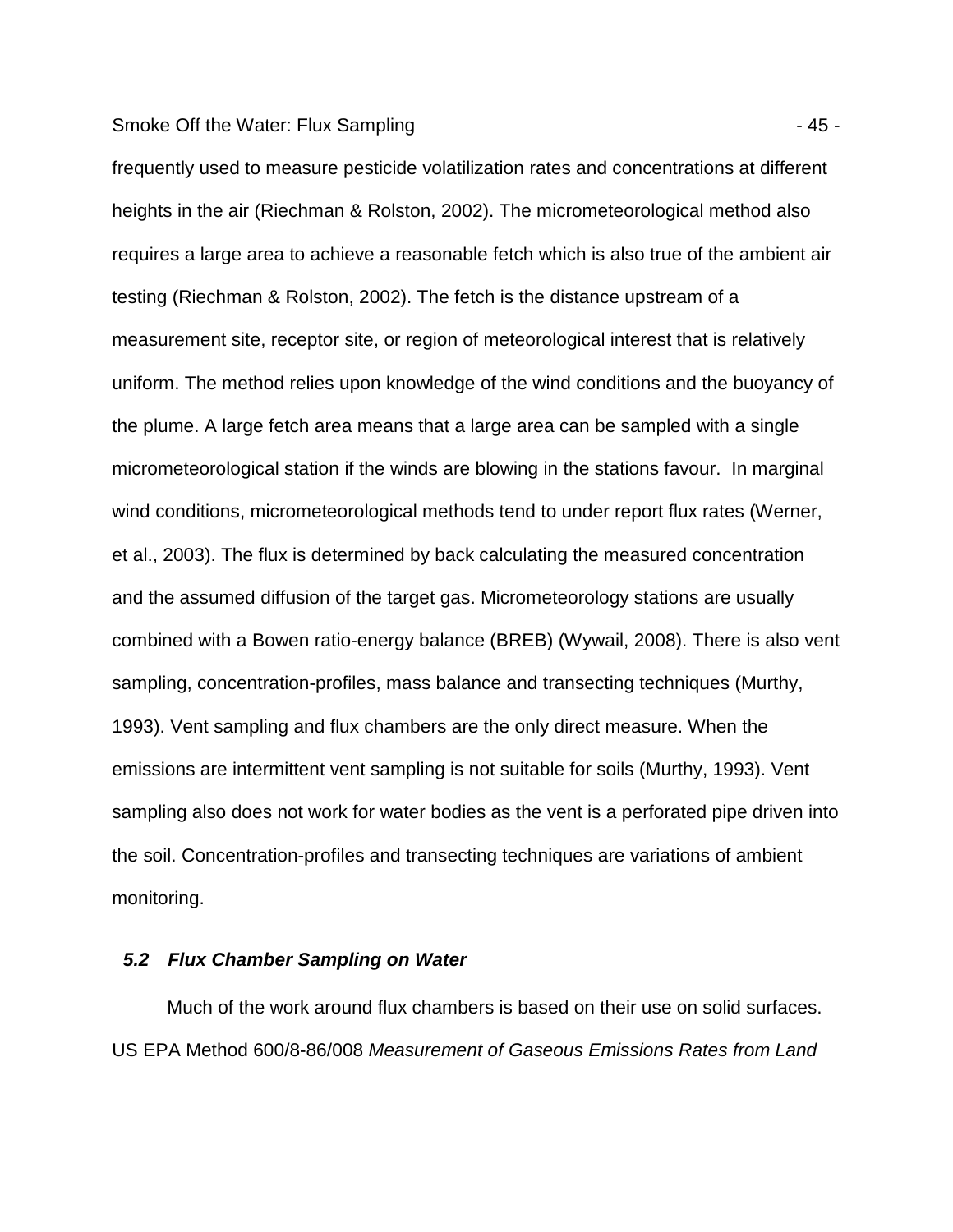#### Smoke Off the Water: Flux Sampling - 46 -

Surfaces using an Emission Isolation Flux Chamber: User's Guide, describes the basic operations of flux chamber sampling on a solid surface as a single point of sampling (Kienbusch, 1986). Flux chamber sampling on water is adapted from the use of flux chambers on solid landfill surfaces. Applying the method to water bodies is relatively simple if the principles of operation are remembered. For the chambers to work they need to create a seal between the inside of the chamber and the surface. On water that seal is created via the surface tension between the water and the chamber. On soil the rim of the flux chamber needs to penetrate into the surface roughly 2.5 cm. If the seal on the soil is ineffective the chamber could potentially be drawing gases in from outside of the column directly below the chamber thus biasing the sample. Theoretically pollutants are from the column directly below the chamber and not drawn in from the surrounding area. Sampling from a liquid surface presents a few additional design considerations for the sampling system. The placement and anchoring of the chamber now becomes a factor, as does withdrawing a sample. If the anchor is placed directly below the chamber, it may agitate the sediments at the bottom of the water body, releasing an excess of the pollutant and biasing the sample high.

A flux chamber is buoyant partly due to the air trapped within the chamber. Most chambers used on water have added floatation devices more for stability than for buoyancy. To draw a sample from a closed land based chamber, the sample gas is withdrawn from the chamber into a sampling medium outside the chamber. Examples of these media are SUMAS canisters, Tedlar bags, and sorbent tubes.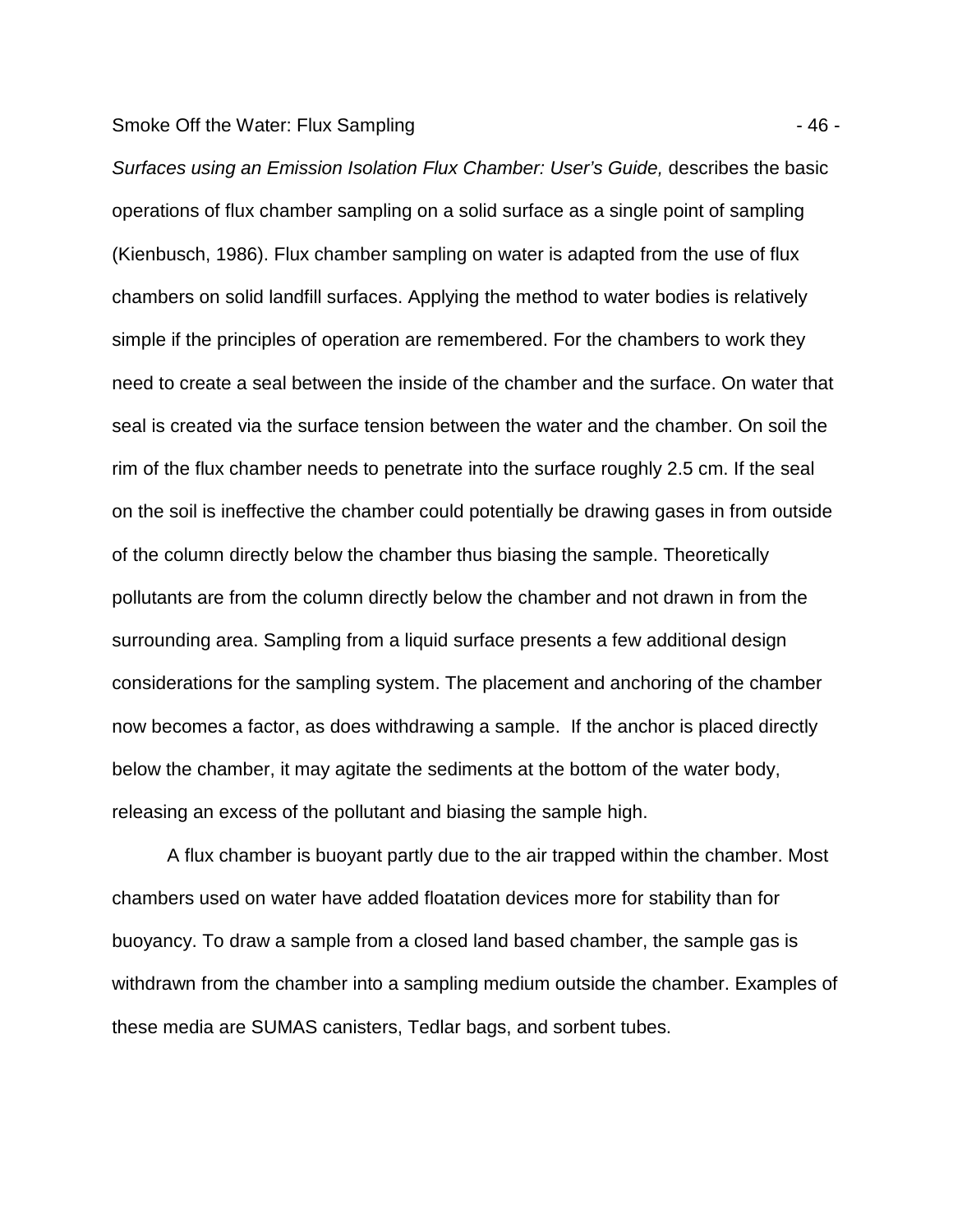The withdrawal of the gas from the chamber creates a negative pressure within the chamber. When the chamber is on a matrix of soil, the chamber remains in place and depending on the density of the soil matrix, air may get drawn in from the soil. On a liquid surface, withdrawing the sample to a media outside the chamber reduces the pressure inside the chamber causing the liquid to rise within the chamber. That rise of liquid alters the headspace within the chamber. Depending on the volume of gas being removed, the liquid could overcome the buoyancy and sink the chamber. The solution is to maintain a constant volume of air within the chamber. One way to do this is to add replacement air at the same rate as the sample air is being withdrawn. Alternatively the sample media could be placed within the chamber. Placing a Tedlar bag inside the chamber at the start of the test means that the volume inside the chamber remains constant throughout the test even after the bag is filled.

### **5.3 Edge Effects**

The water level in a pond fluctuates, changing the surface area of the pond. Hence, edge effects refer to the changing total area of a pond, which results in the boundary area not being clearly defined. In sewage ponds with large amounts of suspended solids, what defines the shore and what is just floating solids in the shallows along the shore is often difficult to determine. The assumptions that the test operators make about the area of a fluctuating surface area need to be explained and reported when reporting the emission rates of the test area. This is where experience and understanding of the forces generating the targeted emission are needed. If anaerobic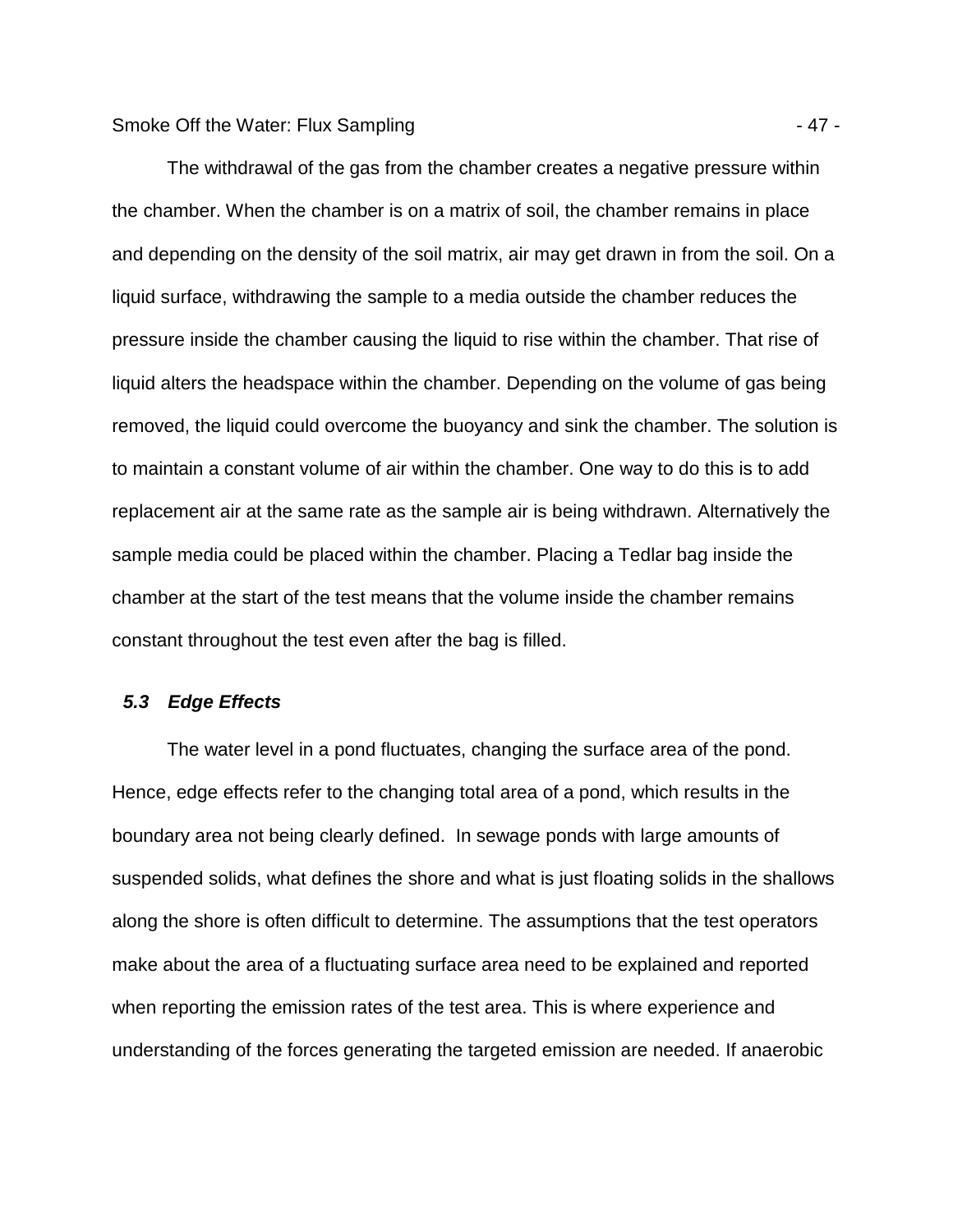# Smoke Off the Water: Flux Sampling  $-48 -$

digestion processes create the target pollutant and the boundary area is a hard exposed lining, then measurements close to that edge will be of limited value. If the edge is a soft soil matrix consistent with what would be expected at the bottom of the pond, the edge measurements become more important. In other cases, the question is whether the addition or subtraction of the edge areas affects the reported emission results. By not taking the edge effects into account, the emissions from a body of water could be misrepresenting the emission rates.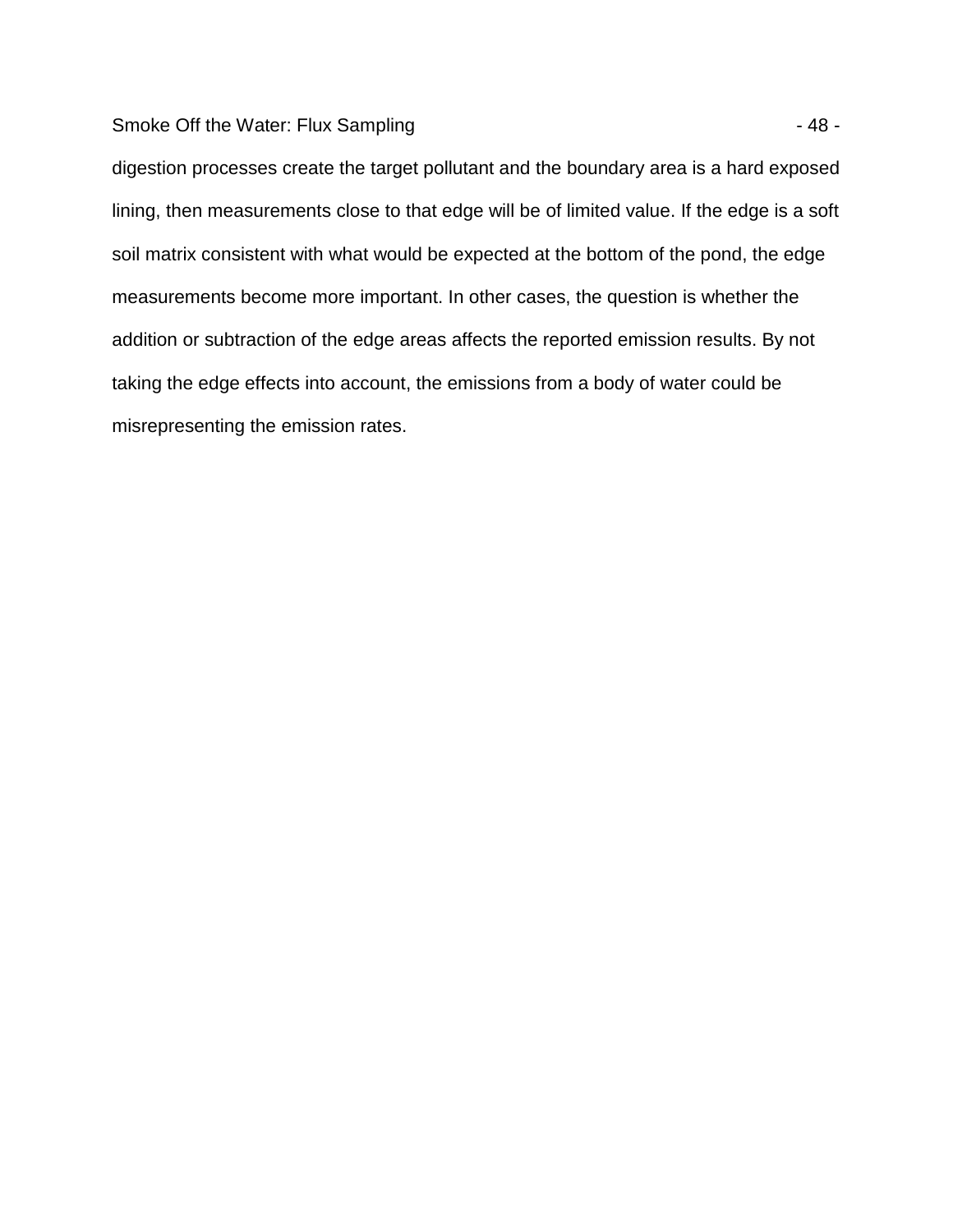### **6 Flux Chamber Field Studies**

As already discussed methane is a greenhouse gas created by the decomposition of organic matter (Draper, 2002).The first of the two case studies that will be discussed in this chapter is a survey of methane emissions from an anaerobic lagoon in the BC interior which was conducted as part of a larger project. This anaerobic lagoon is part of a municipal sewage treatment plant. The lagoon is used to settle out large solids as the first stage of the waste water treatment process. Thus the lagoon has a lot of organic material to decompose, which generates methane. The impetus for the project was to cap the lagoon and capture the methane. The emission survey was to determine the volume of methane being released and whether the best use of that methane would be either to flare it off or use it as part of a small cogeneration unit. Determining the best use for the methane required knowing how much methane was available.

### **6.1 First Flux Chamber Study**

The study was intended to measure the amount of methane being released from the water to the atmosphere. Water samples indicated that dissolved methane was in the water but not how much was being released to the atmosphere. Several other sewage lagoons in the sewage treatment plant, which neighbours the municipal landfill, surround the lagoon. All are potential sources of methane making ambient monitoring of a specific lagoon difficult. This is the kind of situation where flux measurements are important as a method of direct measurement of the movement of the target gas.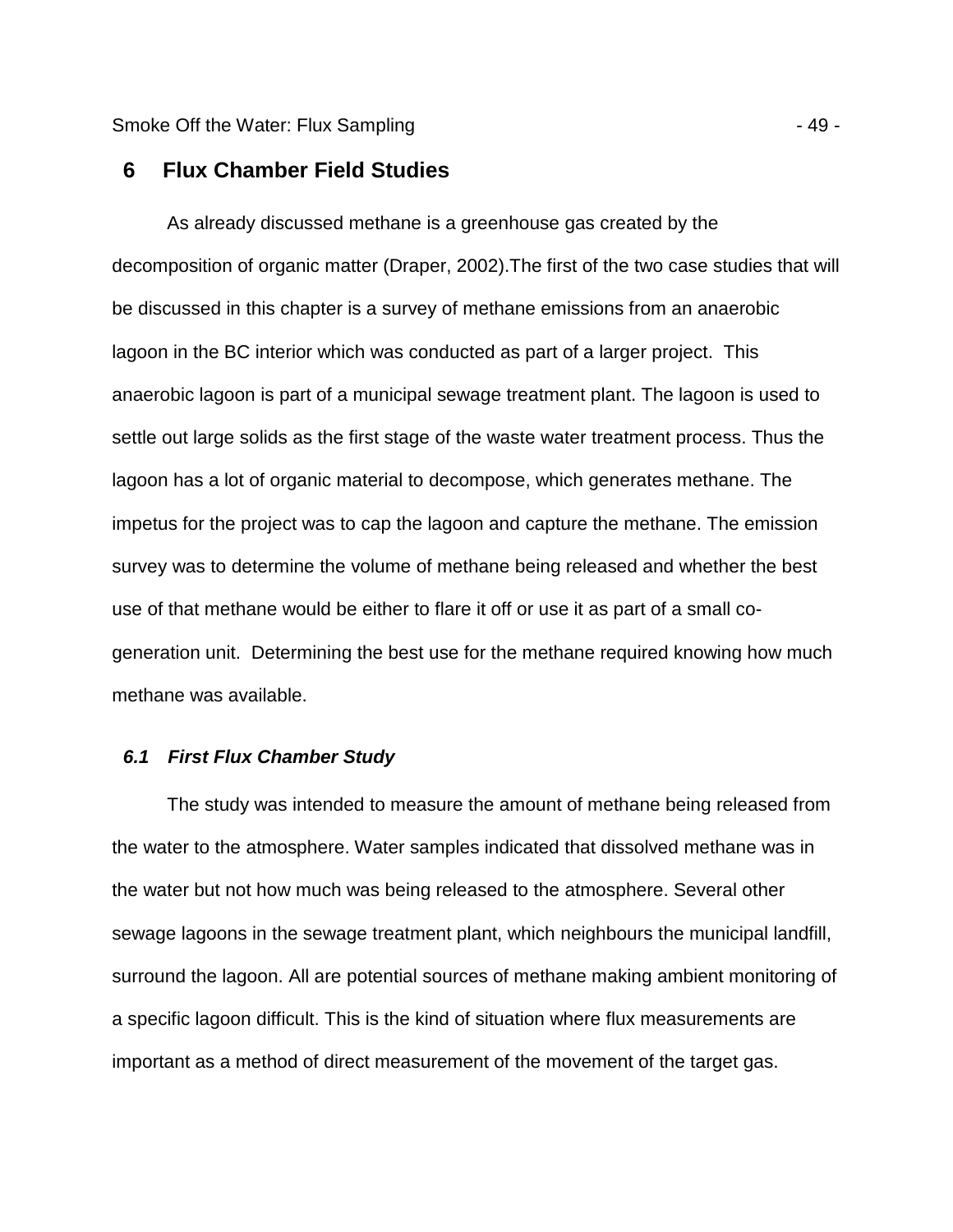There was so much digestion occurring within the lagoon that gas bubbles were visible on the surface. An open floating flux chamber was used to avoid contamination from the surrounding sources and to get real time emission data. The sampling train operated in a relatively simple manner. Like a CEM system, this train was made up of the following components (Jahnky, 2000):

- from the source there was an extractive probe with
- a set of sample lines leading to a sample conditioner then to
- a pump, and
- an analyzer

The flux chamber was the extractive probe in the system. The rest of the system was very much identical to any other CEMS. The analyzer was kept on shore while the flux chamber was moved around the lagoon. The flux chamber that was used is referred to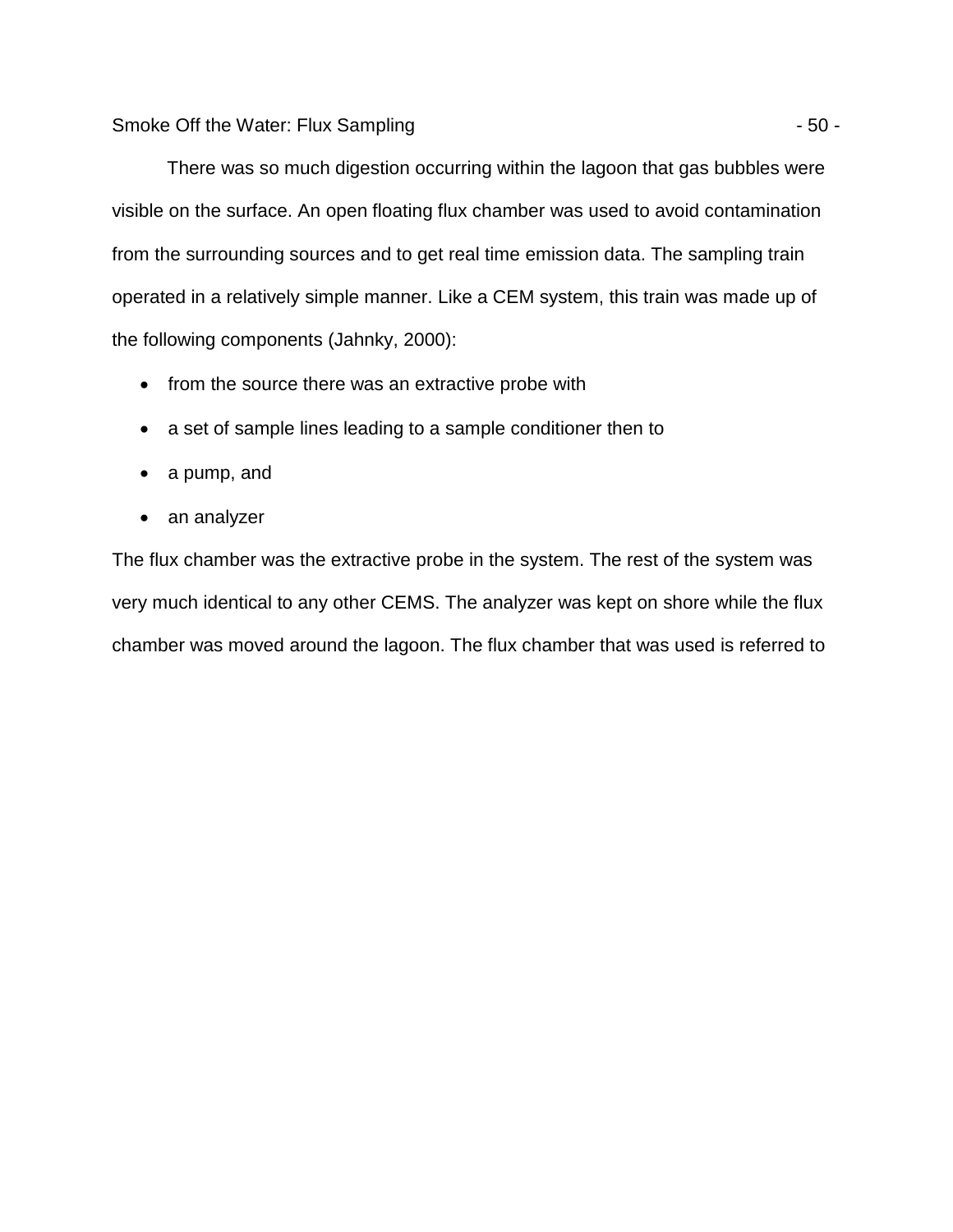Smoke Off the Water: Flux Sampling - 51 -

as the PT minnow and is shown in Figure 6.1.



**Figure 6-1 PT Minnow (Image taken by G, Rutgers. 2009)** 

The PT Minnow was made from a plastic bucket, originally used for creating small garden water features. Modifications included adding a thermocouple, a sample line in with sweep air system, a sample gas line out, and some foam for floatation and balance. The air trapped in the chamber maintained the buoyancy while the foam kept the chamber from overturning and sinking. Zero air was a nonreactive gas, which was not read by the analyzer and was thus used to set the zero during calibrations. The flow rate of zero air was matched to the flow rate of the sample gas line. If the two were not matched the chamber would not maintain the pressure equilibrium between the inside and outside of the chamber. The analyzer pump would either suck out all the air in the chamber, creating a vacuum and sinking the chamber or alternatively, the sweep air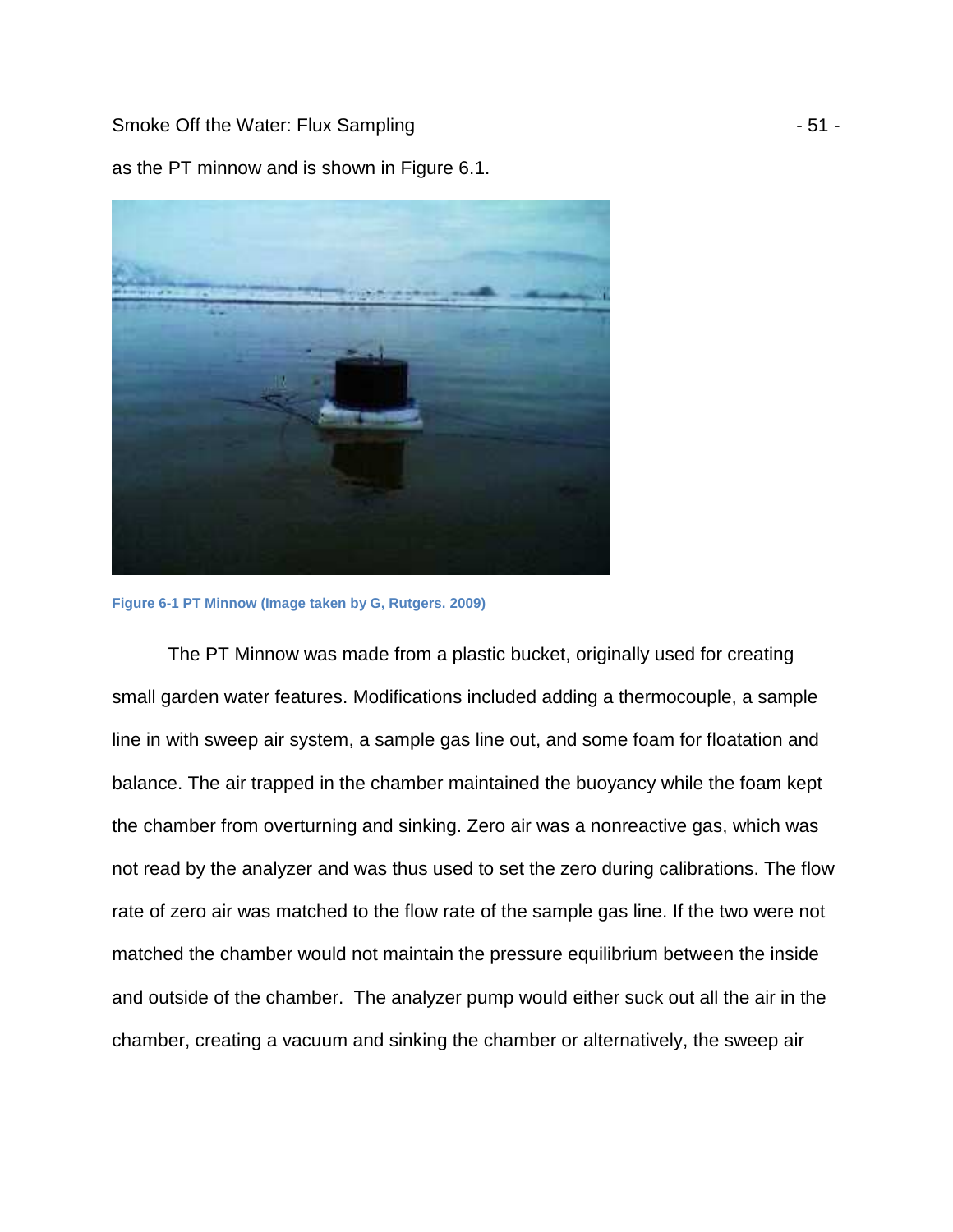#### Smoke Off the Water: Flux Sampling - 52 -

would over pressure the chamber and force gas out of the chamber, biasing the sample to low values. The zero air was supplied from a compressed gas cylinder.

The sweep air ensured the gas in the chamber was well mixed and in the case of floating chambers maintained the pressure equilibrium between the chamber and the outside environment, keeping a constant headspace within the chamber. There were four equally spaced nozzles placed above the waterline inside the chamber. The nozzles directed the flow of the zero air into a cyclonic pattern across the surface of the water. The sample line extracted the gases via a Teflon probe extending 2.5 centimeters below the top of the chamber. The sample line ran back to the shore where the sampled air was drawn through an analyzer.

It was realized that there was no established sampling pattern for conducting this kind of emission sampling. The lagoon was roughly a 2 ha triangle. The original sampling plan was to sample at the centroid of three equal-area polygons (see Figure 6- 2). The flux chamber had a 45.7 centimeter diameter; this would mean that each sample point would represent roughly 0.7 ha. To put that in perspective 0.7 ha is nearly 1 ½ football fields which is being represented by a single large pizza in the center. That comparison is the heart of the issue that is being discussed. Are those three points representative of the 44,276,323 possible sampling points of 45.7 cm that can fit into 2 ha?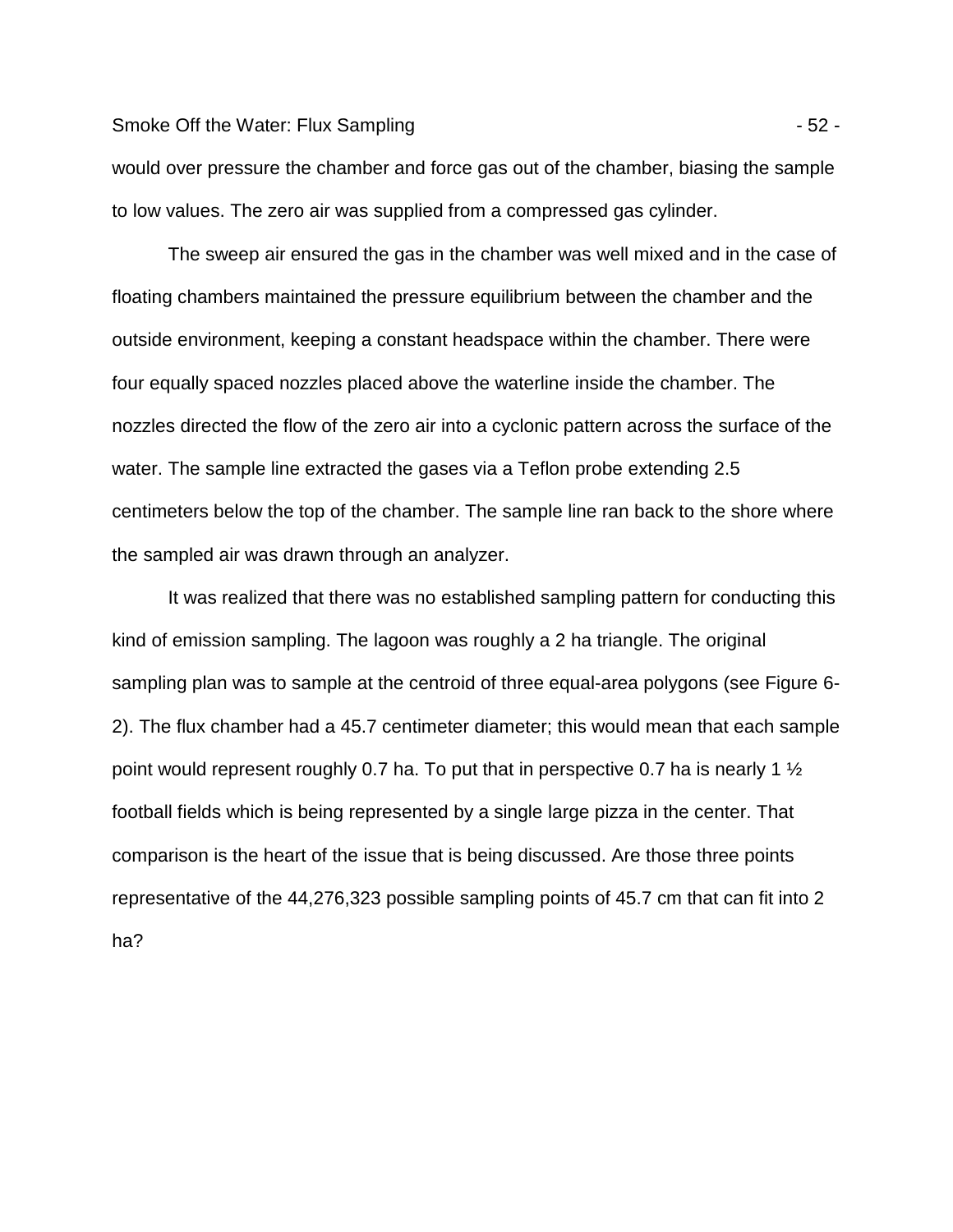

**Figure 6-2 Planned Sampling Pattern, (Figure created by G, Rutgers. 2013)** 

Due to some logistical concerns that arose while on site, the planned sampling pattern was revised. The modified sampling pattern is illustrated in Figure 6-3.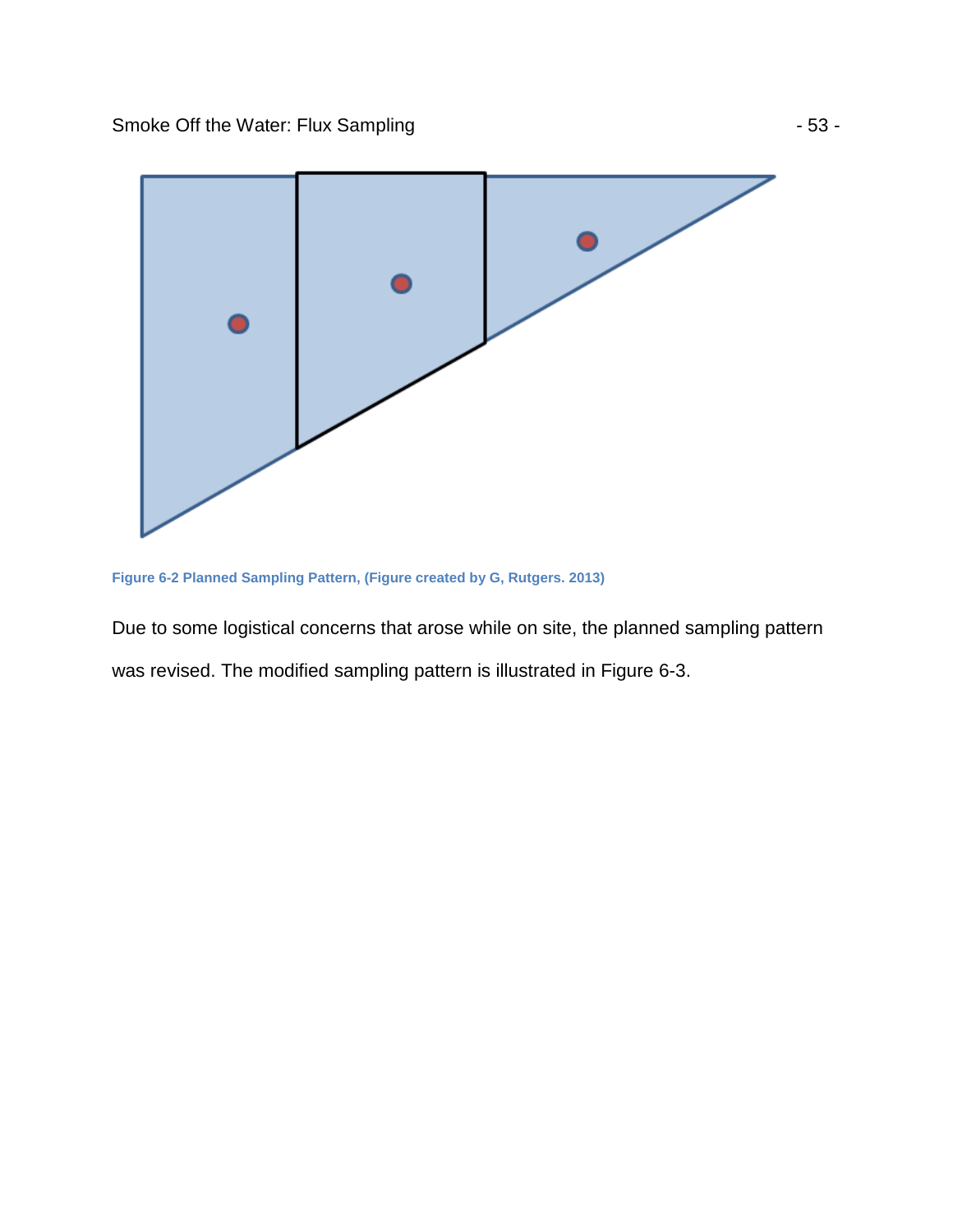Smoke Off the Water: Flux Sampling





The M labels indicate flux chamber locations, V labels indicate analyzer location, and P labels indicate the anchor locations. The inflow pipe is located just above corner A. The labels indicate the anchor locations. The inflow pipe is located just above corner A. Th<br>outflow pipe is located between corner B and P1. In Figure 6-3 the distance between outflow pipe is located between corner B and P1. In Figure 6-3 the distance between<br>the flux chamber locations and the corresponding analyzer locations is 91.4 meters. The sampling pattern was used to place each flux chamber as far out into the pond as possible with the available equipment. Location M1 was close to the outflow pipe and location M3 was close to the agitation from the inflow pipe.

The sample rate and volume of the chamber was such that once the chamber was in place, it took 12 minutes to fully exchange the air in the chamber. The first two air exchanges were disregarded to eliminate any added methane resulting from close to the agitation from the inflow pipe.<br>le rate and volume of the chamber was such that once the<br>bok 12 minutes to fully exchange the air in the chamber. Th<br>ere disregarded to eliminate any added methane resulting f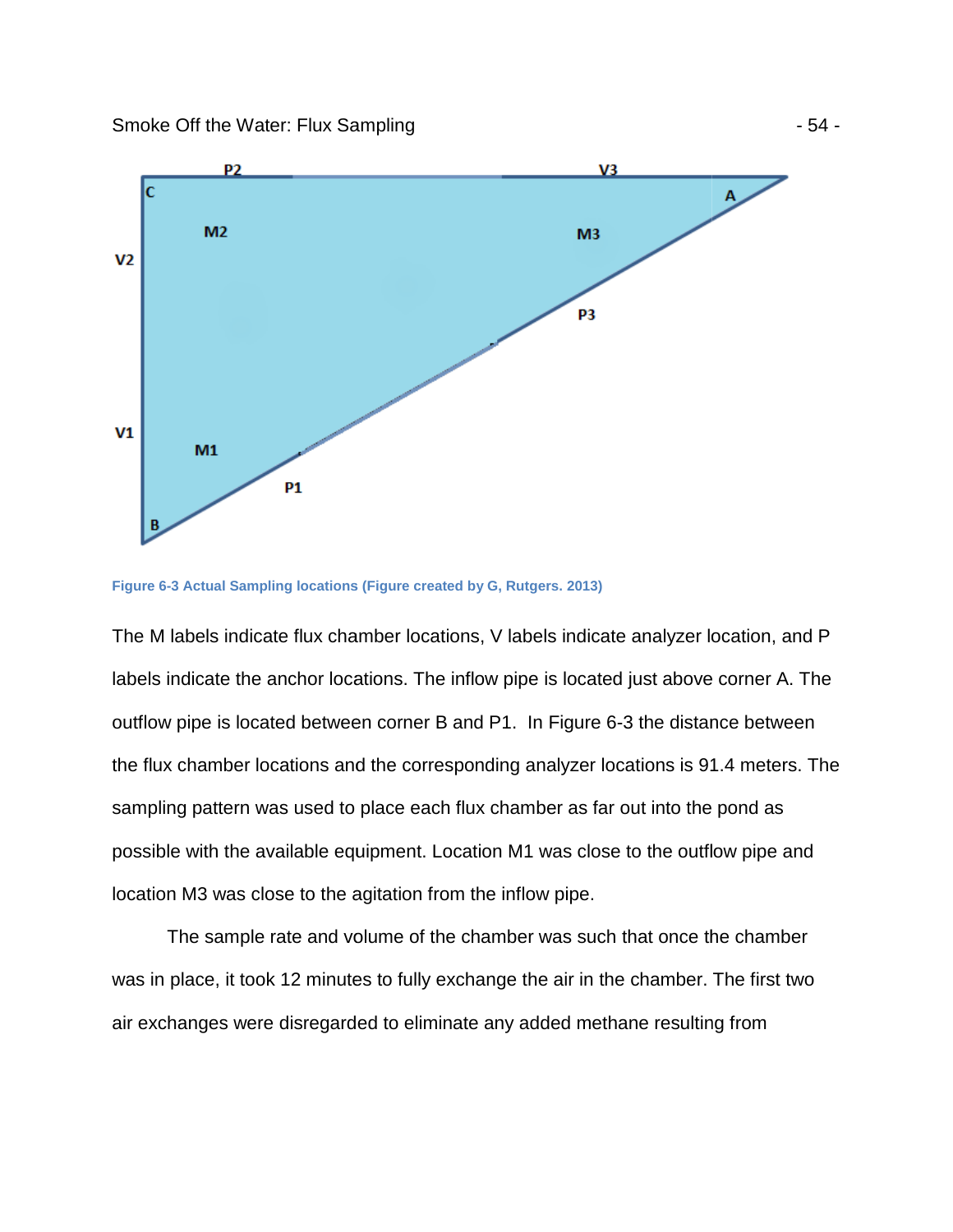Smoke Off the Water: Flux Sampling - 55 -

agitation while setting up the chamber. The concentration of the next following three air exchanges was used to determine the flux for each point. The flux was determined by the concentration of methane times the sample rate divided by the volume of the chamber. The field work required to set up and sample the three points took three people 12 hours to gather the 90 minutes of CEM data or 36 man hours for 30 minutes of readings per point. This does not include the equipment and field preparations or the analysis of the data. This is a large investment of time for this kind of emission sampling. It does demonstrate that these kinds of testing are time consuming and need some refinement before being widely adopted.

### **6.2 The Problem**

Reflecting on the sampling, lessons can be drawn from the experience. The problems can be broken down into a few different sections; equipment, planning, and analysis. Factors in all these sections combine to make the testing just too labour intensive to make it viable as a widely used test method.

### **6.2.1 The Equipment**

In the case of the anaerobic lagoon the major limiting factor was the equipment. The analyzer, sample conditioner, calibration and analyzer fuel gases and the generator all needed to stay on shore because the small row boat that was available could not safely support the weight of all that equipment. The benefit of leaving the equipment on shore is that it provided one end of an anchor line for the flux chamber thus preventing it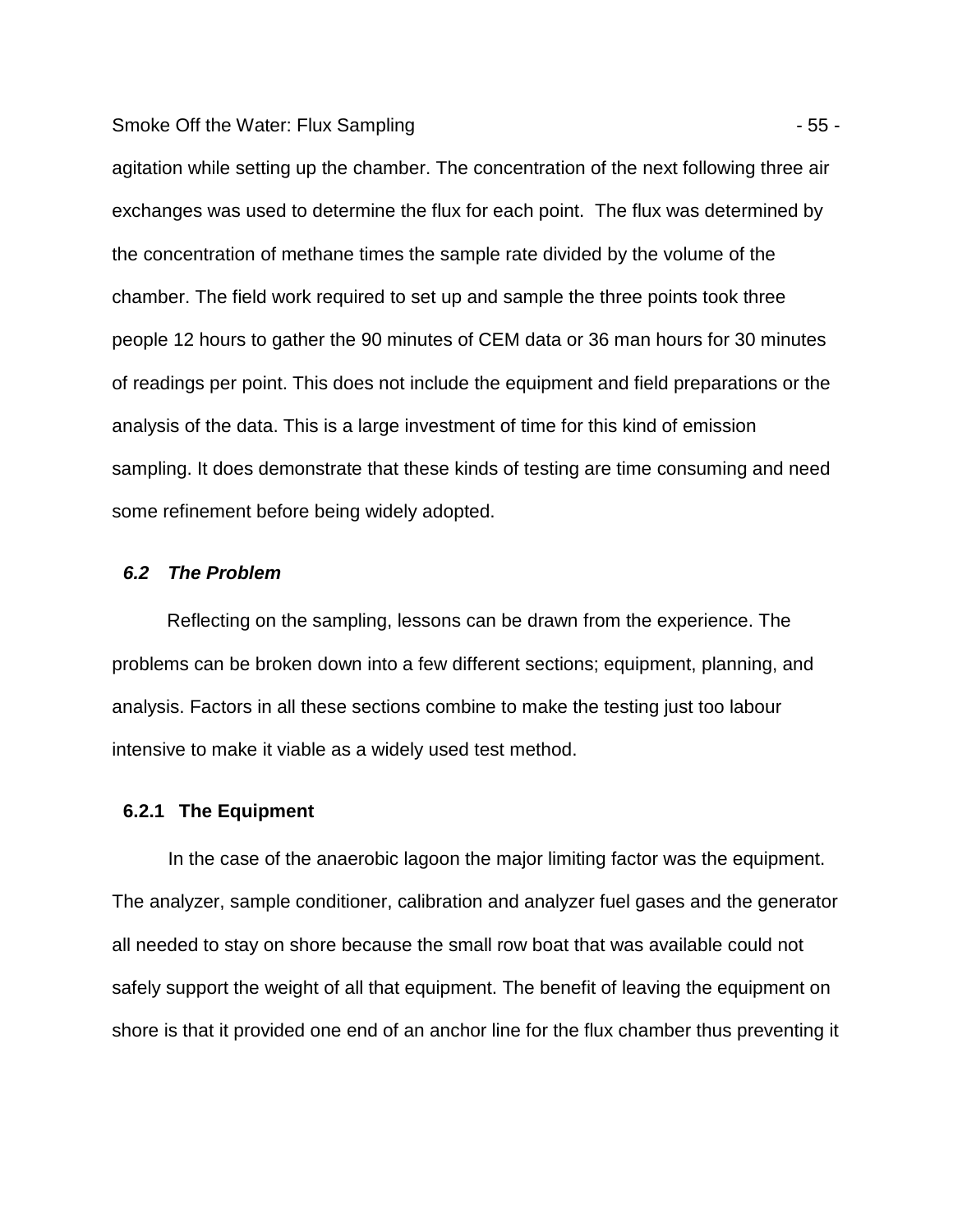#### Smoke Off the Water: Flux Sampling - 56 -

from drifting. The sample lines limited the distance that the chamber could be placed from shore. As the length of the sample line increases, the line resistance increases slowing the air exchange rate and increasing the vacuum the pump has to generate, which thus limits the maximum distance of the sample lines to the size of the pump. The analyzer used to detect methane was a J.U.M. 3-300A flame ionization detector (FID), fuelled by ultra-high purity hydrogen gas. The FID is a hot/wet system, which means that the sample gas arrives heated and moist. Unlike a cool/dry analyzer, which uses a chiller close to the sample location to remove the moisture; a hot/wet system uses heated lines to keep condensation from forming in the sample lines. The advantage of the hot/wet system over a cool/dry system is that a separate system to measure the moisture content of the sample gas is not needed. The disadvantage is the cost of the heated lines versus the cost of Teflon sample lines. Either way, sample lines heated or unheated will always limit the distance between an open chamber and the analyzer.

A flux chamber is a direct measurement method, so it has an effect on the location it is sampling. The analyzer adds to the area affected by flux chamber, unless it is separated from the chamber by a sample line. The sample lines allow the analyzer to be moved far enough away from the sample location that the analyzer and all its supporting equipment is not impacting the sample location. The most expensive single piece of equipment is the analyzer. Due to the expense it is impractical to have multiple analyzers of high accuracy. Smaller inexpensive analyzers are available but have limited ranges and accuracy. An analyzer is not the only means of detecting a gas.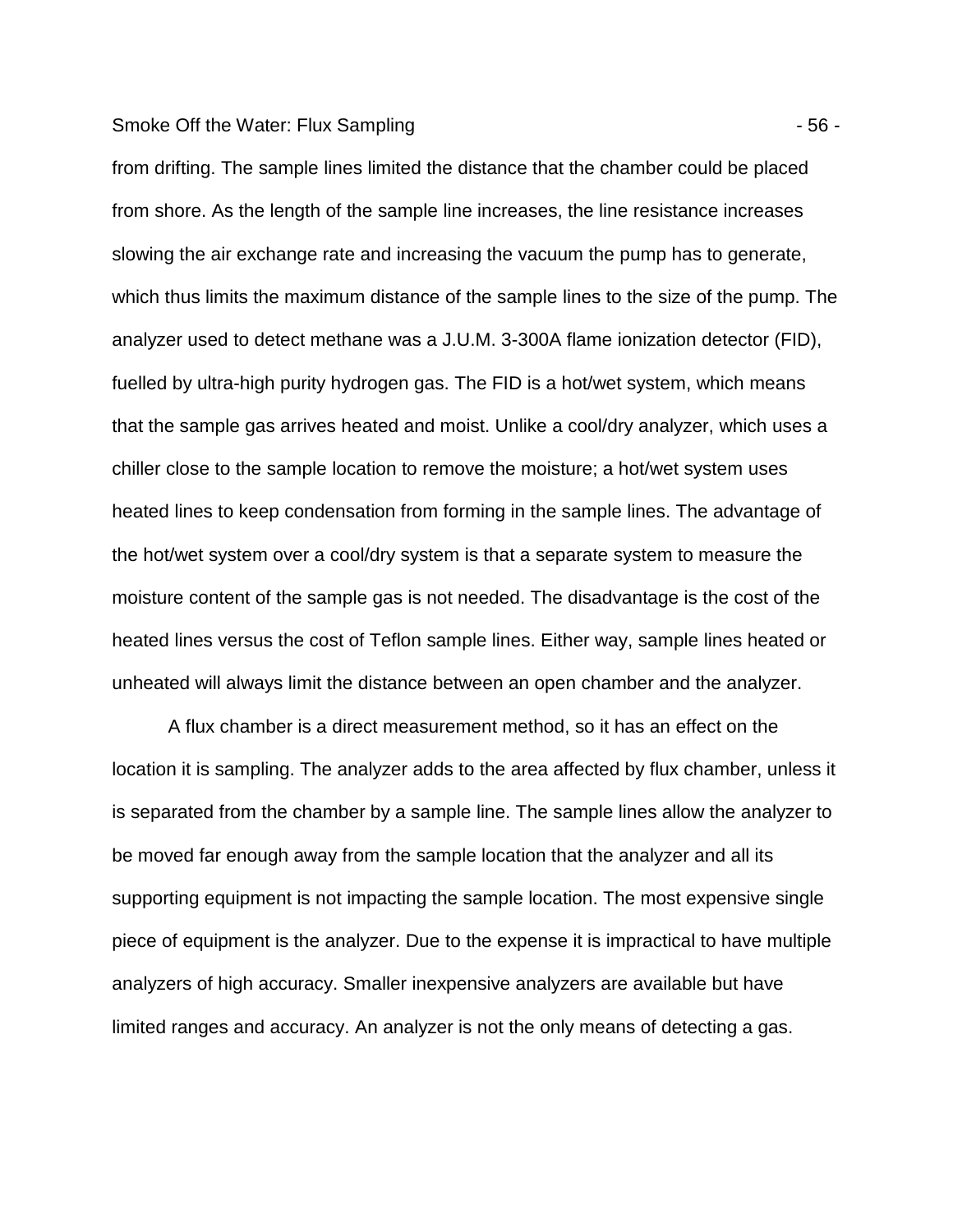### **6.2.2 The Analysis**

Once the raw data is collected, it needs to be processed into a usable form. The raw data from the CEMS can show average parts per million (ppm) for a programmed unit of time, often between 5 to 60 seconds. The calibration bias needs to be added to the raw date. The calibration bias is the difference between a known calibration standard such as an EPA Protocol 1 gas and what the analyzers measured. To be considered calibrated, bias difference must be less than +/- 2% or 5 ppm (Jahnky, 2000; Environment Canada, 2005). The average ppm of methane for a given sampling period was multiplied by the volume and area of the chamber to determine the flux in the chamber using the Equation 1 referenced earlier.

**Equation 1 Determination of flux in a Chamber** 

$$
F_c = \frac{\left(\frac{V_c}{A_c}\right)dC}{dt}
$$

The fluxes from each sample point are averaged then multiplied by the surface area to create a mass emission rate for the entire surface using Equation 4.

**Equation 4 Determination of Total Flux of a Surface**

$$
F_{total} = \left(\frac{1}{n}\sum_{i=1}^{n} F_{ci}\right) \times A_{total}
$$

**Where**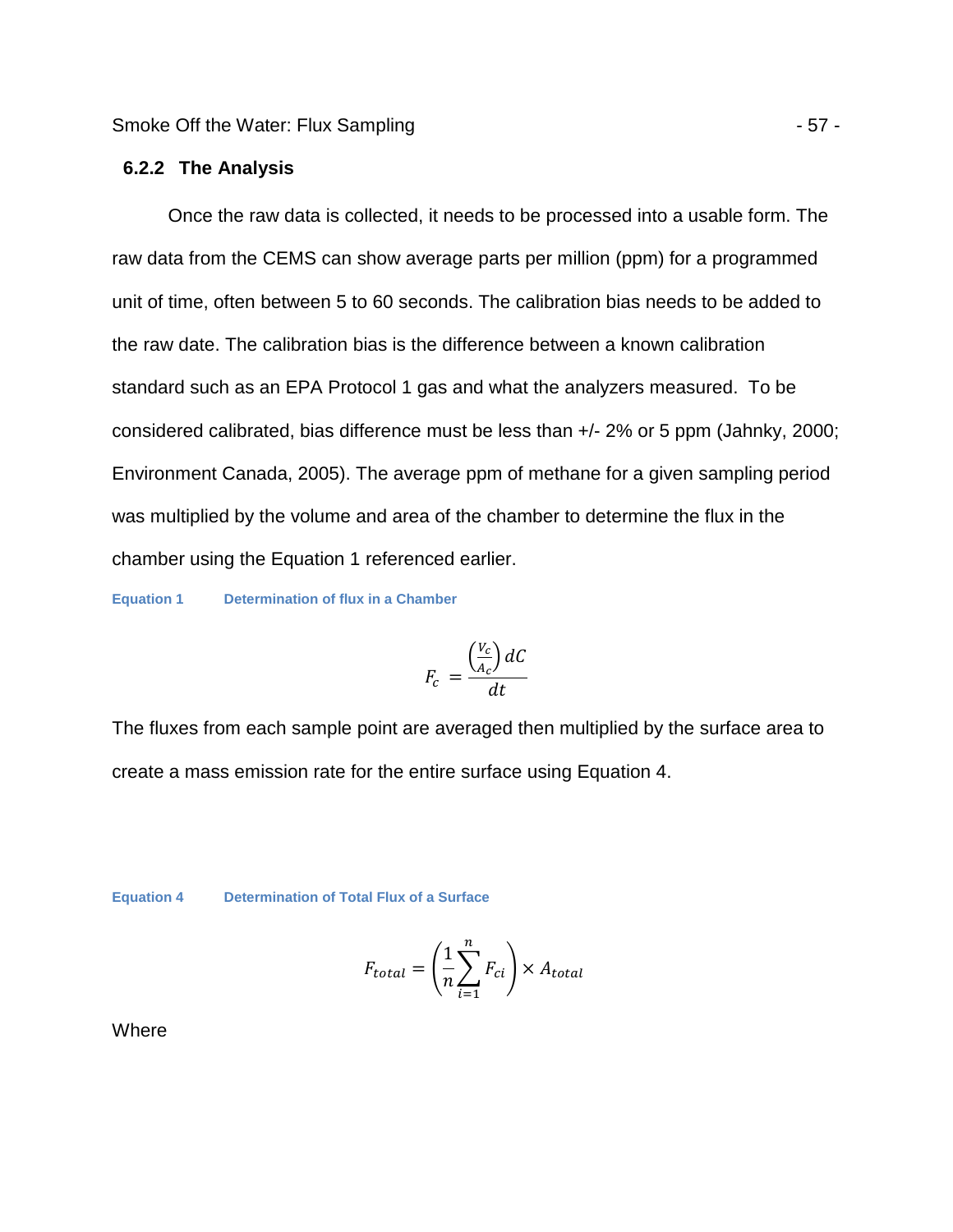Smoke Off the Water: Flux Sampling - 58 -

- $F_{total}$  = Total surface flux (gm<sup>-2</sup> unit of time<sup>-1</sup>)
- $F_{ci}$  = Surface flux rate iterations (gm<sup>-2</sup> unit of time<sup>-1</sup>),
- A<sub>total</sub> = Total surface area (m<sup>2</sup>)
- $\bullet$   $n =$  Equals a given sample size
- $\bullet$  *i* = iteration

The issue was how to most accurately estimate the mass emission rate for the surface. One question is whether any of the sample points should be weighted, and if so by how much? The original sampling plan divided the pond into three equal area quadrants running north-south across the pond (Figure 6-2). Since the equipment could not accommodate that plan, new sampling locations were chosen to accommodate the equipment constraints (Figure 6-3). The question is how representative those points were of the whole surface. Because this was only a scoping study, the required level of accuracy is less than it would be if it were a pollution release survey.

To deal with similar issues in industrial smoke stacks, the sources sampling method is considered. Alberta source testing code Method 1 divides a stack into 12 to 24 equal-area sections (Alberta Environmental Protection Services, 1996). Samples from those equal area sections are measured using a nozzle that's diameter does not get much bigger than 1.3 cm. At the small side, in a 40.6 cm diameter stack, the areas are between 21.3 to 42.6 cm<sup>2</sup> depending, on the number of sample points as dictated by Method 1. The single 1.3 cm sample point thus represents 41 to 82 other potential sample points within the 12 to 24 equal-area sample areas or 15% to 60% of the total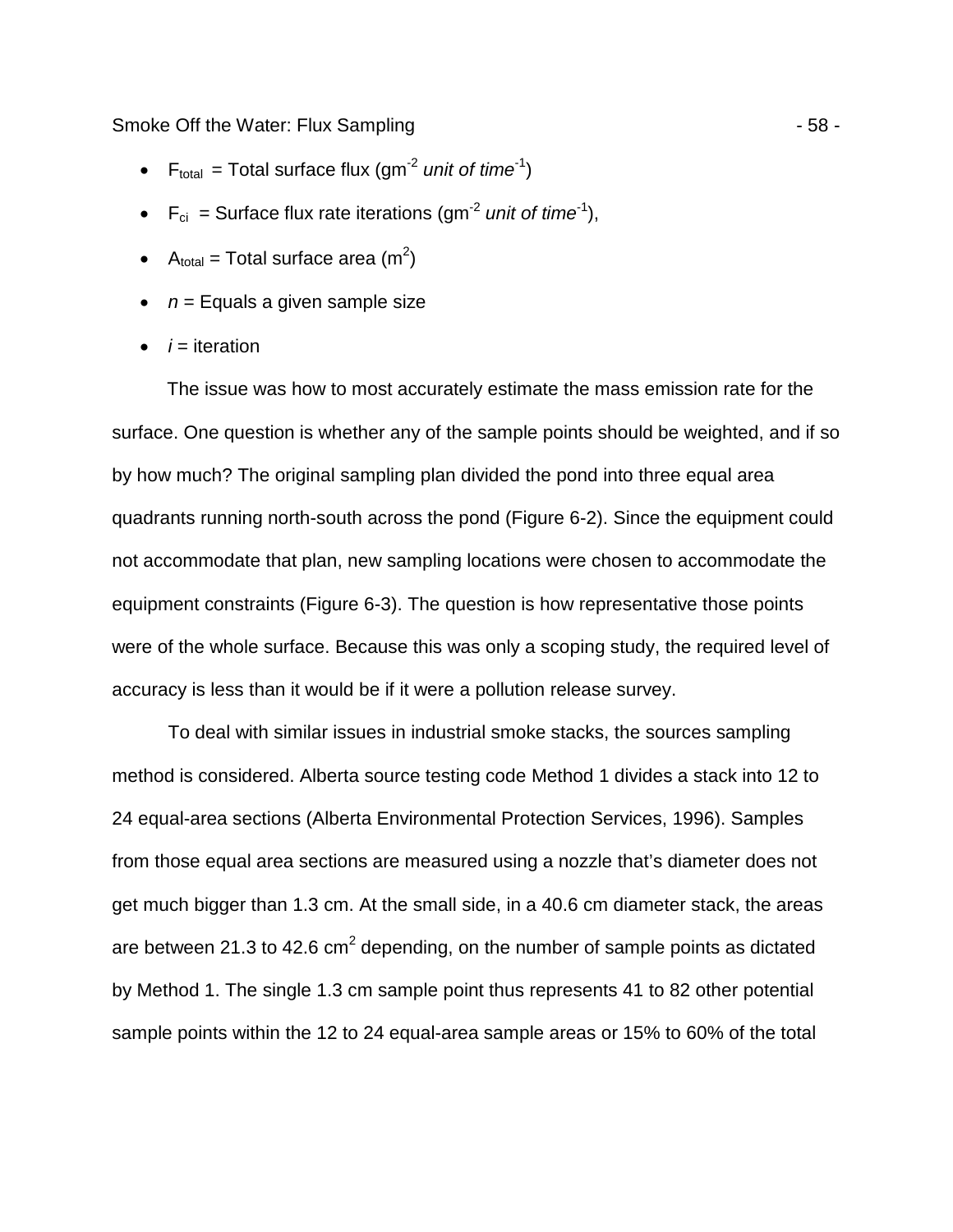Smoke Off the Water: Flux Sampling - 59 -

stack area. Whereas the three flux chamber points on the anaerobic lagoon represented only 0.000006% of the total area. On the large stack size of say 4.3 meter diameter, the sample area is 0.1% of the total stack area.

An anaerobic lagoon does not follow the same laminar flow pattern as a smoke stack. The gases being emitted by a lagoon or a field are dictated by a number of different factors that are not in an industrial smoke stack and the areas considered are very different. Still many of the factors that make the sample points of a stack test representative would also make flux chamber testing representative.

The velocity of a stack gas is an arithmetic average of the samples. With the different discharge pattern in lagoons, the arithmetic average may not be the most representative way of determining the average mass emission rate for the entire surface. In the case of the anaerobic lagoon weighting factors were investigated but in the end the arithmetic average total emission rate was taken to be the best fit for the scope of the study and the number of sample points available.

# **6.3 Second Flux Chamber Study**

# **6.3.1 The Plan**

An emission survey was planned for a second set of sewage lagoons as part of a GHG study. The survey was developed in order to measure and track the emissions from the lagoons on an on-going basis. Three plans were developed that incorporated many of the data quality and sampling objectives developed from the previous study.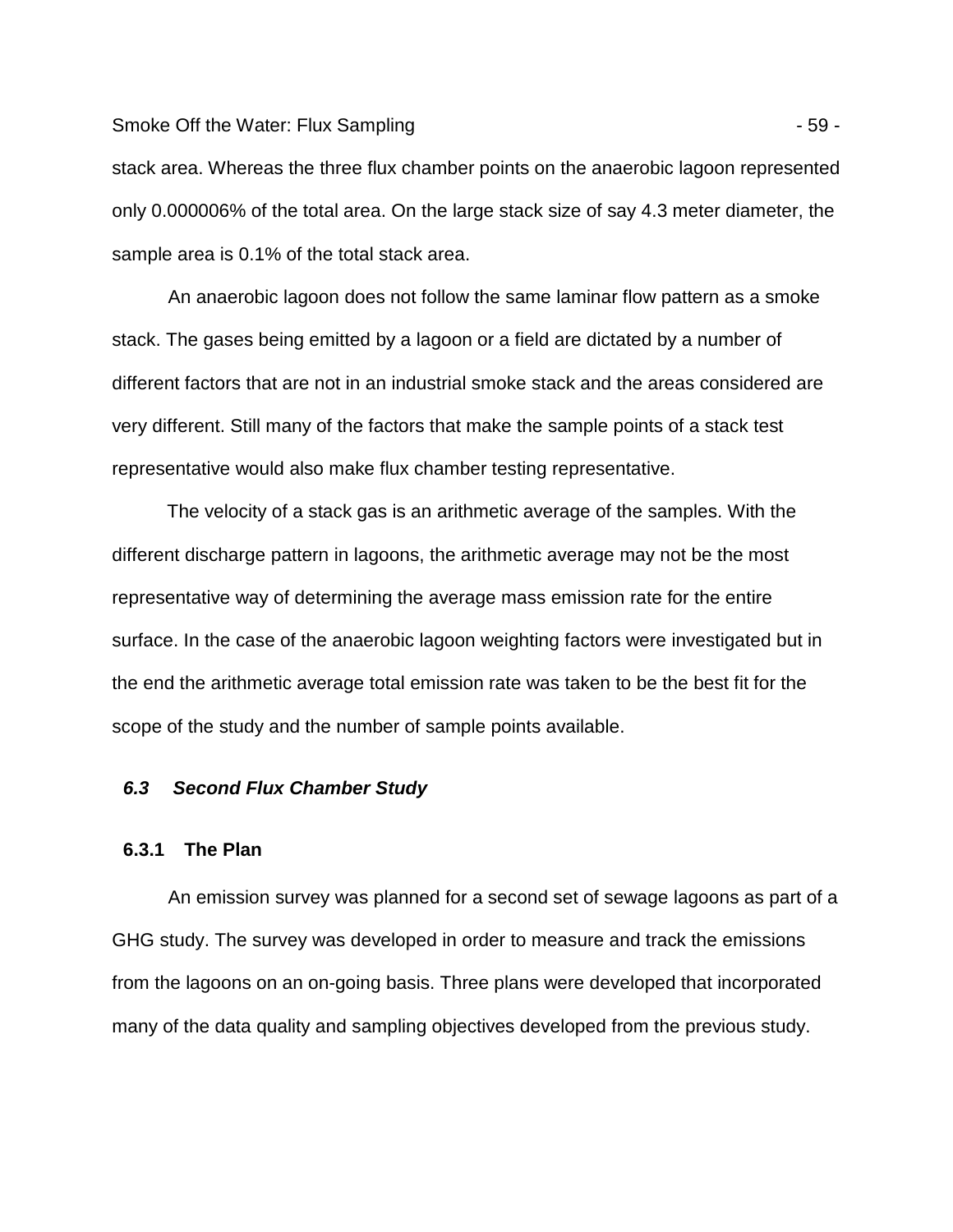#### Smoke Off the Water: Flux Sampling  $-60 -$

One major difference was the temporal component: sampling would be conducted at various times of the year to capture seasonal variations.

The study area consisted of four settling ponds and a stockpile of solids from the settling ponds. The first part was a scoping survey similar to the previously mentioned study. A single chamber would be used to measure a single point in each of the ponds and four locations in the solids stockpile. Ultimately the single point sampling plan would result in a single point representing a much larger area. In this case, if the same sized chamber was used a 374,000 m<sup>2</sup> area would be represented by only four 0.013 m<sup>2</sup> points. This would provide very rough estimates of the emissions.

Two other sampling plans were prepared, which followed similar temporal timelines but required statistical tests to verify the accuracy of the results. The number of sample locations was determined by meeting a minimum confidence level. The number of locations was calculated by taking the area of each pond and dividing by the area of the flux chamber. This gave a population or a number of possible sample points from which a statistically representative sample was drawn. A grid pattern with the number of cells needed for a representative sample was then superimposed on the individual lagoons. The sample locations were then located at the centroid of each of the grid cells. Given the size of the lagoons and the targeted statistical confidence of 90% or 95% for the respective sampling plans, the number of sampling locations on each lagoon was 16 and 32, respectively.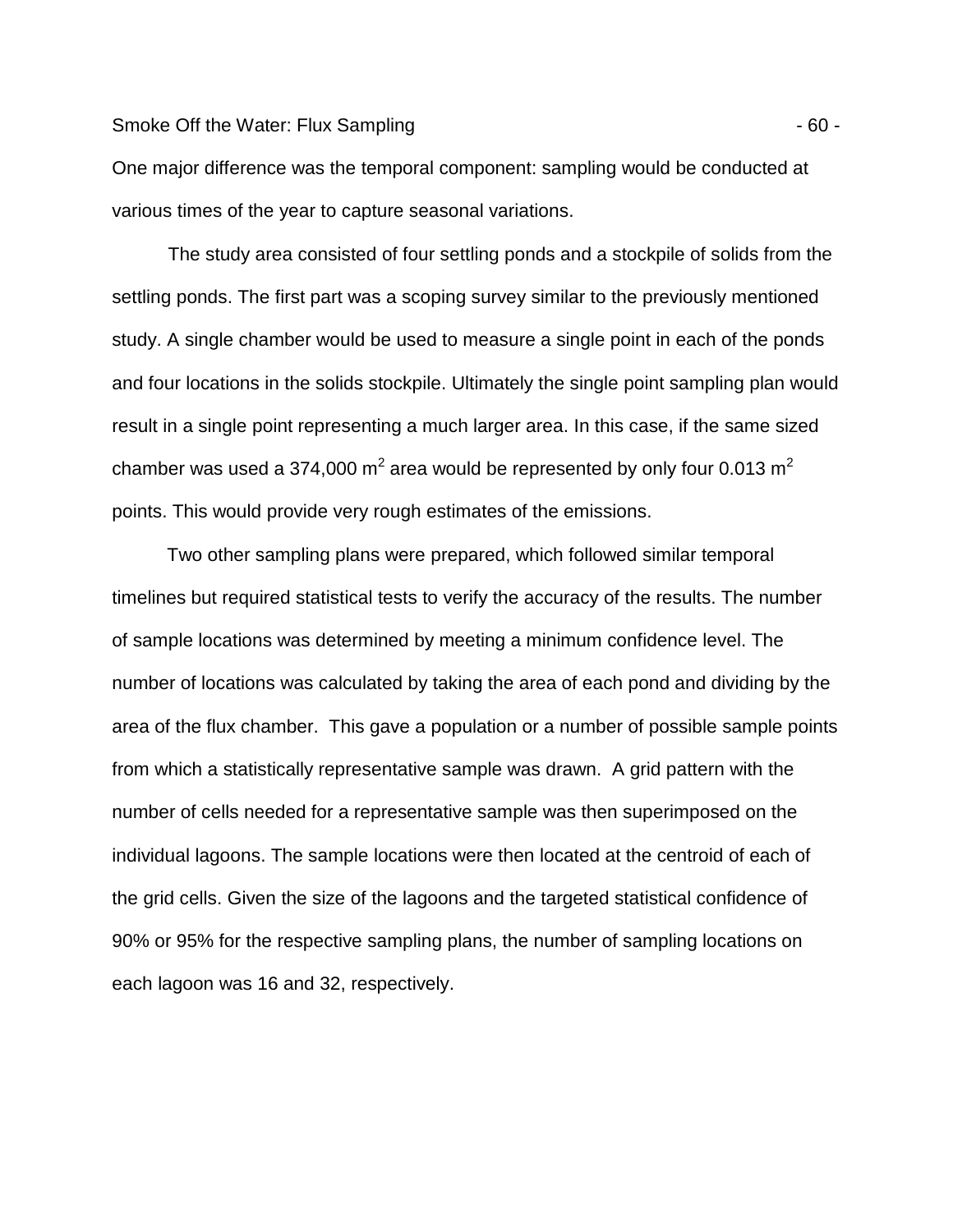#### Smoke Off the Water: Flux Sampling - 61 -

The number of sampling locations presented the challenge of how to conduct the sampling in a relatively short time period to minimize diurnal variations. If it took 12 hours to sample 3 locations it would take 384 hours to sample the 32 locations of a single pond using the open flux measuring system described in the first flux chamber study above.

In this case closed flux chamber systems would be used with samples collected in Tedlar bags and analyzed on-shore with mobile CEMS. The closed chambers were chosen because they are relatively inexpensive and thus several chambers could be used simultaneously. The logistics of controlling the sweep air systems on multiple chambers plus the sample air systems and the time it takes to set up the system, meant a closed chamber system was the best option. A shared CEMS has many draw backs namely every time the system is switched between sampling locations this must be logged and the lines need to be purged before a reliable reading can be done (Jahnky, 2000). Given the multiple sampling locations, it becomes very difficult to proof the system with a calibration or to trouble shoot for leaks.

Regardless of the system complexity, it needs to be proofed and calibrated. In the case of closed chambers, a lab spike would have to be done. The lab spike, also known as the matrix spike, would be conducted by placing the floating chamber in a small pool and releasing a known concentration of gas into the chamber over the course of the predicted sample duration. Once the lab spike has been collected at the end of the sample duration, the sample would be analyzed. The spike should fall within the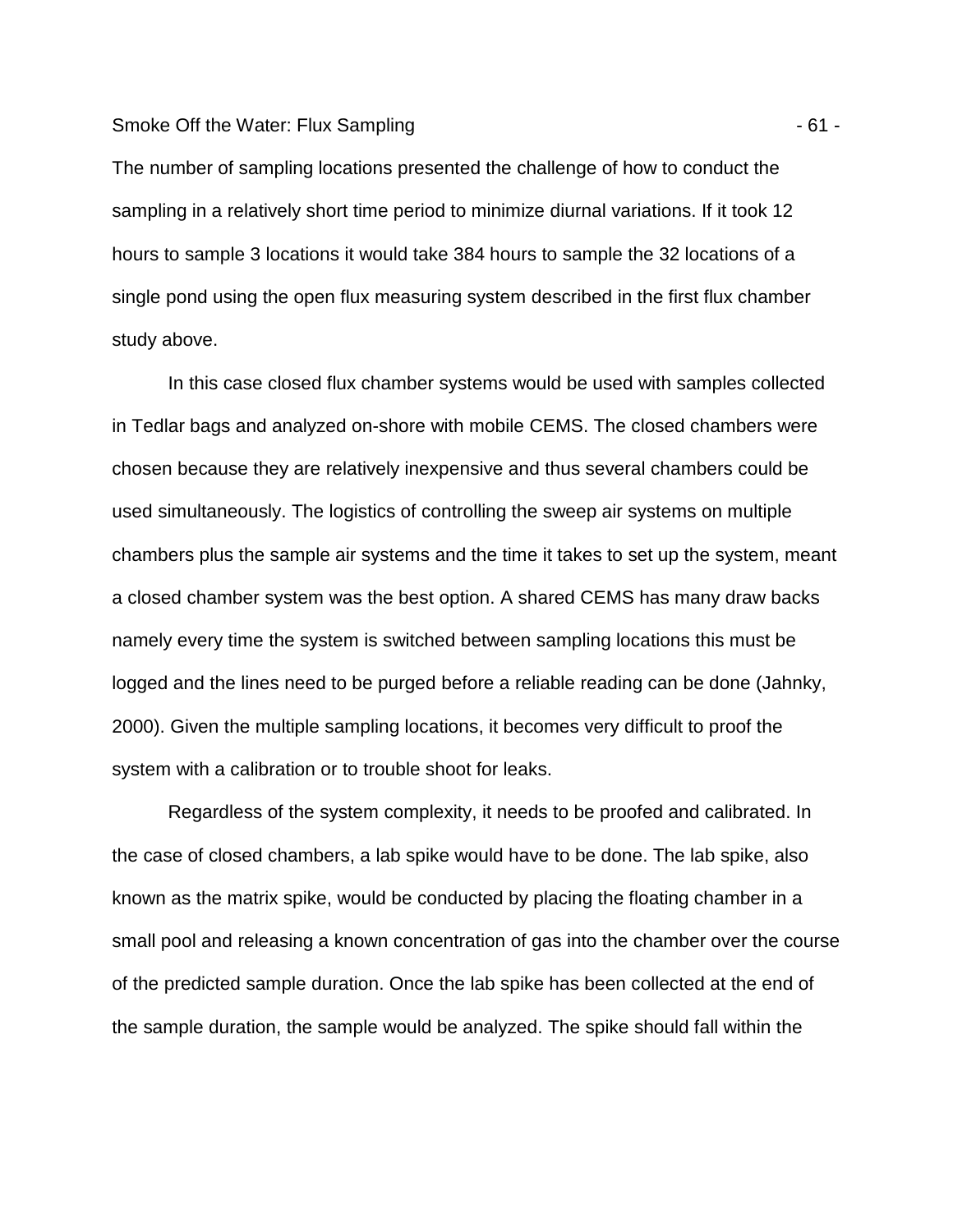#### Smoke Off the Water: Flux Sampling - 62 -

expected range of the pollutant. The reason for the lab spike is to prove that each chamber is working, leak free and that any biases that may be caused by the chamber or the analytical system are identified.

The closed flux chambers for this study would have the Tedlar bag mounted inside the chamber with a small circulation fan and air sampling pump. The sampling pump would suck the air out of the chamber and back into the Tedlar bag. With the bag inside the chamber there would be no change in the volume of air inside the chamber, hence the chamber's buoyancy would not change. The chambers would be held in place either by a line of rope from shore to shore or by a three point off-set anchor system. The off-setting of the anchor would prevent the anchor from disturbing the sediments directly below the chamber and biasing the sample on the high side.

While the study was not conducted, the plans demonstrated how minor changes to the sampling plan could create statistically significant results similar to those found for existing point source sampling methods and provide a level of reliability in the results. A flux chamber is a method of determining the gases present at a single point. The issue however, is whether that point is representative of the entire area since there are numerous subsurface factors that may affect gas emission rates across the entire area. Thus, the solution is to sample in multiple locations. The simplest sampling pattern is a grid pattern. Researchers must also answer questions about the size of the cells in the grid and the number of cells to use in the sample.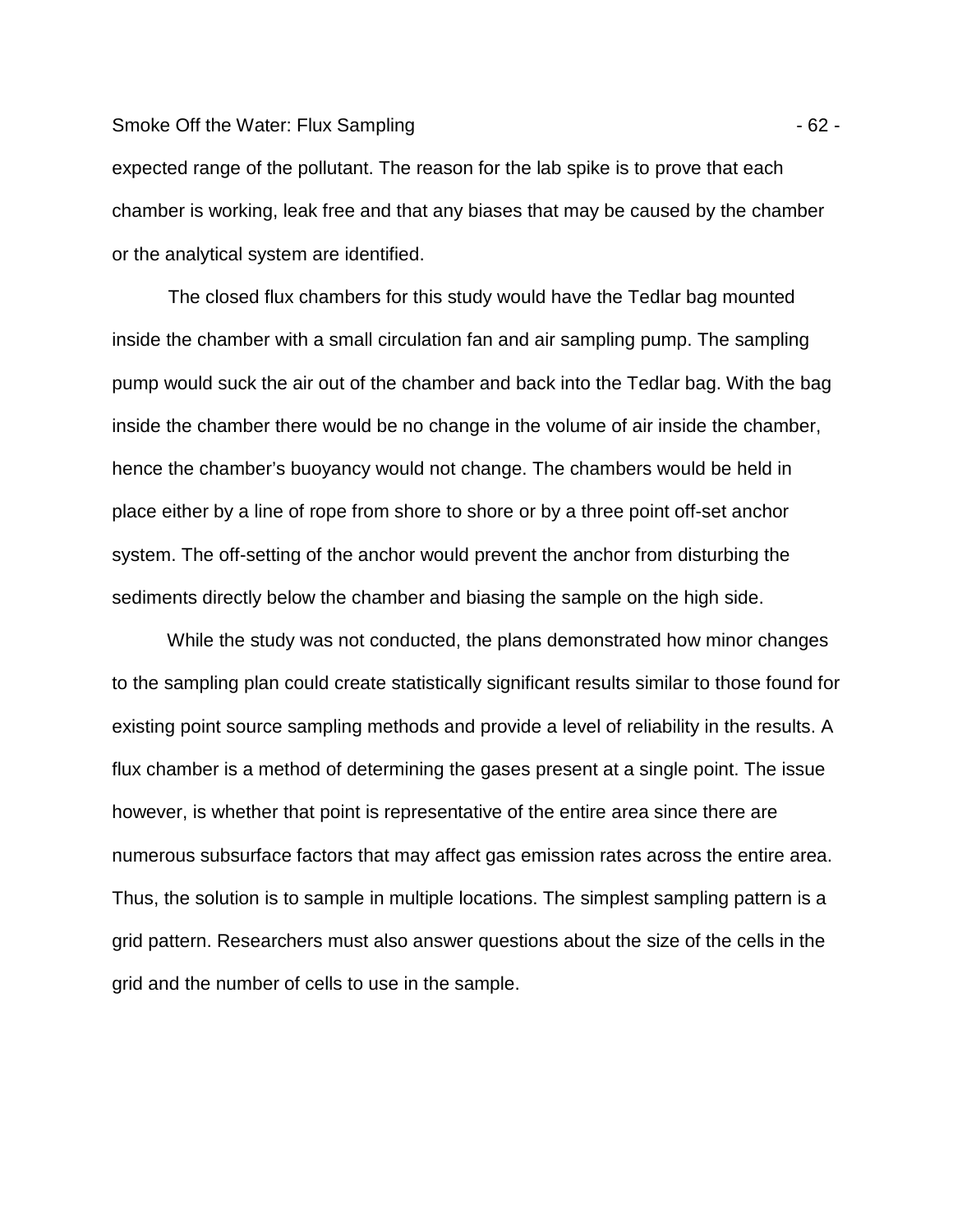Smoke Off the Water: Flux Sampling - 63 -

# **7 Reporting of Data**

Flux chambers are simple devices that measure fluxes of gases released across a surface. They only sample one point at a time and each sample point is used to represent a wider area. Without a detailed subsurface study to ensure homogenized subsurface conditions, the flux is only truly applicable to the sample location. However, it is impractical to measure the entire surface of a large area source. To determine the flux of a large area source, it is assumed that the area surrounding the flux chamber has a similar flux to that measured by the chamber. Several sample points need to be collected to make up an image of the whole area.

There are two approaches for deriving a total emission rate from the surface area based on the sample points. Either each of the points could be summed up and the arithmetic mean calculated or the points could be mapped out and peaks and ridges of flux could be identified and a weighted average determined. Both methods will provide an estimate of the flux for the entire surface and both have advantages and disadvantages. While the arithmetic mean is a simple calculation, the use of weighted averages can provide additional useful information.

In the first approach, using the arithmetic mean is similar to Alberta Stack Sampling Method 2 "Determining flow rate (S-type pitot)",where between 12 to 25 points are measured and a total emission rate is given (Alberta Environmental Protection Services, 1996). This approach is good for a regulatory framework.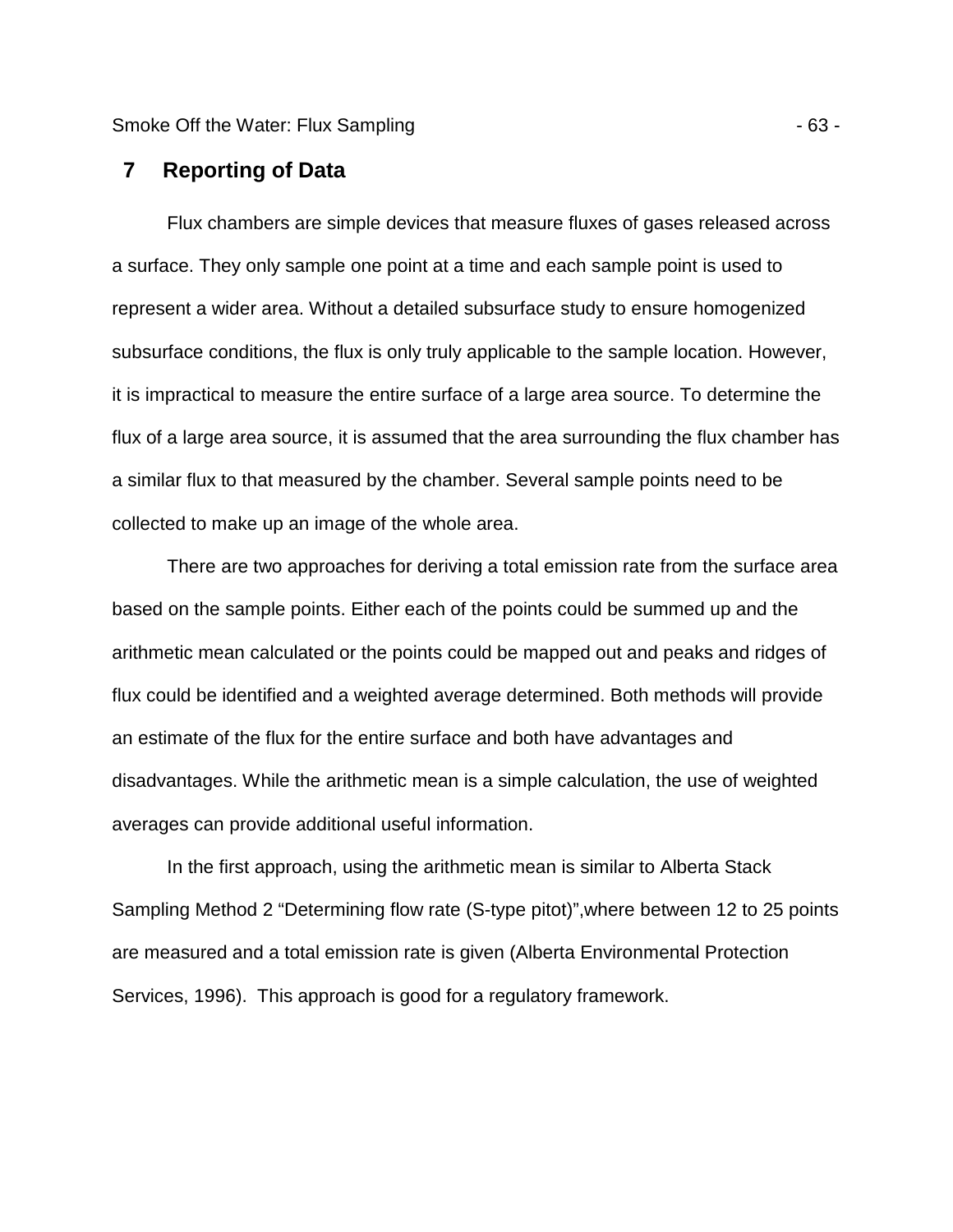#### Smoke Off the Water: Flux Sampling - 64 -

The second approach which involves mapping the isopleths of flux provides a total flux for an area and also identifies peaks and valleys of emission. In this way this direct measure of flux can be used to interpret the subsurface conditions.

Sampling using a flux chamber is a simple inexpensive way to gather emissions data and subsurface data without having to do extensive studies such as sonar mapping coupled with detailed water sampling. Flux mapping takes advantage of spatial autocorrelation methods that have already been developed for other types of georeferenced data (Griffith, 2008). As with other georeferenced data and statistical data, a number of sample points are needed to produce reliable results. The question is how many points should be sampled to get the level of detail that is required for the survey.

### **7.1 Number of Sample Points and Where**

There are several ways to determine the number of sample points required to meet the level of statistical reliability that is needed for a study. This paper will look at two options for determining the number of samples depending on the Acceptable Quality Level (AQL). Option one is to determine a total emission rate, while option two is to map out the peaks and valleys of flux over an area. What is being created is a statistical sampling matrix. Regardless of the size or number of sampling locations, a level of statistical confidence needs to be given with each study (Kienbusch, 1986). In Kienbusch's study, it is suggested that with a target of 95% confidence the emission range is within 20% of the true mean (Kienbusch, 1986). Using simple statistical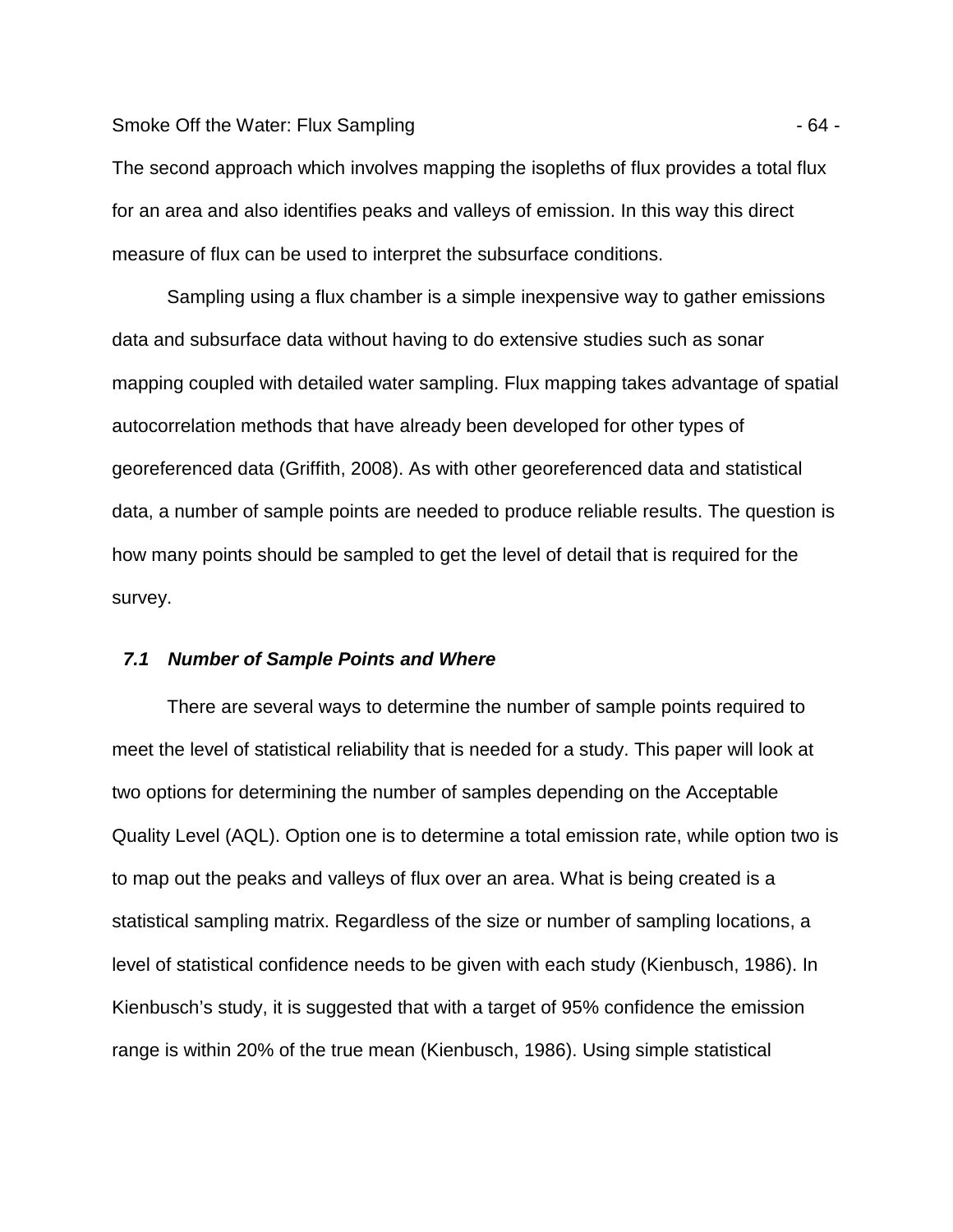#### Smoke Off the Water: Flux Sampling - 65 -

analyses of the results, a confidence in the result representing the whole population can be assigned. To determine the sampling size for a given level of confidence, a standard deviation is determined. If the Kienbusch's example is used then 95% of the sampled concentrations need to fall within 1 standard deviation within 20% of the mean. If the results of the sample do not provide the required level of confidence, then there is a high degree of variation within the area of interest and more sample locations are required. The variation is an indication of changes within the subsurface environment. Potentially this type of variation would be seen in a landfill. Since the composition of the subsurface is unknown and it is often too costly to survey a flux chamber can be used to indicate the variability.

The sampling pattern for a flux chamber is essentially the same as any geographic sampling pattern. There has been extensive debate and research conducted on sample size and scheme (Lo & Yeung, 2002). There are two basic sampling approaches: a simple random sample pattern, in which points are chosen at random; and a systematic sample where the sample points are laid out according to a system (Lo & Yeung, 2002). All the schemes have their drawbacks and merits (Lo & Yeung, 2002). Some are more difficult to apply while being statistically acceptable. Rigid systematic sampling schemes have been shown to suffer from periodicity (Lo & Yeung, 2002). Common offshoots of rigid systematic sampling which account for periodicity are stratified sampling and stratified systematic unaligned sampling. The latter divides the area into strata and a random number of points are sampled from within each strata.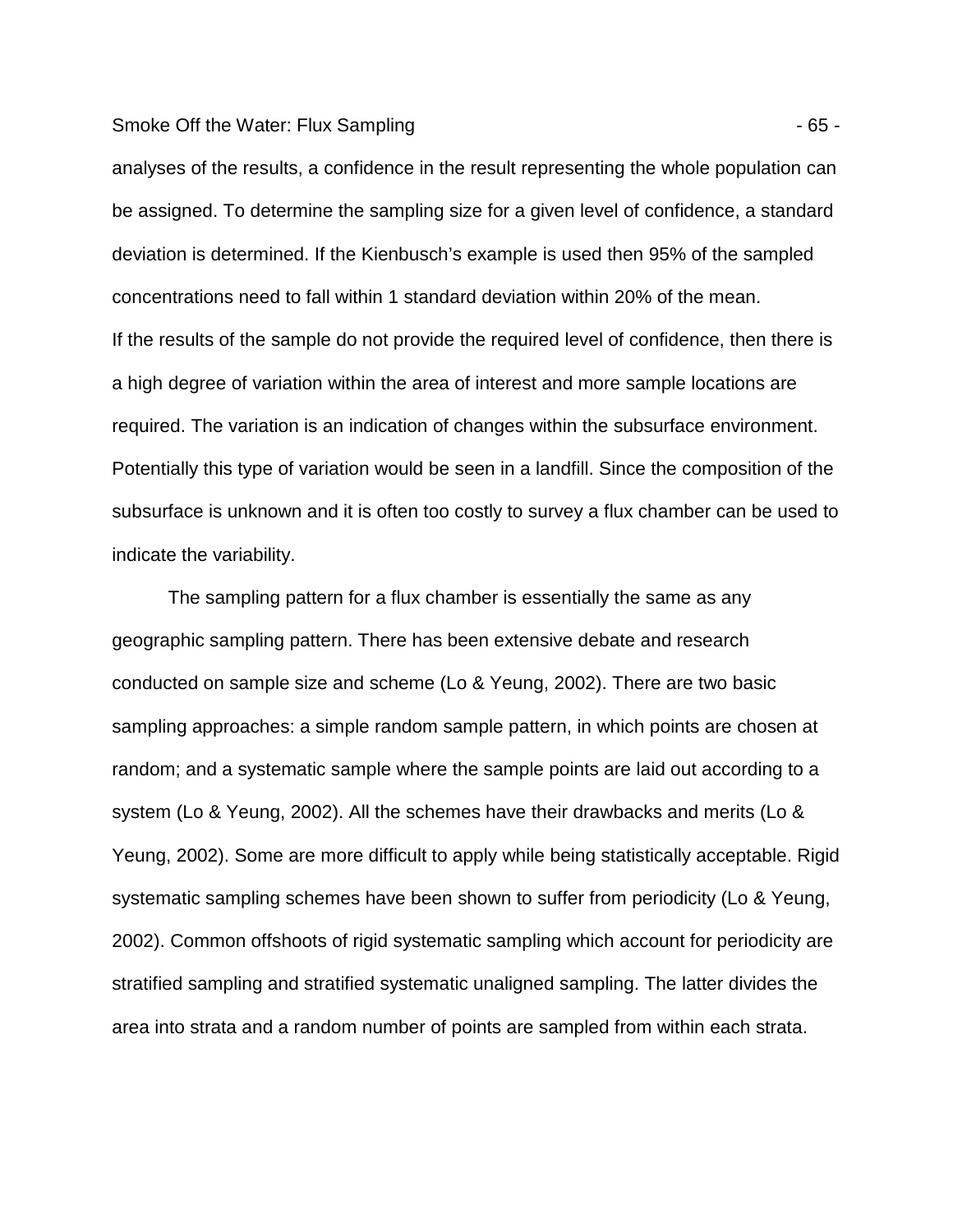Smoke Off the Water: Flux Sampling - 66 -

The former divides the area into a grid pattern and a single random point within each cell is sampled (Lo & Yeung, 2002).

There are several different approaches for partitioning a surface into a grid of sample cells. A simple grid pattern can be used to divide up the surface. Another example is a tessellation, which uses hexagonal polygons. The reason for the hexagons is the relative equal distances between the centroid and the sides without getting overly complex. The surface area is divided up into a series of hexagons and a sample is taken randomly or from the centroid of the cell to represent the total for a given cell. The size of the hexagons is determined by the following equation:

**Equation 5 Determination of Size for Hexagons** 

$$
b \approx \sqrt{\frac{a}{n} * \frac{2}{3\sqrt{3}}}
$$

**Where** 

- $b =$  The Side of the Hexagon,
- $a =$  The Area of Study
- $\bullet$  n = Equals a Given Sample Size

Regardless of the shape of the cells the centroids need to be mapped out before getting to the sample area. The reason for mapping out the sampling locations before reaching the sampling site is because that will minimize time on-site. Another reason for mapping out the centroids before reaching the sampling location is setting out a hexagonal pattern on the surface of a water body could prove difficult. The more difficult the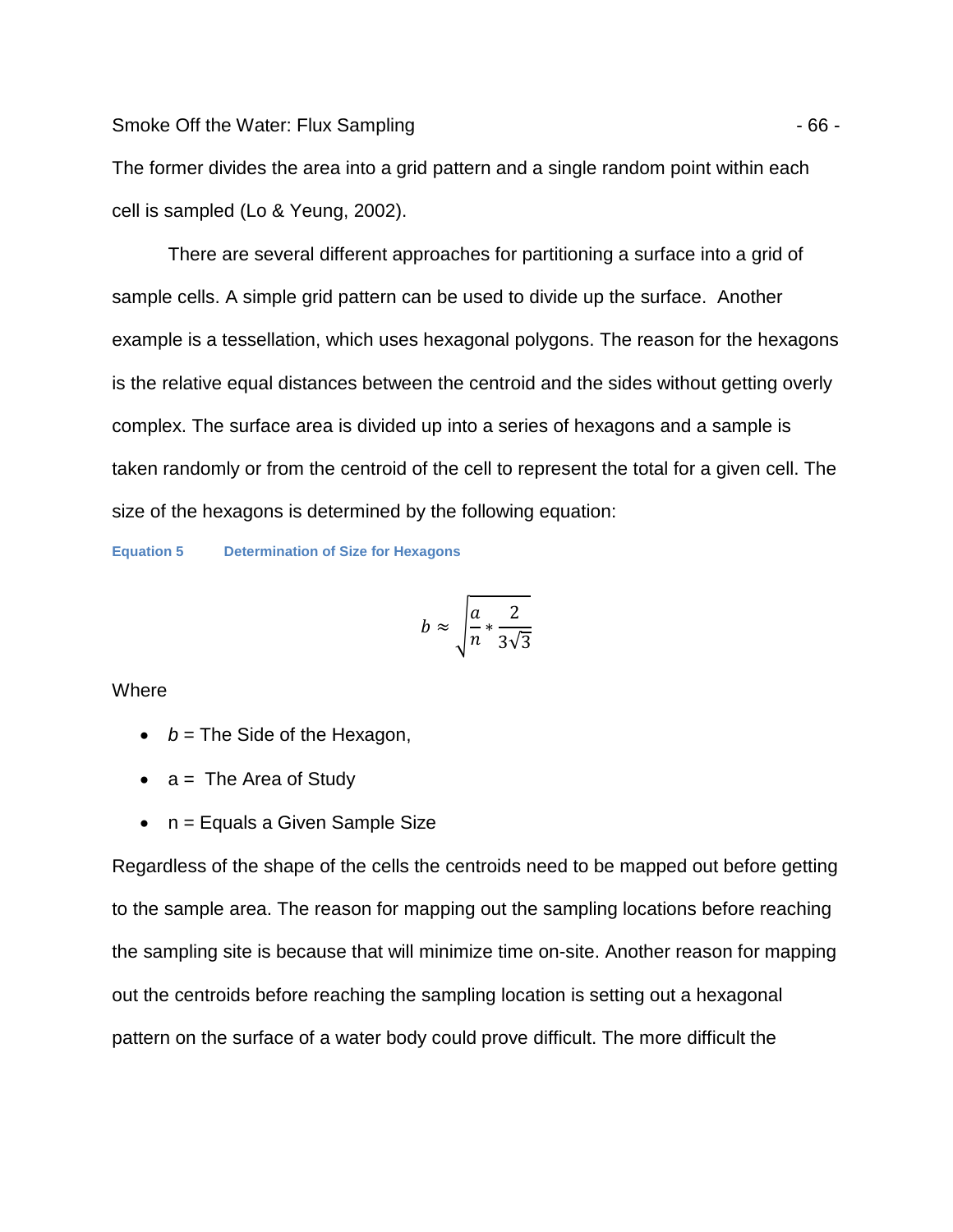Smoke Off the Water: Flux Sampling - 67 -

testing, the more likely the errors will be introduced by technicians carrying out the sampling.

### **7.2 Mapping the Results**

Depending on what kind of analyses the operators want to conduct, the displaying of the results will change. A study by the Smithsonian Global Volcanism Program, measured the  $CO<sub>2</sub>$  emissions coming from the crater lake of Mount Kelut (Smithsonian National Museum of Natural History, 2008). The sampling was conducted using a small open floating chamber that was towed behind a small boat. The boat was run in a basic grid pattern across the lake. The boat paused at 230 points and the chamber collected a sample (Smithsonian National Museum of Natural History, 2008). The location and flux of each point was recorded. The recorded fluxes were used to create a digital elevation model (DEM) of the fluxes of the lakes surface. The resulting map generated showed the uneven distribution of the fluxes, creating ridges and valleys of flux (Smithsonian National Museum of Natural History, 2008). This study with a large sampling size showed the complexity of the pattern of emissions released from a surface; at the edges of the lake, outside of the sampling grid and further away from the measured fluxes, the mapped flux was very homogenous (Smithsonian National Museum of Natural History, 2008). As with any mapping, the lack of sample locations reduces the level of detail and increases the level of uncertainty.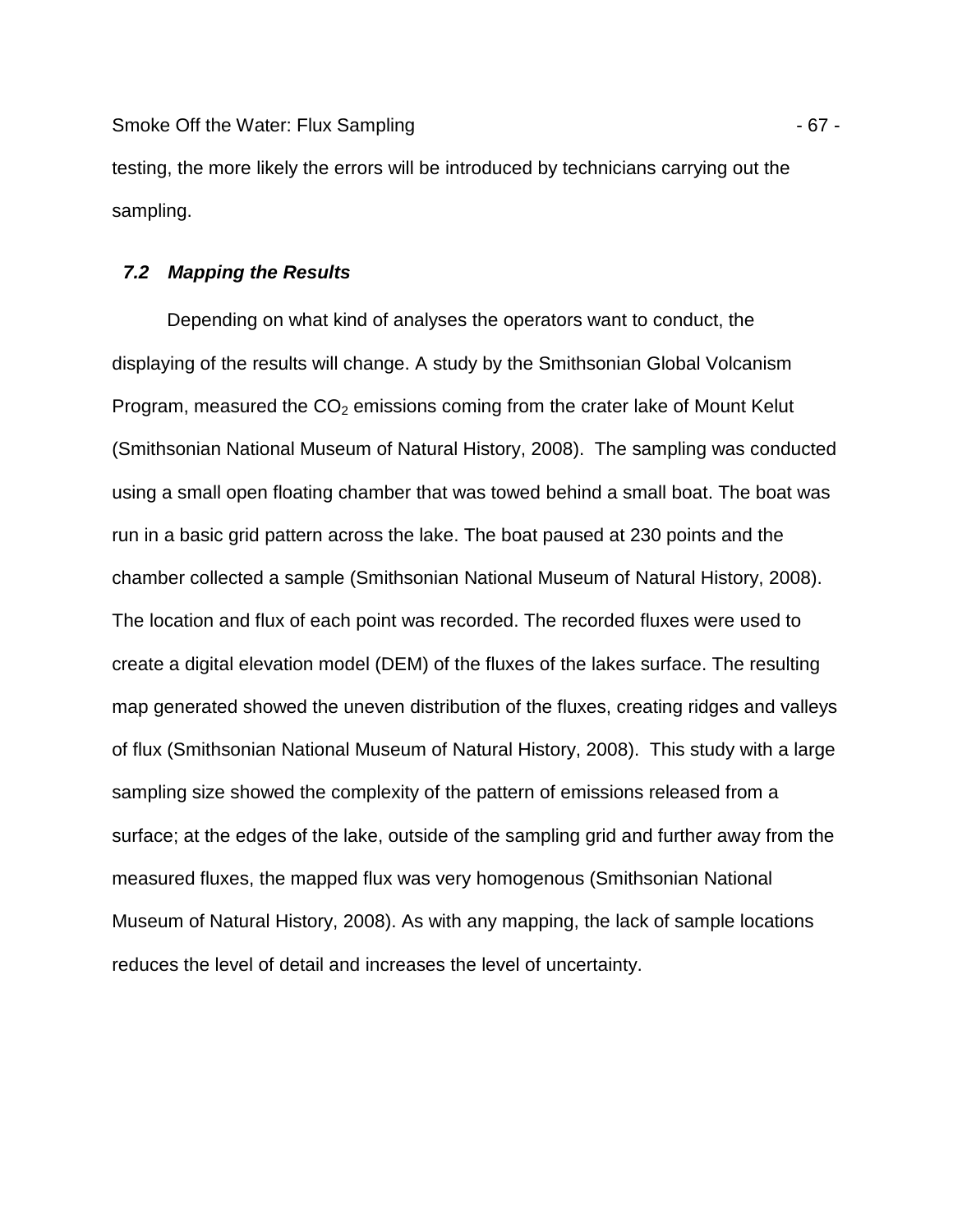When mapping fluxes, the surface from which the samples are drawn is considered to be a flat homogeneous plane. If the surface is a water body such as a settling pond, this assumption holds true.

Because each sampling situation is different, the flux chamber method needs to be versatile and adaptable to the changing situations, as does the grid pattern used to determine the sample locations. Random sampling and stratified sampling schemes have been generally considered suitable in most situations. Stratified sampling schemes have been shown to be most suitable when a minimum number of samples are selected (Lo & Yeung, 2002). Keeping the sample size small does induce potential spatial errors but those possible errors need to be weighed against the errors created by the variables that affect the flux in the first place. If sampling takes too long then changes in the conditions within the subsurface may occur. In a large area the duration of the sample may not be an issue as the conditions in a large area may be slower to change than small areas. Sampling for fluxes is very much geographic dependent. Instead of sampling topography one is sampling fluxes, which are as variable as the weather conditions. A map of a surfaces flux is very much like that of a weather map. Unlike meteorologists who have developed techniques (e.g., Doppler radar, weather satellites, and hundreds of years of observations) measuring fluxes off of surfaces is relatively new.

For flux chamber sampling methodologies to be applicable and comparable, there needs to be a common thread. The shape of the sample areas will never be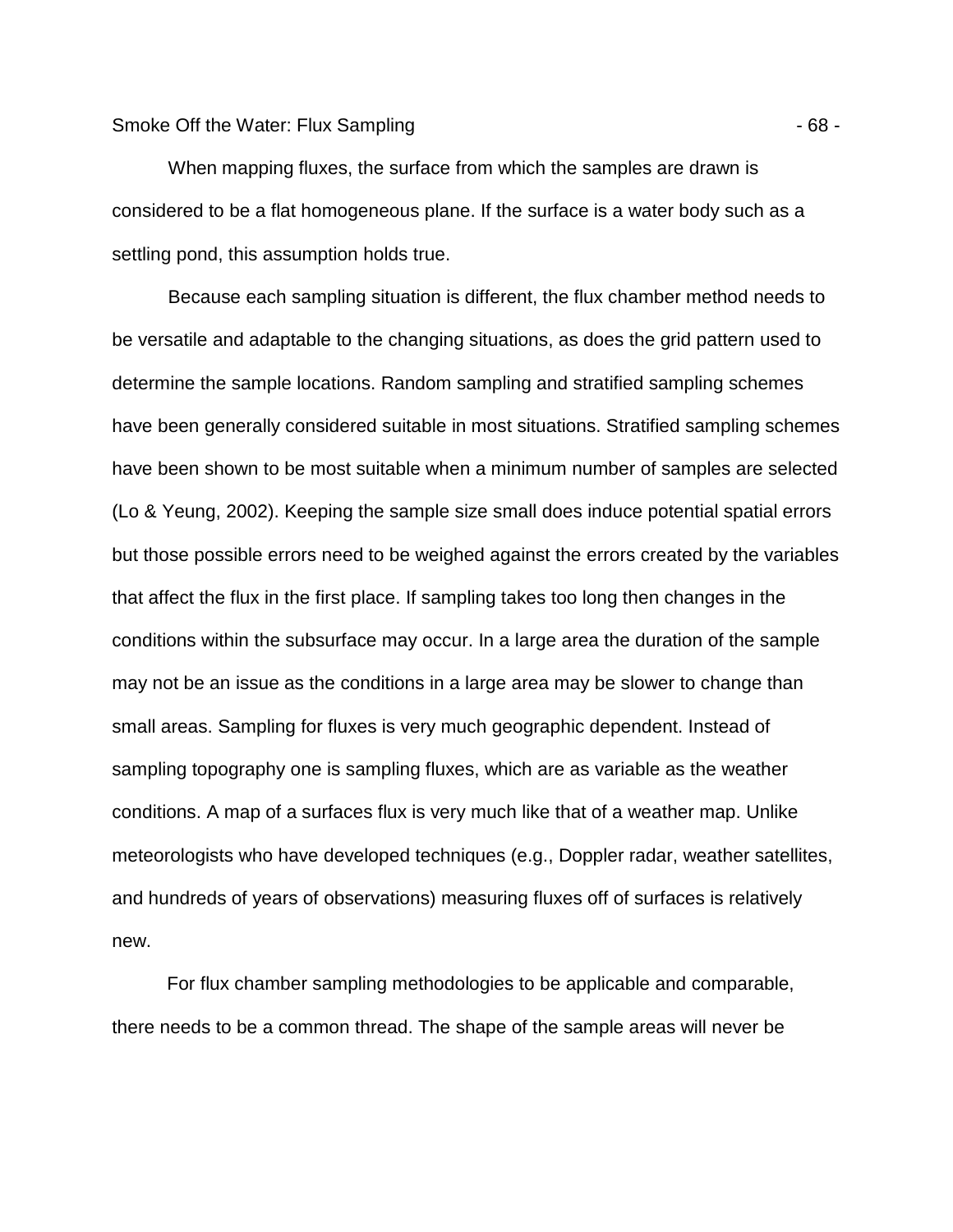Smoke Off the Water: Flux Sampling  $-69 -$ 

consistent. The common thread that allows different sampling locations to be compared is the relationship between the sampling points within the respective area. If the confidence level is the same, then the fluxes from different sources should be comparable between two different locations.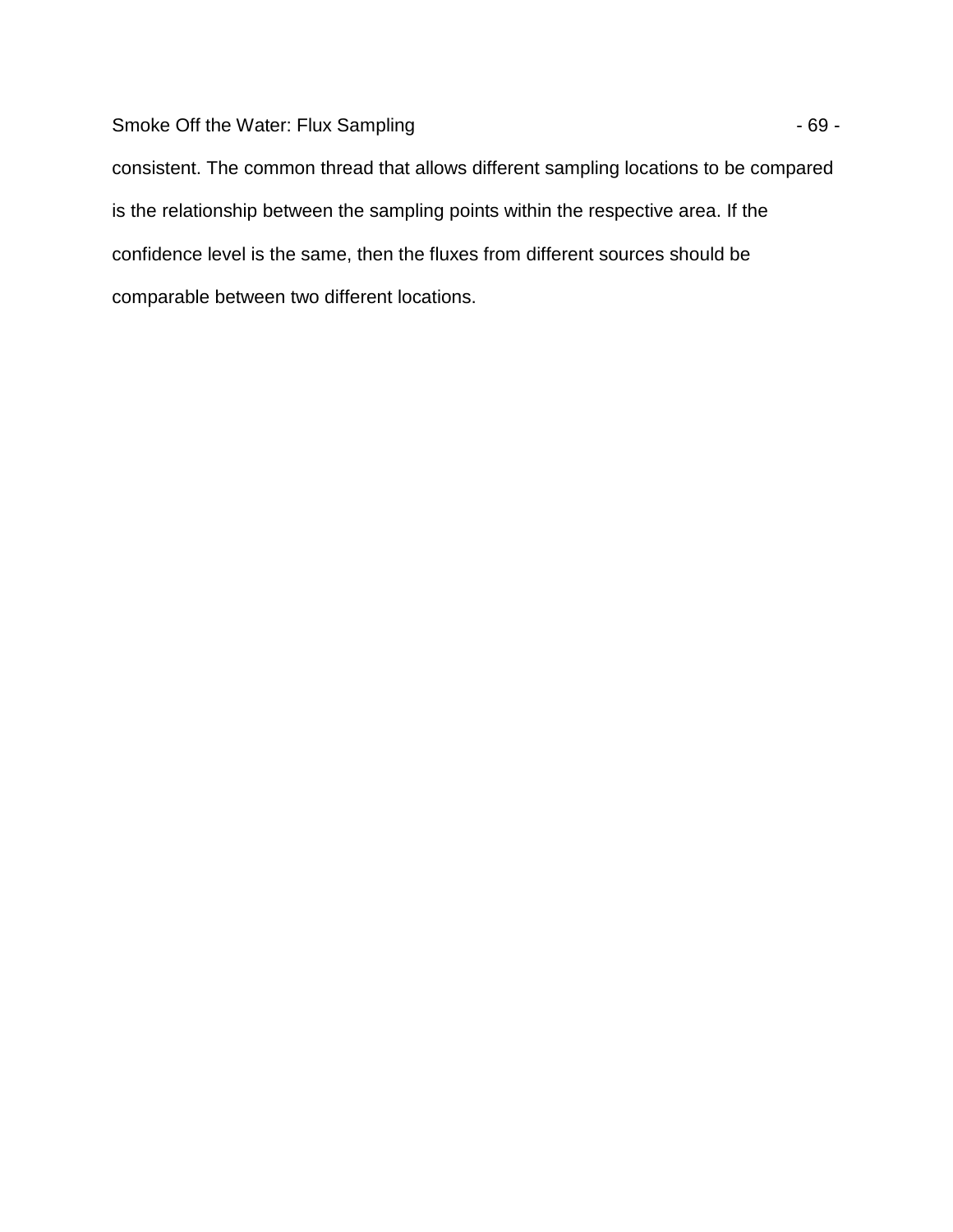Smoke Off the Water: Flux Sampling - 70 -

# **8 An Alternative Method**

# **8.1 Proposed Method and Derivation of a Sampling Plan**

This thesis concludes with suggesting an alternative and somewhat more refined approach to sampling fugitive gases from a liquid non-point source surface. The discussion in the prior sections of this report has highlighted a number of issues with the existing testing methods including:

- Lack of statistically represented sample sizes for an area
- Different Chamber construction
- Different operating conditions
- Difficulties of other methods in achieving similar results

Using the US EPA sampling methods as a guide the following is a refinement of all that was previously discussed to provide a method to conduct a successful emissions test of a liquid non-point source surface (United States Goverment , 1990).

# **8.1.1 Method Summary**

A series of open or enclosed flux chambers are placed upon a designated sampling surface in a pattern and quantity which provides a statistically representative sample of the emissions being released from the surface. The closed chamber allows the gases to build up within the chamber and to be collected. The collected gases are withdrawn and analyzed with a method that depends on the sampling medium used to collect the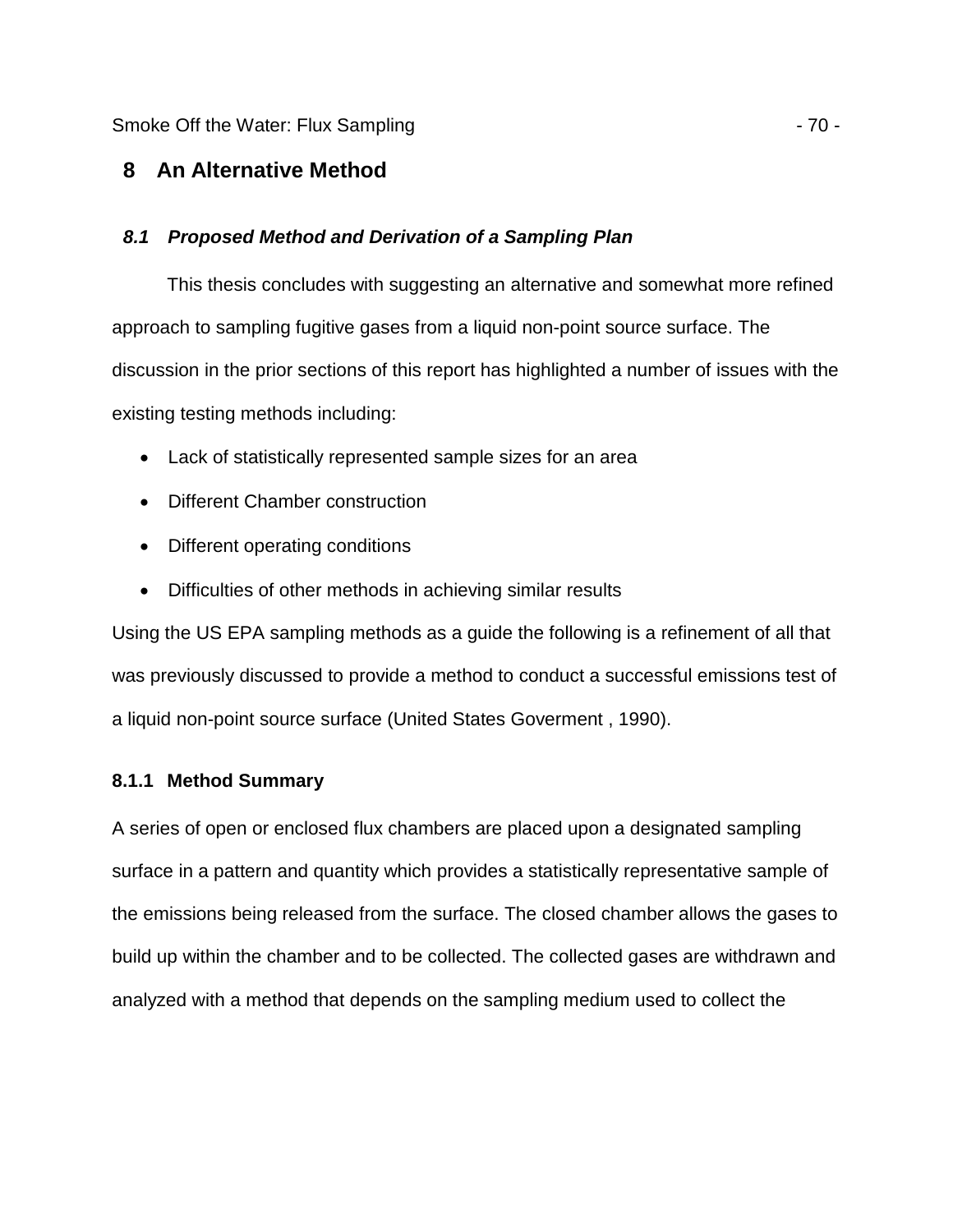Smoke Off the Water: Flux Sampling - 71 -

targeted pollutant. The open chamber allows continues monitoring of a flux. The total emission rate as well as variations across the sample area can be reported.

# **8.1.2 Scope and Applicability**

## **8.1.2.1 Scope**

The methods described in this thesis are applicable for measuring the flux emissions from liquid non-point sources. The methods as written may not be applicable for solid surfaces or semi-solid surfaces. A flux chamber is a sample collection system. The closed chamber allows the gases to build within the chamber in order to collect a measureable sample. The open chamber allows the gases to collect in the chamber and be measured continuously. The total area of the source used to calculate total emission rate is reported. If there is variation in the total area as the water level changes then the reasoning for choosing a given area also needs to be reported. The area of each flux chamber is determined and recorded. The number of sample points required is calculated to meet the statistical relevance required by the test administrator. An appropriate sample pattern is laid out in the sampling plan locating the sampling points. The sampling pattern used is at the discretion of the tester who considers the following criteria:

- What the results of the sampling will be used for
- The shape of the sampling pattern compared to the shape of the sample area.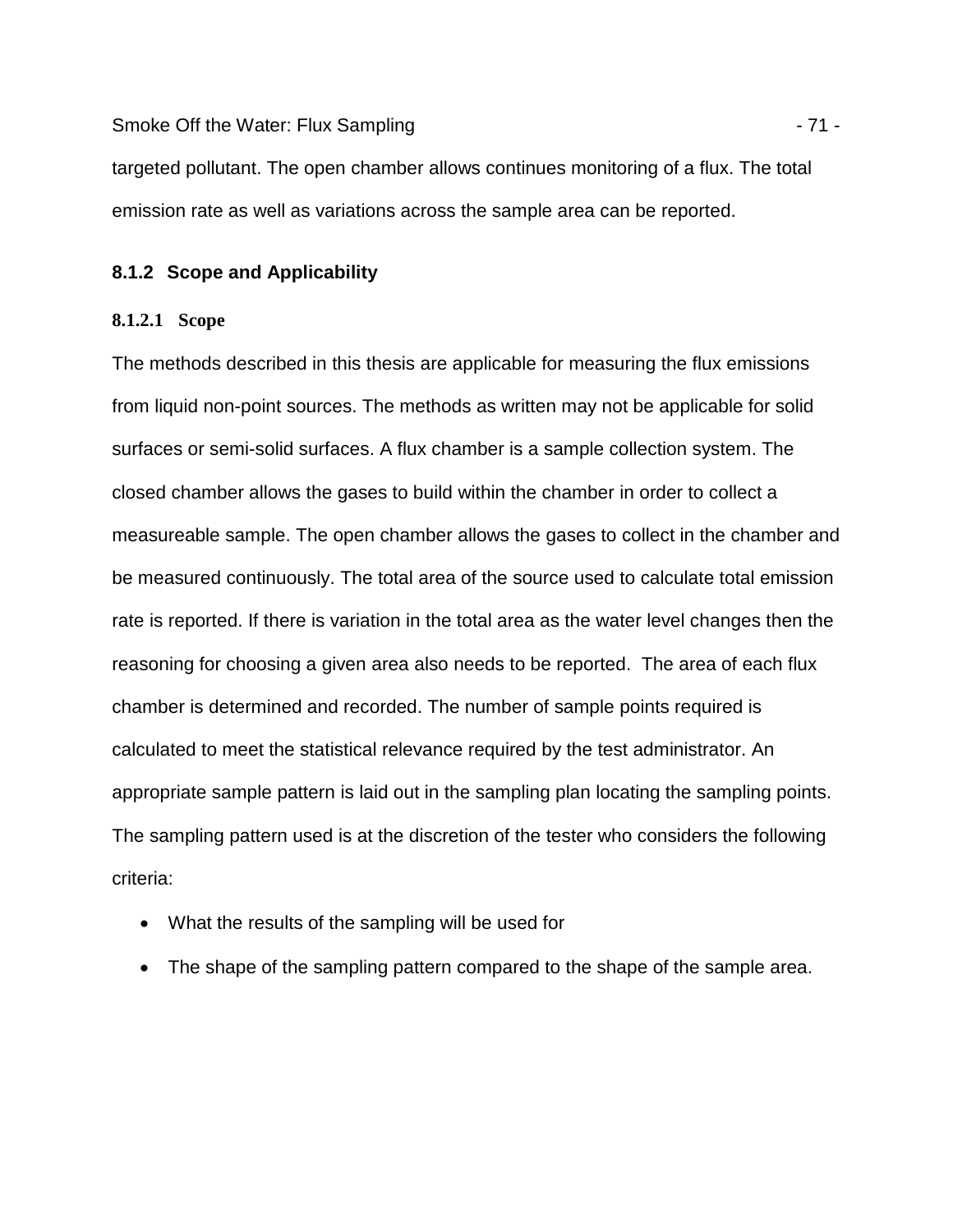### **8.1.2.2 Analytics**

Depending on the type of flux chamber used and the proposed collection method, the analytics can vary greatly. A flux chamber can collect samples using thermal desorption tubes, Sorbent tubes, grab samples (SUMMA canisters or Tedlar bags, evacuated glass bombs) or electrochemical analyzers. Prior to sampling, appropriate field spikes and lab spikes will need to be collected to verify the performance of each chamber.

# **8.1.3 Method range and sensitivity**

The sensitivity of the methods described depends on a combination of the chamber size and sampling duration, and ultimately the detection limit of analysis of the target pollutant. In order to determine small fluxes, the size of the flux chamber and the sampling duration must increase. The magnitude of the measurable flux depends on the sensitivity of the analytical method used. Care must be taken that the reported detection limit of the analytical method is not greater than the source's emission limits. If the reported detection limit is greater, a different analytical method should be chosen or a re-test should be conducted using a greater sampling time and chamber size.

#### **8.1.3.1 Data Quality**

The quality of the data produced from the test methods described is determined by the execution of all the test protocols including the pre and post-test protocols. The records of the data collected need to be reported. Those records must include the concentrations measurements, the volume of the chambers used, the area and sample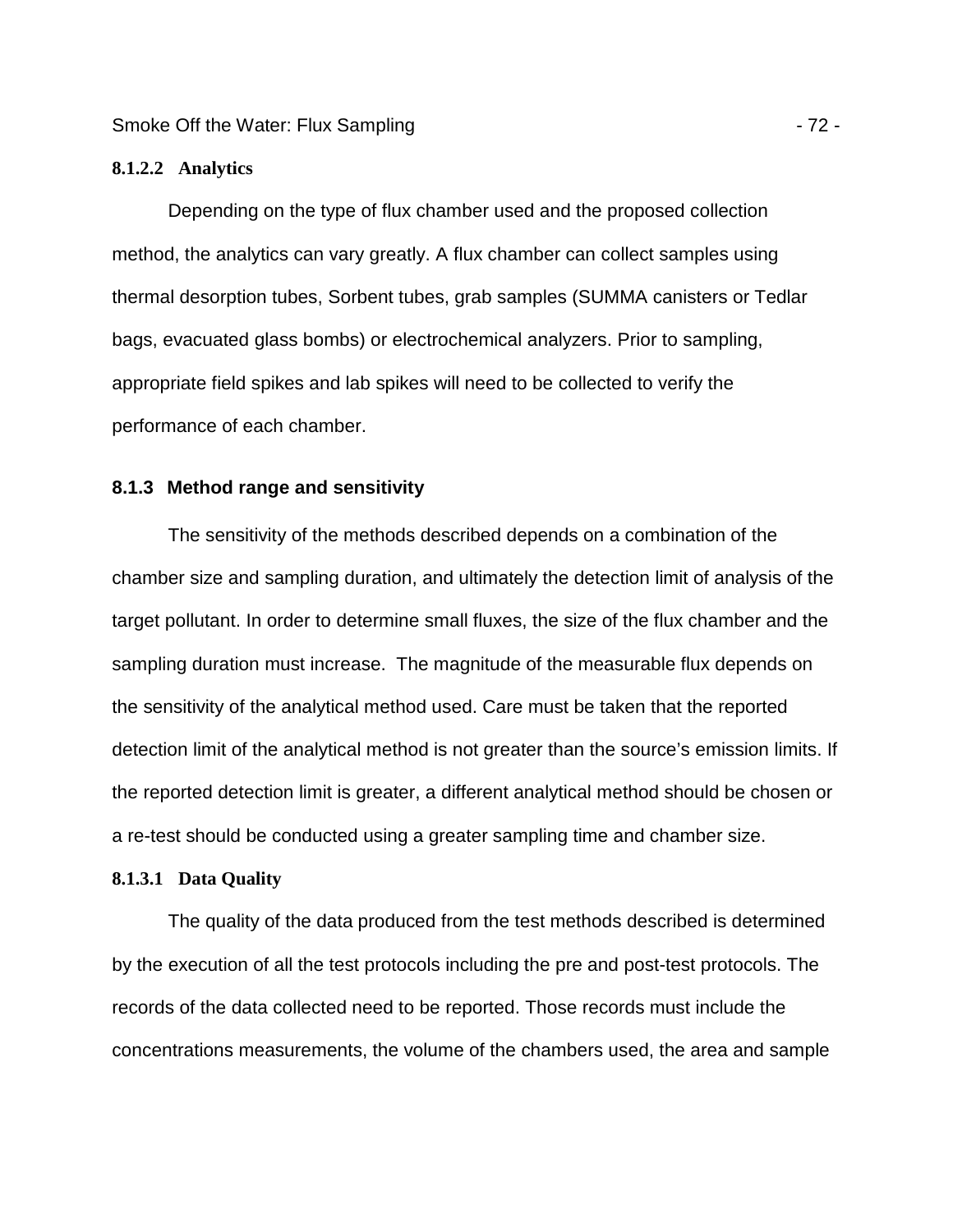Smoke Off the Water: Flux Sampling - 73 -

location, sample duration, sample start and end time/date, the ambient temperature and pressure outside the chamber, the temperature and pressure inside the chamber, calibration records and the flow rate in and out of an open chamber. A sample field sheet is included in Appendix A.

#### **8.1.3.2 Interference**

Background interferences can result from components within the sampling system that may react with the targeted compound. Interferences can also include other release non-target gases that can be highly reactive to the target compound or the sampling media.

Analytical interferences from compounds that mask or react with the sampling media can create false positives. Knowledge of the sampling media, possible interference compounds to that media, and what compounds are expected at the sample location should be considered.

#### **8.1.3.3 Safety**

The hazards of performing the methods described are those associated with any sampling method, such as operation of a small watercraft, working in and around contaminated water bodies, and handling analytical reagents. For each site the possible hazards should be identified and the proper precautions then followed. Many hazardous air pollutants are suspected carcinogens or present other serious health risks thus appropriate personal protective equipment should be used (US Envirnomental Protection Agency, 07).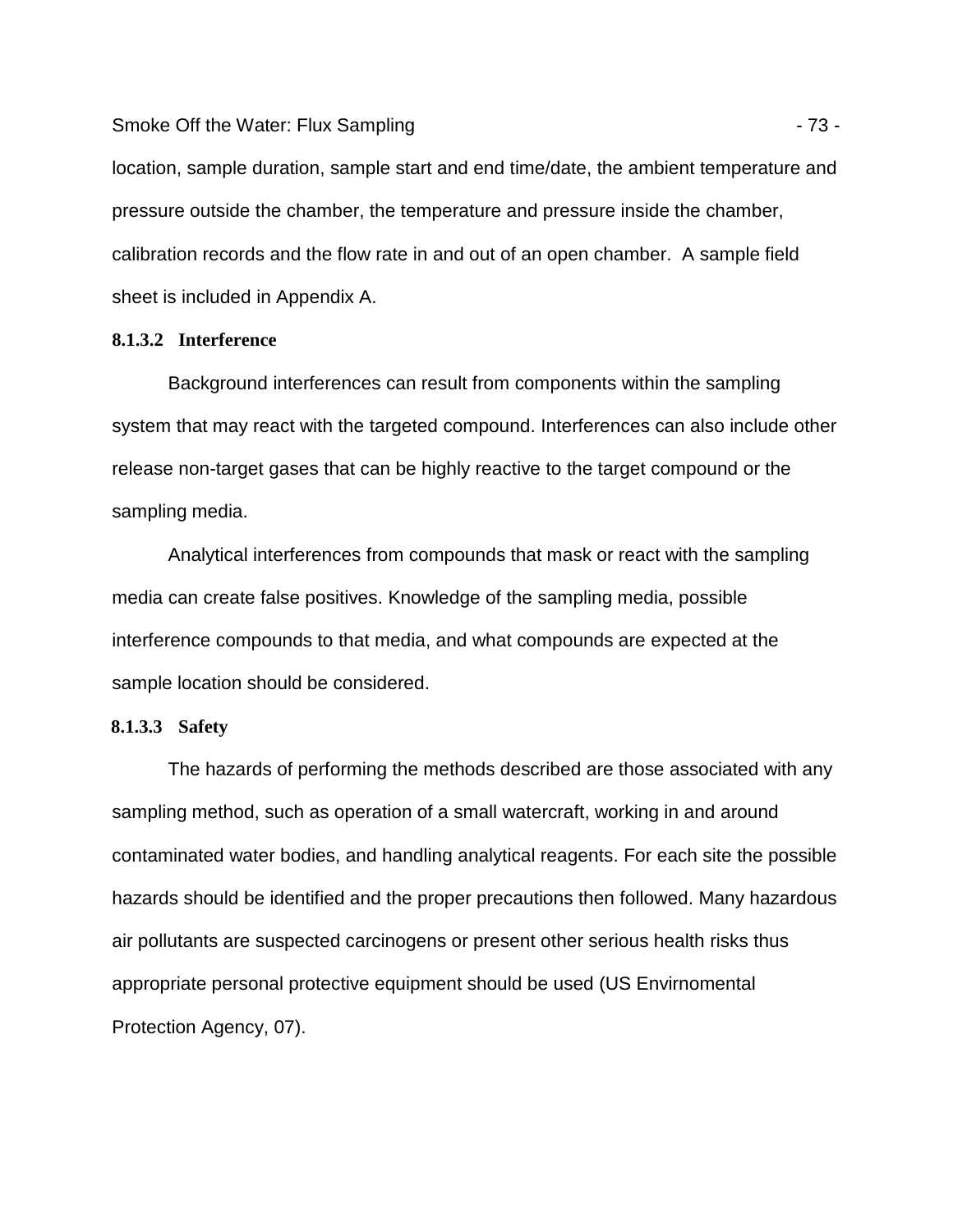#### **8.1.3.4 Equipment and Sampling Supplies**

A Flux chamber should be constructed according to the specifications below. Closed chamber

A closed flux chamber system should be constructed of a vessel of non-reactive material, see Figure 8-1. The height of the inside of the chamber should be at least  $\frac{1}{2}$ the diameter of the chamber or greater. The system needs to be able to measure temperature and pressure inside the chamber. The system needs to have a way to extract the sample without evacuating the inside of the chamber. The chamber must have a mechanism to agitate the gases within the chamber without direct air pressure being applied to the surface. A flotation device is required to allow the rim of the chamber to sit a minimum of 0.64 cm below the waterline.



**Figure 8-1 Closed Chamber, (Figure created by G, Rutgers. 2013)** 

Open chamber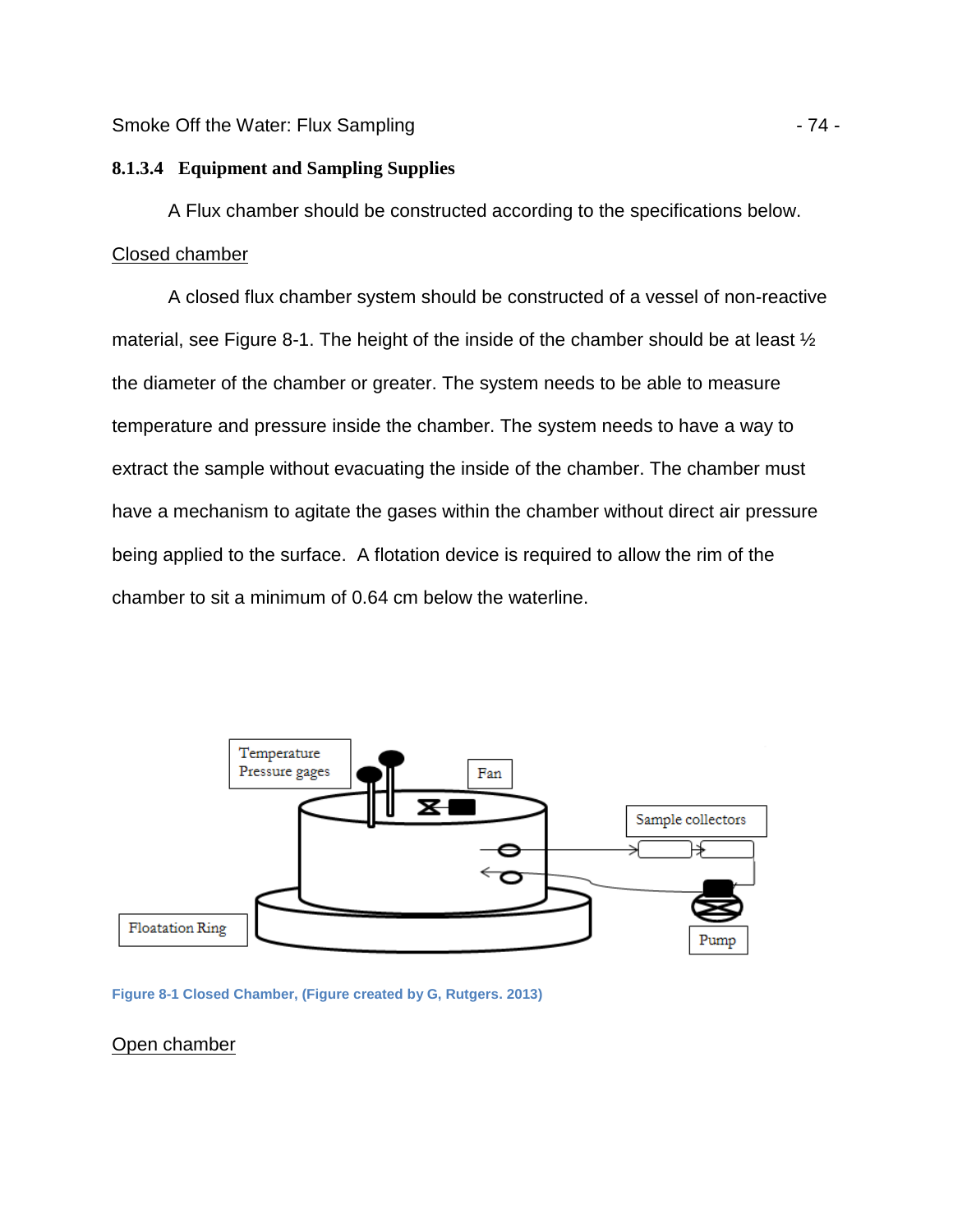An open flux chamber system should be constructed of a vessel of non-reactive material, see Figure 8-2. The height of the inside of the chamber should be at least ½ the diameter of the chamber or greater. The system needs to be able to measure temperature and pressure inside the chamber. The chamber needs to have an inflow airline and a sample line out. The lines in and out need to have flow controllers capable of ensuring the flow in and out of the chamber is equal. The chamber must have a mechanism to agitate the gases within the chamber without direct air pressure being applied to or agitating the surface. Often the sweep gas is plumbed in a fashion to facilitate this. A flotation device is required to allow the rim of the chamber to sit a minimum of 0.64 centimeter below the waterline.

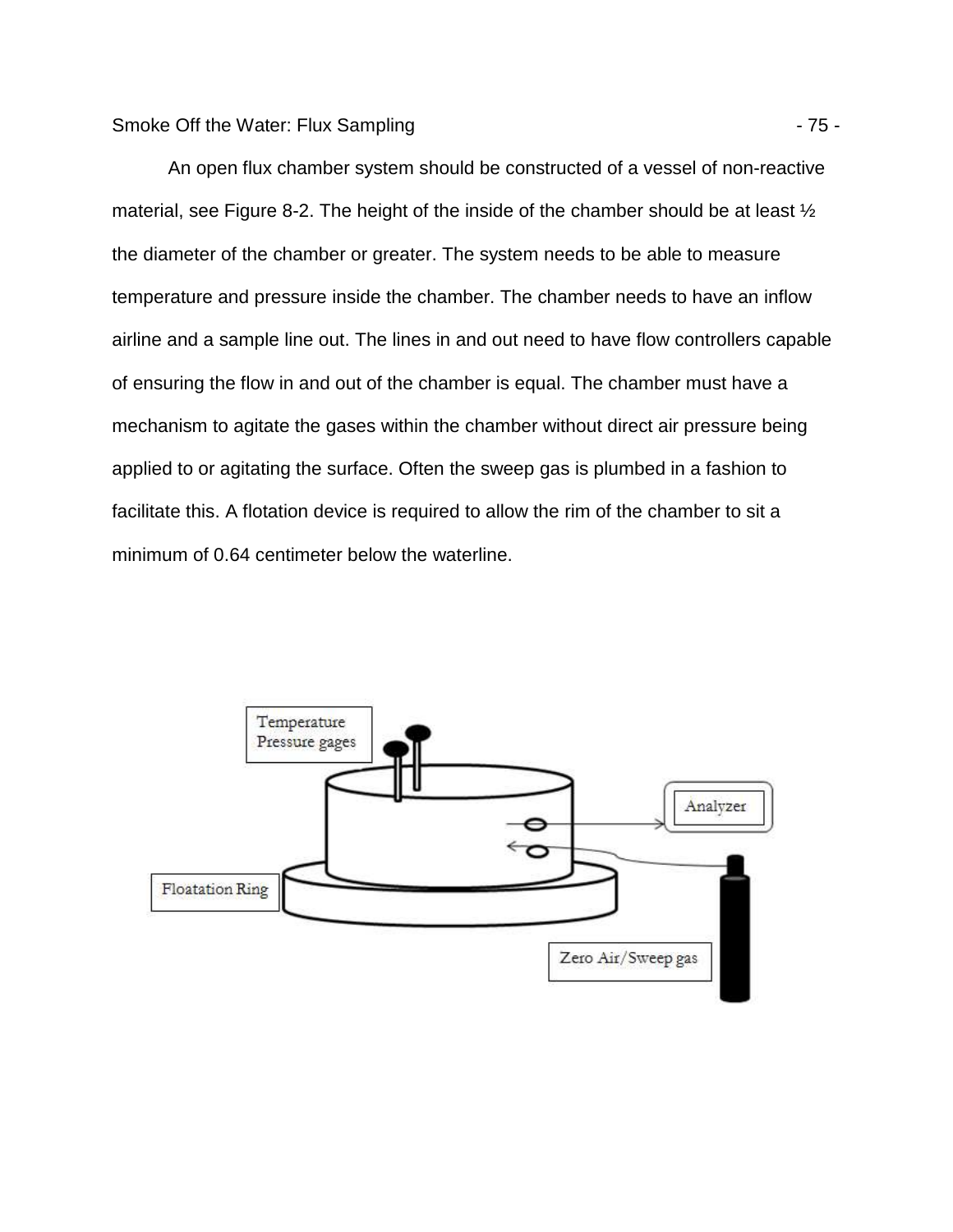**Figure 8-2 Open Flux Chamber, (Figure created by G, Rutgers. 2013)** 

#### **8.1.3.5 Reagents and Standards**

Reagents needed for the pre-survey sampling procedure depend on the sampling media and the target compound (US Environmental Protection Agency, 2007).

#### **8.1.3.6 Sampling and Analysis procedures**

In preparation for sampling, all exposed surfaces should be cleaned and contaminant free. The sampling system should be inspected for damage and tested for leaks.

The flux chamber should be placed at the identified sampling locations and the anchors set in place in such a manner to not disturb the area directly below the sampling chamber. The location, time, temperature and pressure both inside and outside the chamber should be recorded.

In the case of an open system the sweep air flow rates and the sample flow rates should also be recorded. The air within the headspace of the chamber should be cycled prior to commencing the sampling duration.

Once the chosen sampling duration has been reached, the sample within chambers should be collected. Note the end time of the sample duration as well as the temperature and pressure, both inside and outside the chamber. The sample container should be labeled appropriately with the sample time, sample location. Many gas samples degrade in light and heat. Sample containers should therefore be placed in a light-proof cool container and maintained in such a manner until analysis is conducted.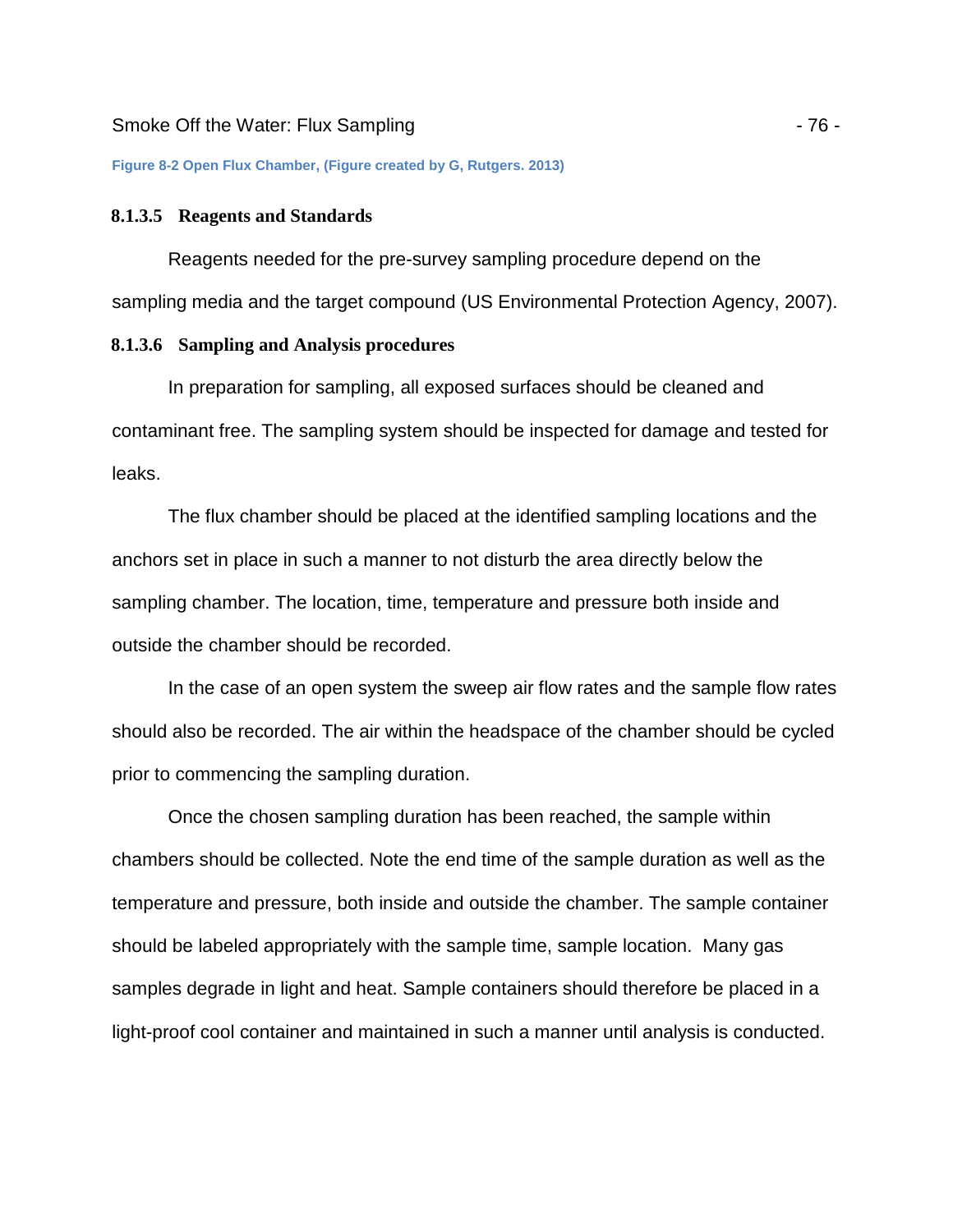Smoke Off the Water: Flux Sampling  $-77 -$ 

#### **8.1.3.7 Calculations**

Calculations of parameters of interest are determined as follows. The determination of a surface area flux should be calculated by the equations below: Determination of Total Surface Flux

$$
F_{total} = \left(\frac{1}{n}\sum_{i=1}^{n} F_{ci}\right) \times A_{total}
$$

## **Where**

- $F_{total} = Total Surface Flux (gm<sup>-2</sup> unit of time<sup>-1</sup>)$
- $F_{ci}$  = Surface flux Rate Iterations (gm<sup>-2</sup> unit of time<sup>-1</sup>),
- A<sub>total</sub> = Total Surface area (m<sup>2</sup>)
- $\bullet$   $n =$  Equals a Given Sample Size
- $\bullet$  *i* = iteration

Determination of Chamber Flux

$$
F_c = \frac{\left(\frac{V_c}{A_c}\right)dC}{dt}
$$

Where

- $F_c$  =Surface flux rate (gm<sup>-2</sup> unit of time<sup>-1</sup>),
- $V_c$  = volume of the chamber (m<sup>3</sup>),
- A<sub>c</sub>= Cross-sectional area of the chamber  $(m^2)$ , and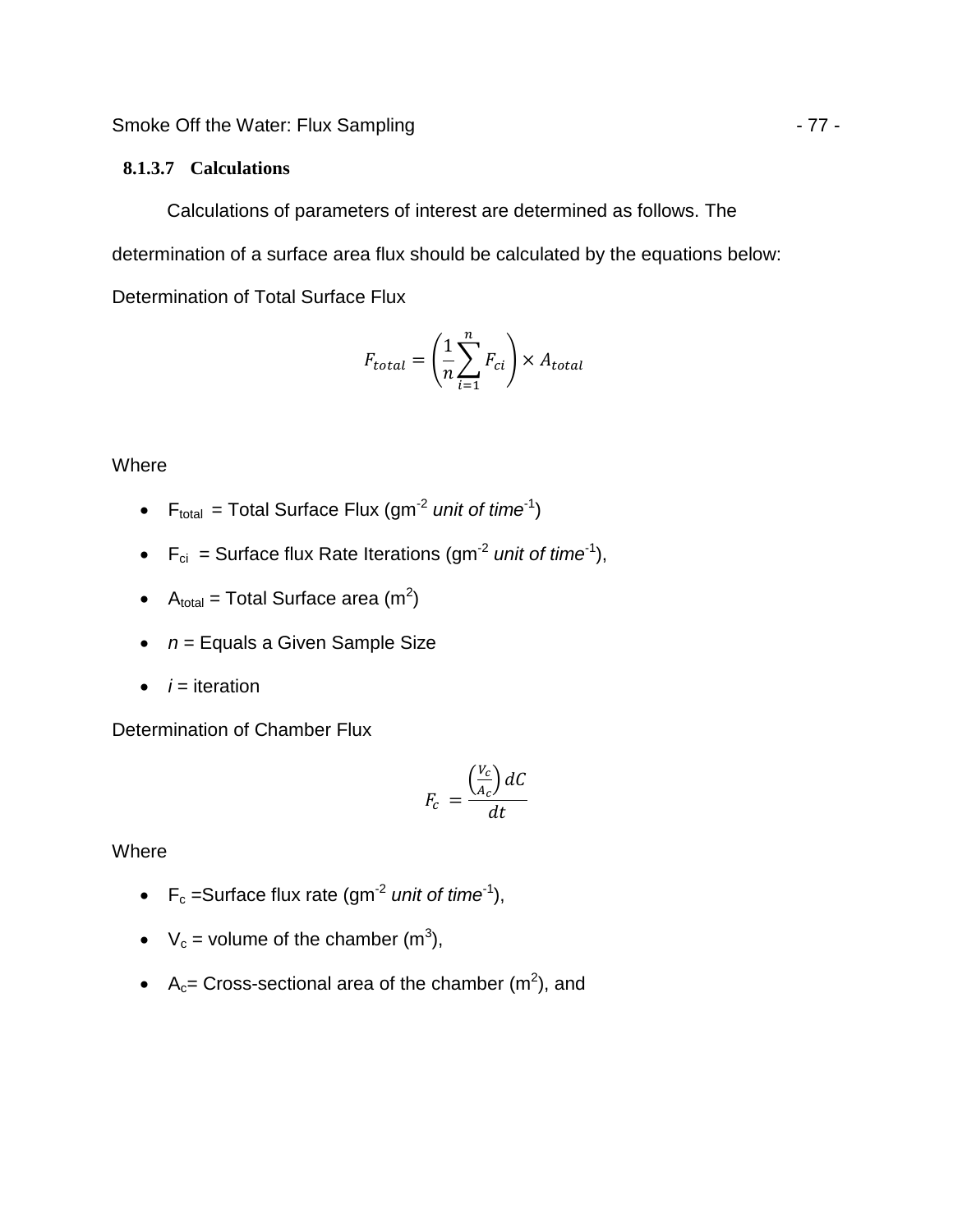Smoke Off the Water: Flux Sampling - 78 -

• dC/dt = concentration gradient of the component gas  $(g/m^3/unit$  of time) (Senevirathna, Achari, & Hettiaratchi, 2007).

Determination of Chamber Area

$$
A_c = \frac{V_c \left(\frac{dC}{dt}\right)}{F_c}
$$

**Where** 

- $F_c$  =Surface flux rate (gm<sup>-2</sup> unit of time<sup>-1</sup>),
- $V_c$  = volume of the chamber (m<sup>3</sup>),
- A<sub>c</sub>= Cross-sectional area of the chamber  $(m^2)$ , and
- dC/dt = concentration gradient of the component gas (g/m<sup>3</sup>/unit of time)

Determination of Chamber Volume

$$
V_c = t \ast Q
$$

**Where** 

- $V_c$  = the chamber volume,
- $\bullet$  t = the desired time to for the headspace to be filled, and
- $\bullet$  Q = the flow rate of the gases into the chamber.

Determination of Number of Sampling Points

$$
n^{\ast}=[TR(V)/\mathbf{1}^TV\mathbf{1}]n
$$

Where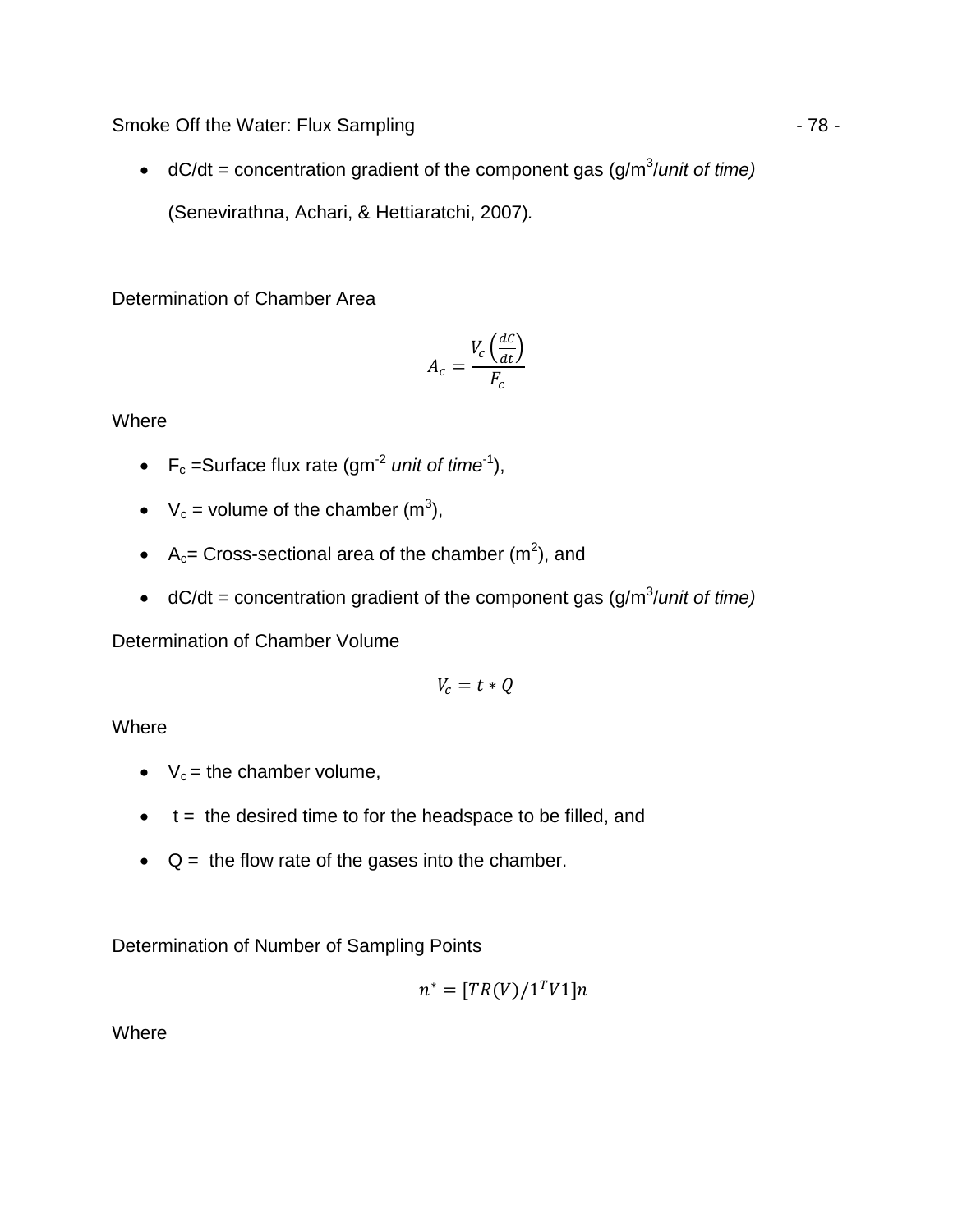#### Smoke Off the Water: Flux Sampling - 79 -

- $n^*$  = Effective Sample Size,
- n = Equals a Given Sample Size
- TR = Denotes the Matrix Algebra Trace Operator
- $\bullet$  1<sup>T</sup>V1 = Redundant Statistical Information

#### **8.1.3.8 Quality Control**

Depending on the sample collection media, a spike sample or an audit gas should be used. A system spike is a sample of a known concentration of the component introduced to the system. The difference between the known concentration and the spike results is the bias introduced by the sampling system. An audit gas is introduced into the system to prove the linearity of the electrochemical analyzer and indicate any bias in the sampling system. The audit gas or spike is introduced as close as practical to the front end of the sampling system. Ideally the spike should be introduced within the chamber in a clean environment.

#### **8.1.3.9 Calibration and Standardization**

Performance tests should be performed on each flux chamber to determine each individual chamber's error bias. The calibration of each chamber should be performed by placing the chamber on a shallow pool of contaminant free water and bubbling in a known volume and concentration of the desired pollutant. Protocol gases should be used. The difference between input and the collected results form the error bias which should be less than 5%.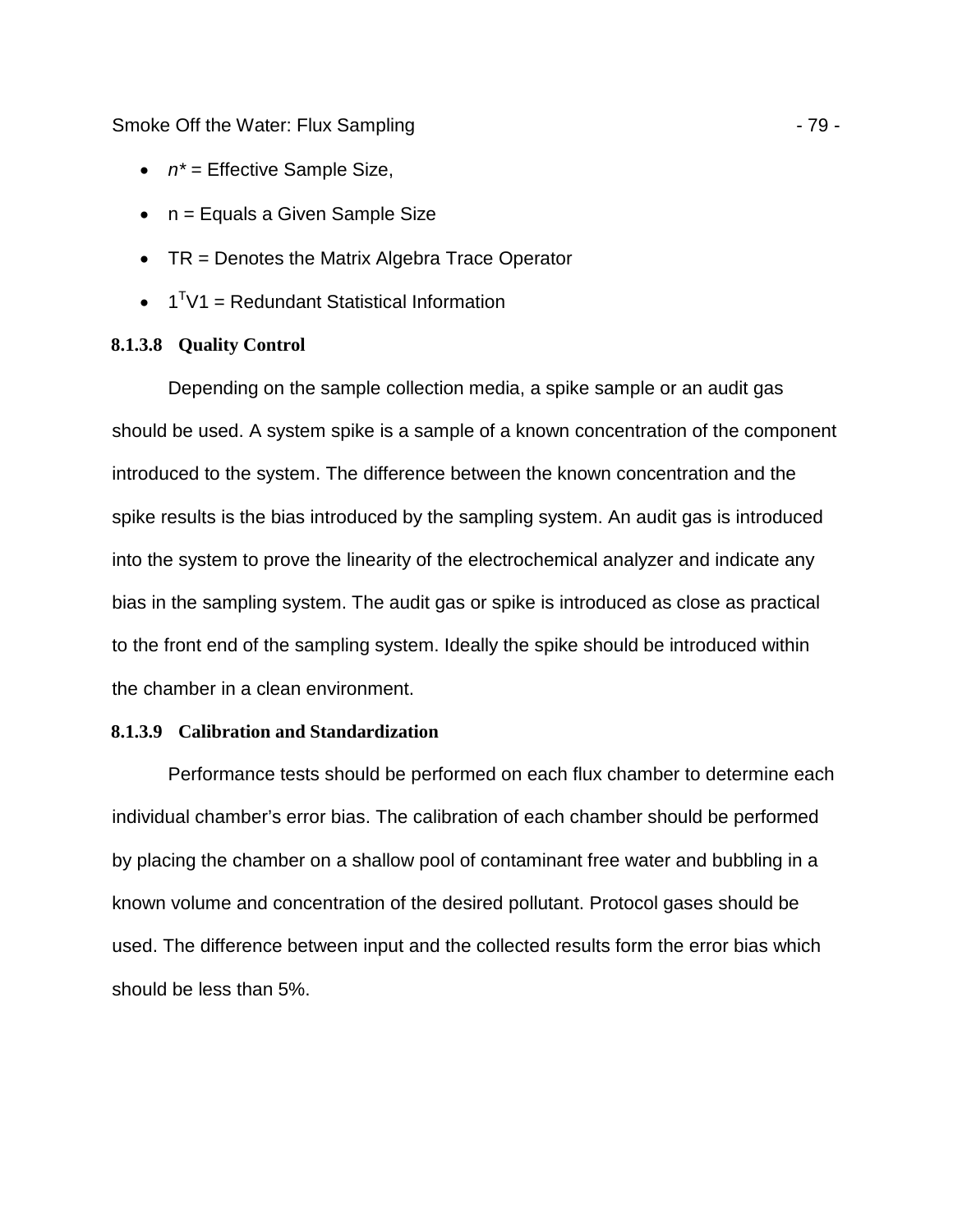Smoke Off the Water: Flux Sampling - 80 -

$$
Error(\%) = \frac{predicted flux - calculated flux}{predicted flux} * 100
$$

**Where** 

- Error(%) = Percentage of Error
- Predicted flux  $=$  The Expected Flux
- Calculated flux= The Measured Flux

#### **8.1.3.10 Method Validation Procedure**

The validation procedure for the methods described is based on EPA Method 301 (40 CFR Part 63, appendix A), (US Environmental Protection Agency, 2011). Bias (or systemic error) is established by comparing test results against a reference value. A correction factor is employed to account for bias (US Environmental Protection Agency, 2011).

#### **8.2 Sampling Size and Pattern**

The major factor that will affect the sampling size and pattern choice is time. Unlike geographic sampling where time is not a major factor, flux changes throughout the course of the day. The sampling may be carried out over a long period of time. Sampling durations of the fluxes can extend over the diurnal range in order to capture a measurable sample. The sample size should be large enough to meet the statistical confidence level laid out by the test administrator.

A simple sampling pattern that applies to all sites is not feasible due to the large variety in locations subsurface conditions and sampling equipment. This paper has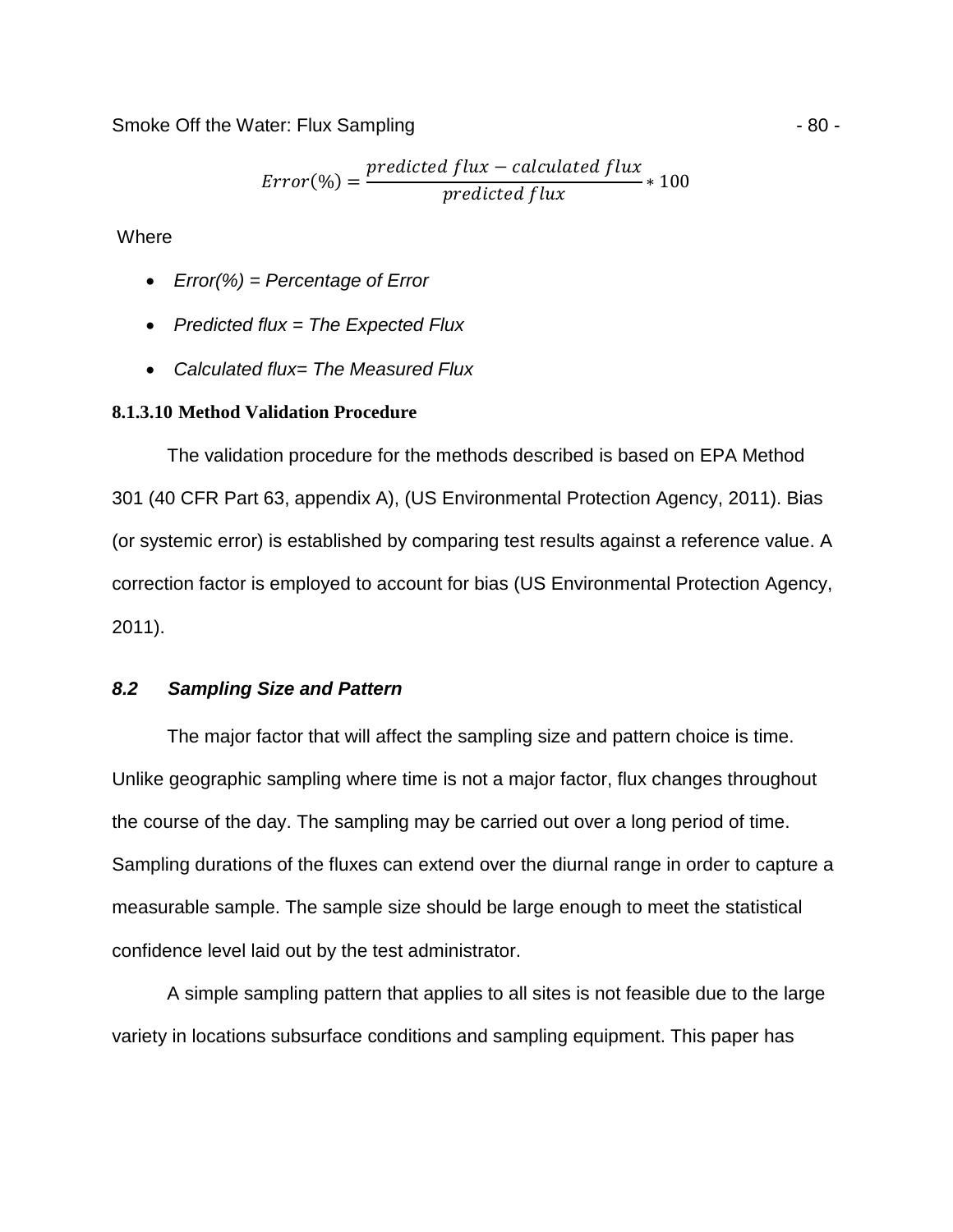Smoke Off the Water: Flux Sampling  $-81$  -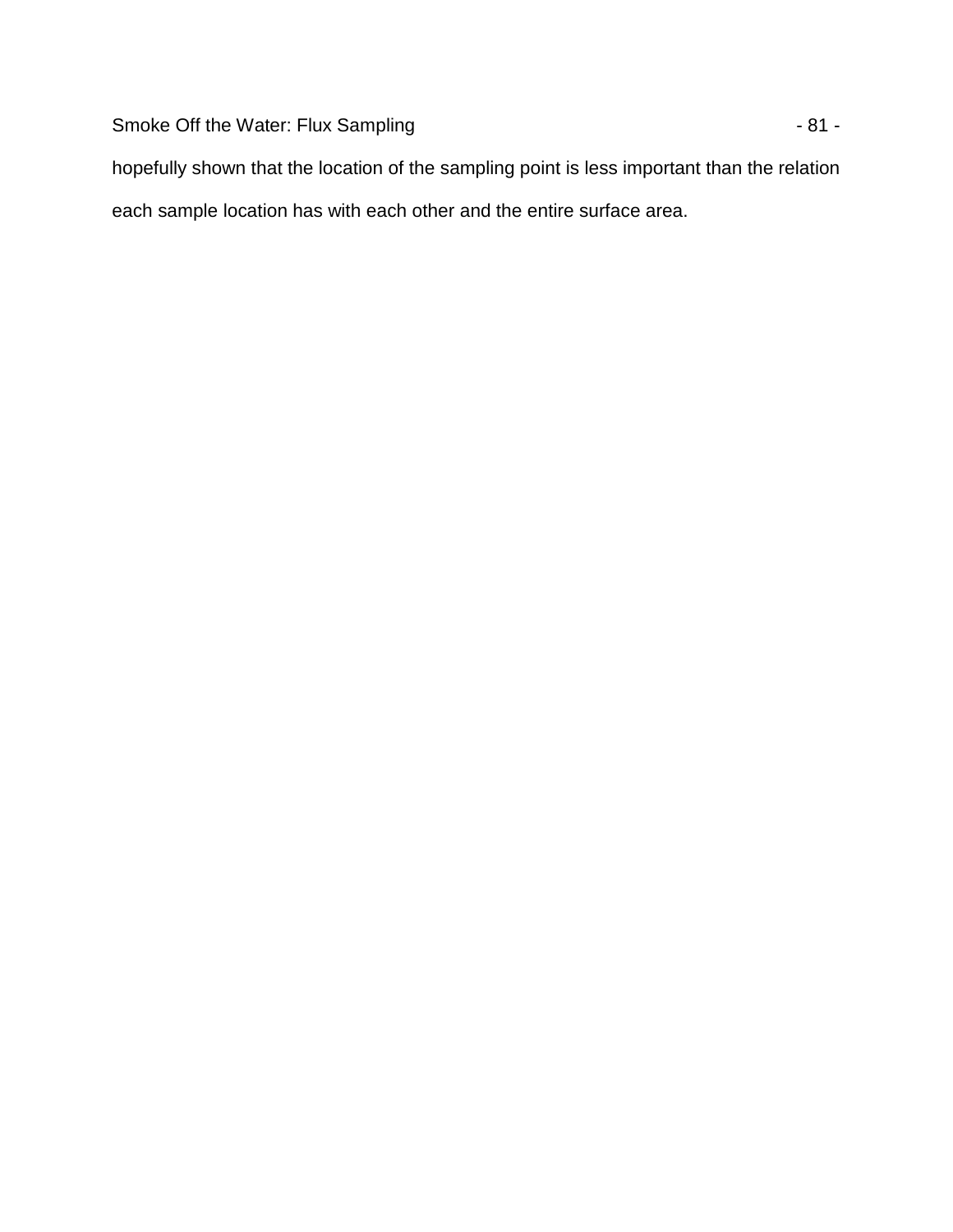Smoke Off the Water: Flux Sampling - 82 -

### **9 Conclusion**

Public pressure in the 1960's and 70s significantly increased requirements to measure a wide variety of pollutants in order to better understand and mitigate the negative effects of urbanisation and industrialisation on the environment and human health. Air, water, and soil pollution became subject to considerable regulation and measurement.

The focus of this thesis is on the measurement of fugitive gas emissions associated with sewage lagoons, tailings ponds, and settling ponds. Gases such as methane, carbon dioxide, and volatile organic compounds are typically generated within these sources. The effect these gases have on the environment and human health requires measurement of the discharge rates for regulatory and management purposes.

The thesis reviews the theoretical and practical aspects of methodologies and instruments used in measuring fugitive gasses released from non-point sources. The principal sampling device, the flux chamber, and its two variants, open and closed are described and evaluated. The quality and effectiveness of the analysers, that measure the presence of pollutants in the samples is also considered.

The issues around sample size and pattern are also explored and the thesis concludes that the significant factors in achieving representativeness is the length of sampling time, the volume of the chamber and the number of samples taken. The thesis reviews the technical, logistical and practical aspects in two of case studies and concludes with a description of sampling methods and protocols.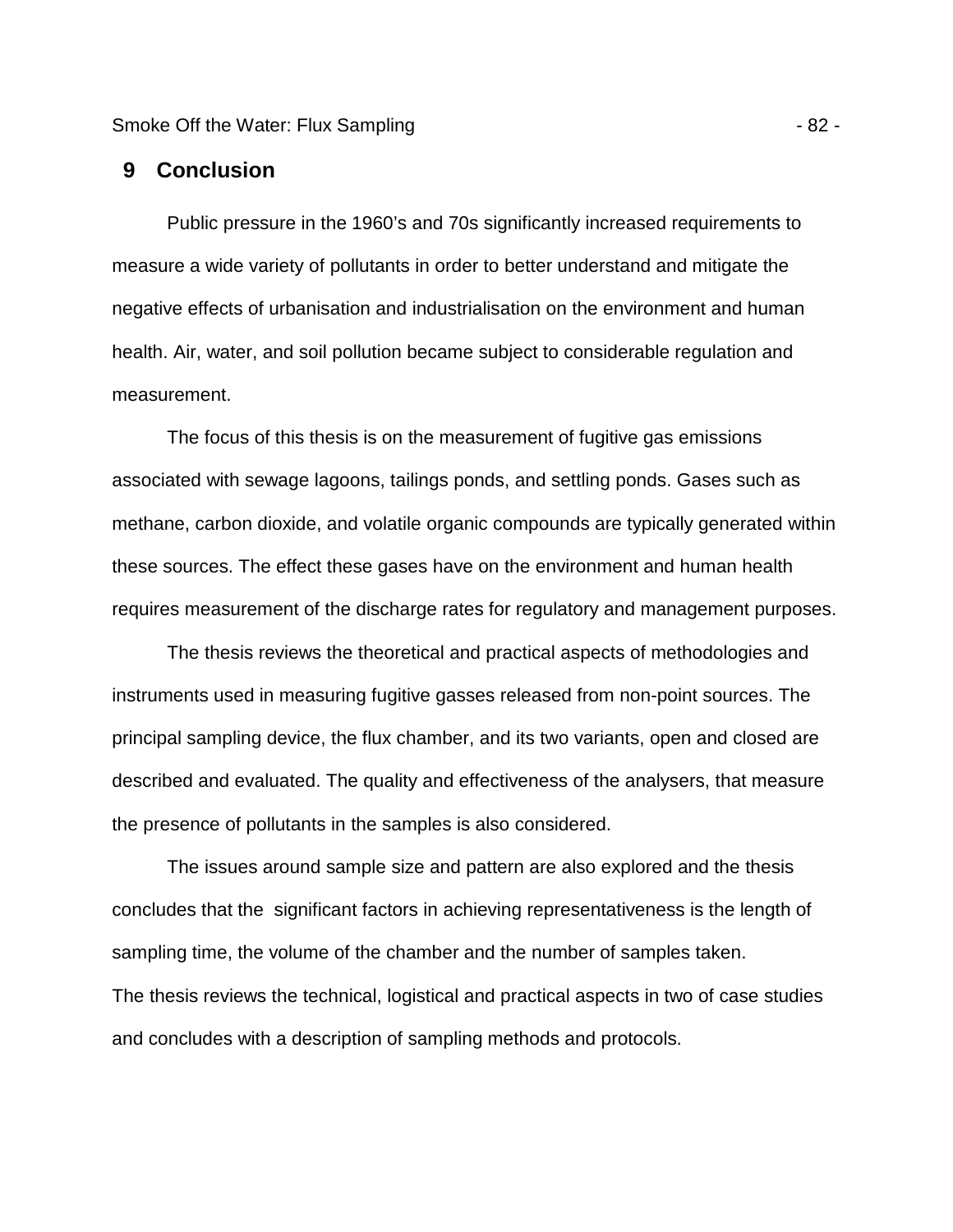Smoke Off the Water: Flux Sampling  $-83 -$ 

The approach refines existing practises, such as documented by the US EPA and it is based on the research conducted for this thesis as well as the author's personal experience with measuring fugitive gases.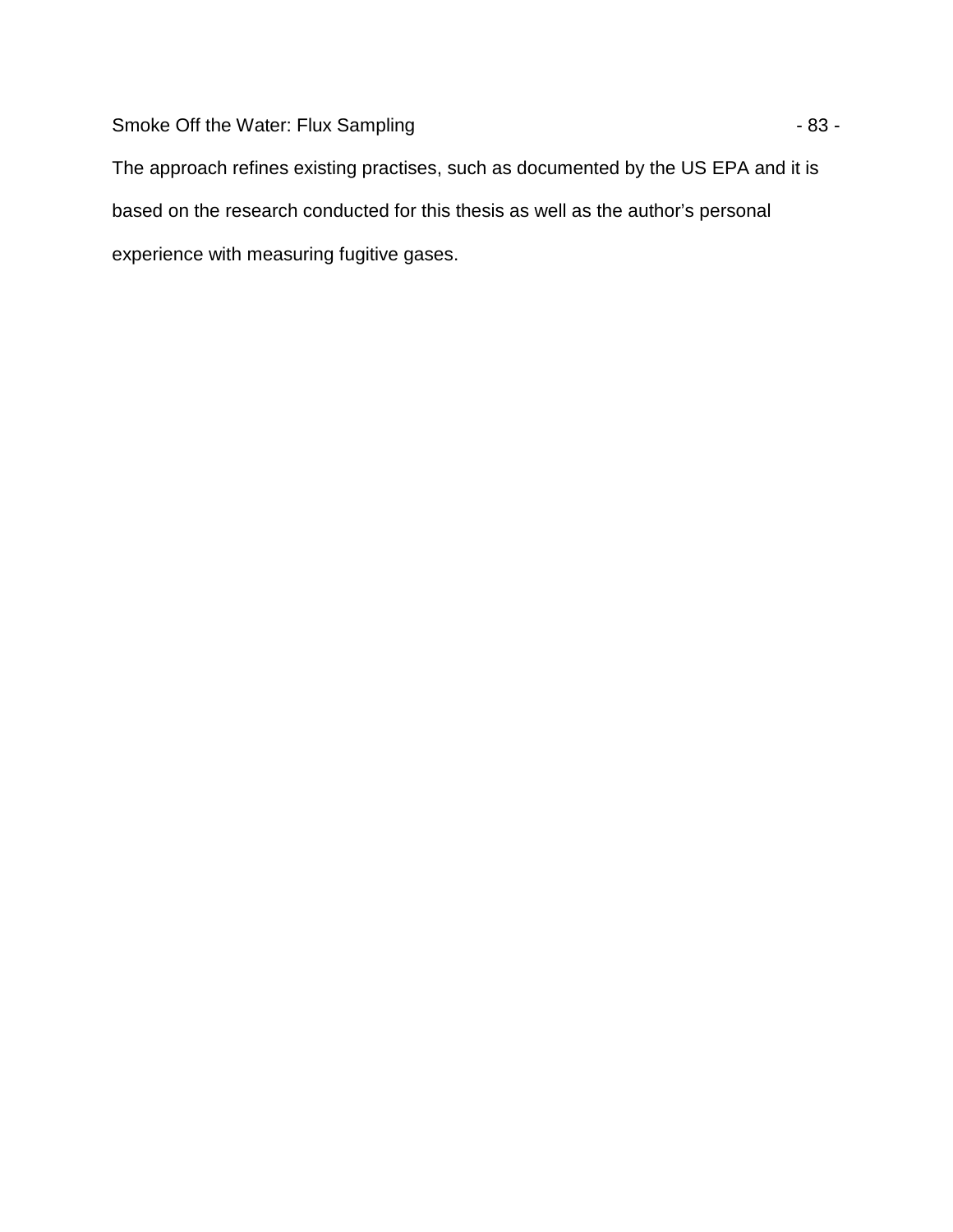# **10 References**

- Alberta Environmental Protection Services. (1996). Alberta Stack Sampling Code . Edmonton: Queen's Printer.
- Demarty, M., & Bastien, J. (2009). Measuring Greenhouse Gases in Aquatic Environments with Floating Chambers. Montreal: Eastmain1.
- Dicataldo, G., Richins, G. H., Spiroff, K. J., & Nelson, M. B. (2009, July 6). Produced-water VOC, HAP emission concern Rocky Mountain Regulators. Oil & Gas Journal, 107(25), 41-50.
- Draper, D. (2002). Our Environment: A Canadian Perspective Second edition. Scarborough: Nelson Thomson Learning.
- Environment Canada. (2005). Protocols and Performance Specifications for Continuous Monitouring of Gasseous Emissions from Thermal Power Generation: Report EPS 1/PG/7 (revised. Environmental Technology Centre, Emissions Research and Measurement Division. Ottawa: Environment Canada.
- Gore, A. (2007). An Inconvenient Truth: The Crisis of Global Warming. New York: Viking Juvenile.
- Griffith, D. A. (2008). Geographic Sampling of Urban Soils for Contaminant Mapping: How Many Samples and From Where. Environmental GeoChemical Health(30), 495-509.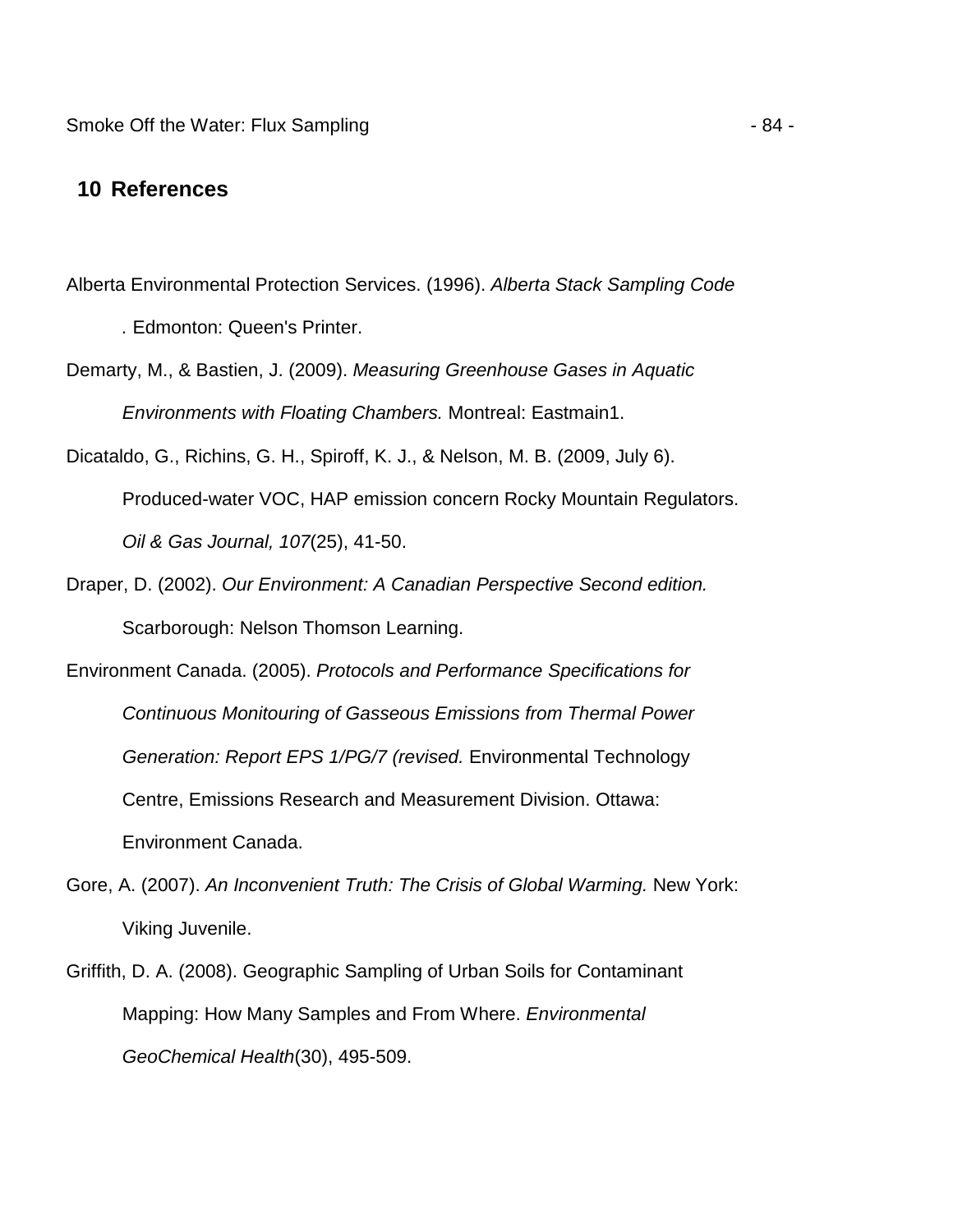- Gustin, M. S., & Jelena, S. (2005). Effects of watering and soil moisture on mercury emissions from soils . Biogeochemistry, 76, 215-232.
- H, B. G. (1947, april). A Comparison of Samping Methods. The Journal of Marketing, 11(4), 331-337.
- IPCC. (2007). Climate Change 2007: Synthesis Report. Intergovernmental Panel on Climate Change. Switzerland: Intergovernmental Panel on Climate Change.
- Jahnky, J. A. (2000). Continouus Emission Monitoring: 2nd ed. Danvers: John Wiley & Sons Inc.
- Kienbusch, M. (1986). Measurement of Gaseous Emission Rate from Land Surfaces Using an Emission Isolation Flux Chamber:User's Guide. Environmental Monitouring Systems Laboratory, Exposure Assessment Division. Las Vegas: US Environmental Protection Agency .
- Lo, C. P., & Yeung, A. K. (2002). Concepts and Techniques of Geographic Information Systems. Upper Saddle RIver : Prentice-Hall Inc.
- Lodger Jr., J. P. (Ed.). (1989). Methods of Air Sampling and Analysis: Third Edition. Chelsea: Lewis Publishers Inc.

Marcos, J., Arauzo-Bravo, & Shimizu, K. (2003). An Improved Method for Statistical Analysis of Metabolic Flux Analysis using Isotopomer Mapping Matrices with Analytical Expressions. Journal of Biotechnology (105), 117-133.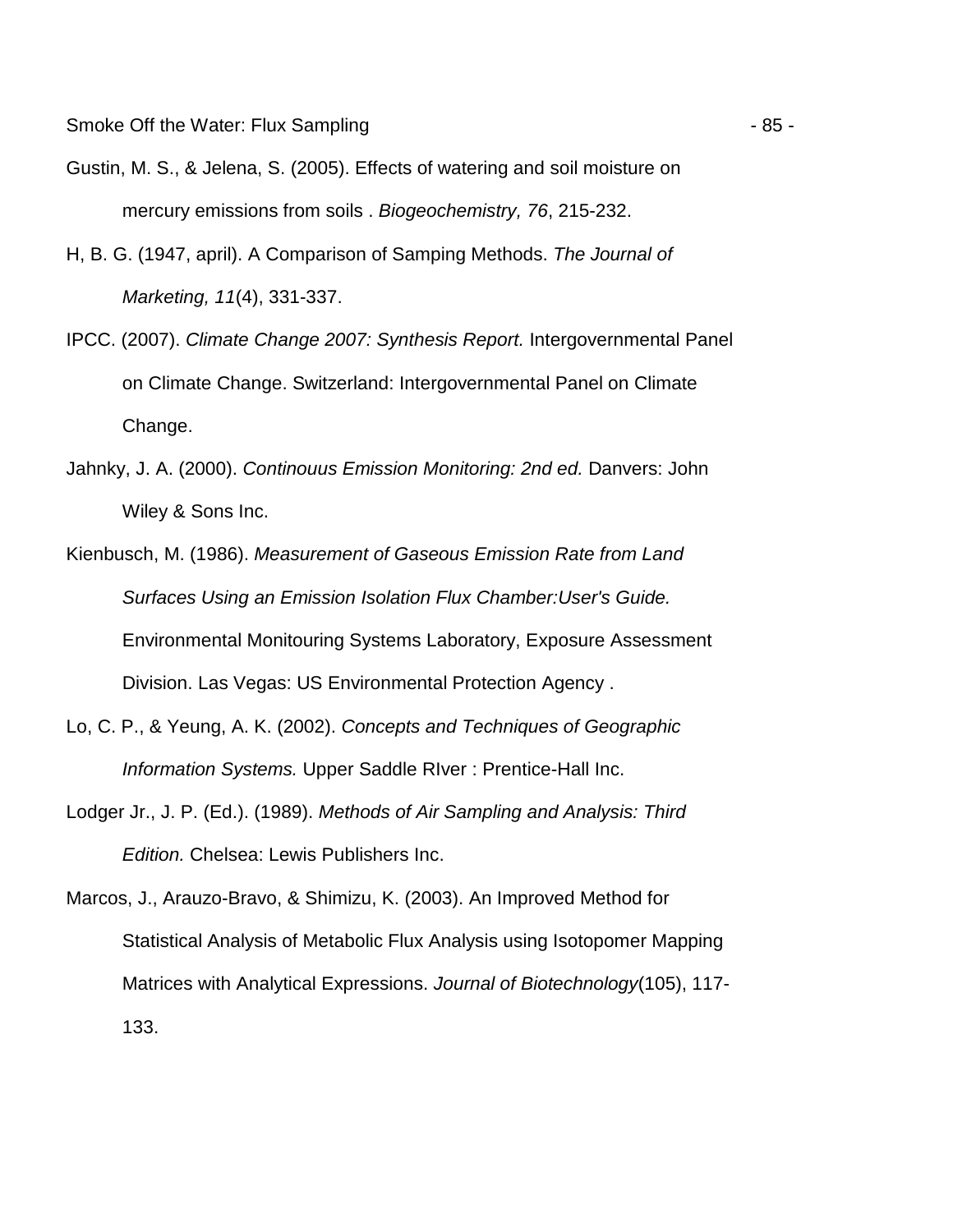Smoke Off the Water: Flux Sampling - 86 -

- Matthews, C. J., St Louis, V. L., & Hasslein, R. H. (2003). Comparison of Three Techniques Used To Measure Diffusive Gas Exchange from Sheltered Aquatic Surfaces. Environmental Science Technology(37), 772-780.
- Mauder, M., Desjardins, R. L., & MacPherson, I. (2008). Creating Surface Flux Maps from Airborne Measurements: Application to the Mackenzie Area GEWEX Study MAGS 1999. Boundary Layer Meteorology(129), 431-450.
- Meadows, D. (2001). Dancing with Systems . Retrieved 05 14, 2010, from Sustainability Institute: http://www.sustainer.org/pubs/Dancing.html
- Ministry of Housing, Spatial Planning and the Environment of the Netherlands. (1998, August). Guidance on Estimating Non-point Source Emissions (UNITAR Series of PRTR SUpport MAterials - No.3).
- Murthy, P. N. (1993). The design and evaluation of a passive soil-air flux sampler . College Station: Graduate Studies office of Texas A&M University .
- Muttlak, H. A., & Khan, A. (2002). Adjusted two-stage adaptive cluster sampling. Environmental and Ecological Statistics, 9, 111-120.
- Nagaraj, A., & Sattler, M. L. (2005). Correlating Emissions with Time and Temperature to Predict Worst-Caes Emission from Open Liquid Area Sources. Air & Waste Management Association(55), 1077-1084.
- Oke, T. (1987). Boundary Layer Climates: second edition . New York, New York, USA: Routledge.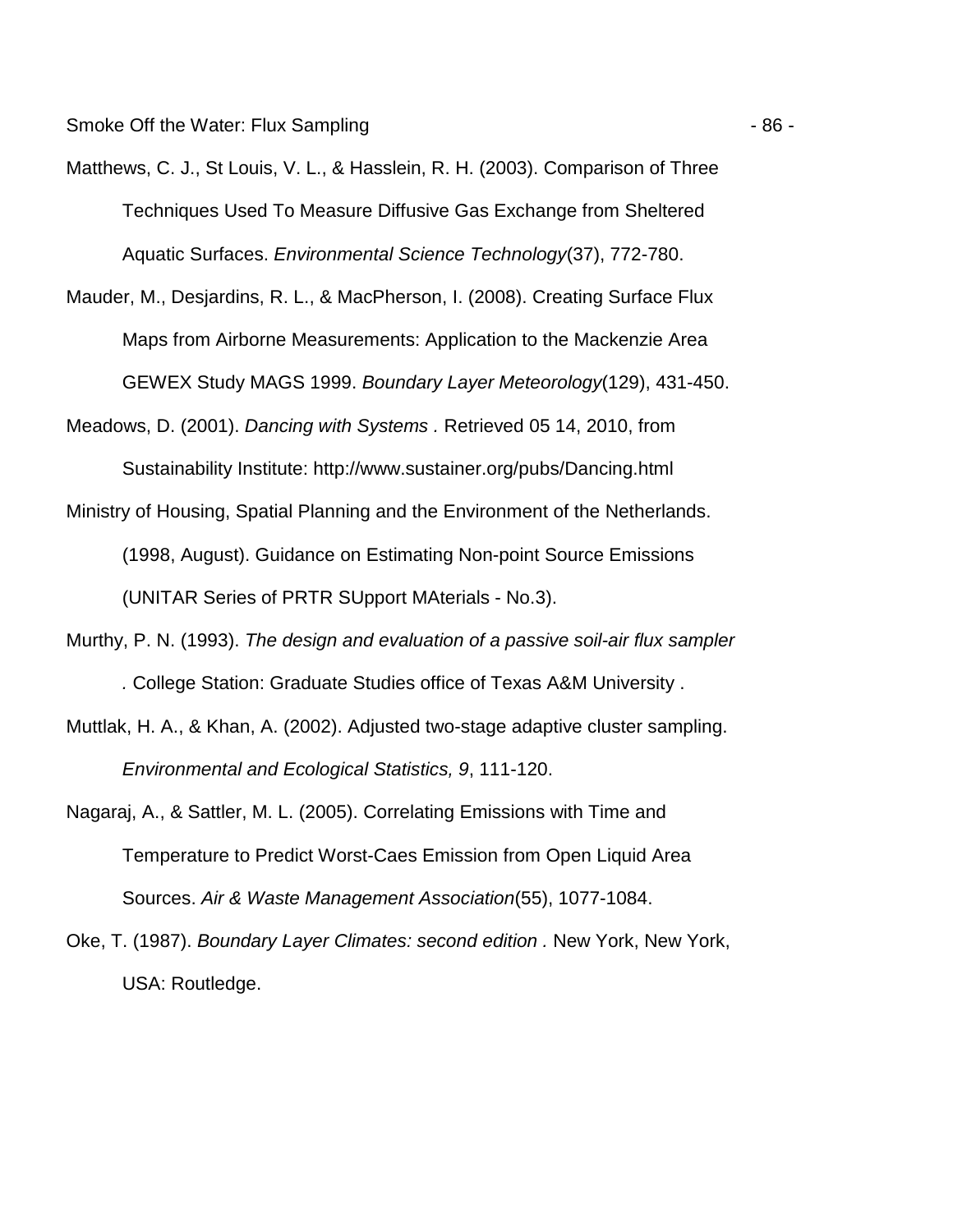- Perera, M., Hettiaratchi, J., & Achari, G. (2002, November ). A Mathematical Modeling Approch to Improve Point Estimation of Landfill Gas Surface Emissions Using the Flux Chamber Technique. Journal of Environmental Engineering and Science, 1(6), 451-463.
- Riechman, R., & Rolston, D. E. (2002). Atmospheric Pollutants and Trace Gases: Design and Performance of a Dynamic Gas Flux Chamber. Journal of Environmental Quality(31), 1774-1781.
- Senevirathna, D., Achari, G., & Hettiaratchi, J. (2006, March). A Laboratory Evaluation of Errors Associated with the Determination of Landfill Gas Emissions. Canadian Journal of Civil Engineering, 33(3), 240-244.
- Senevirathna, D., Achari, G., & Hettiaratchi, J. (2007). A Mathematical Model to Estimate Errors Associated with Closed Flux Chambers. Environmental Modeling and Assessment(12), 1-11.
- Smithsonian National Museum of Natural History. (2008, 07). Global Volcanism Program: Kelut Monthly Reports. Retrieved 1 13, 2011, from Global Volcanism Program:
	- http://www.volcano.si.edu/volcano.cfm?vn=263280&bgvn=1&rnum=region 06&snum=java&wvol=kelut&tab=1
- Spencer, R. W. (2010). The Great Global Warming Blunder: How Mother Nature Fooled The World's Top Climate Scientists . New York: Encounter Books.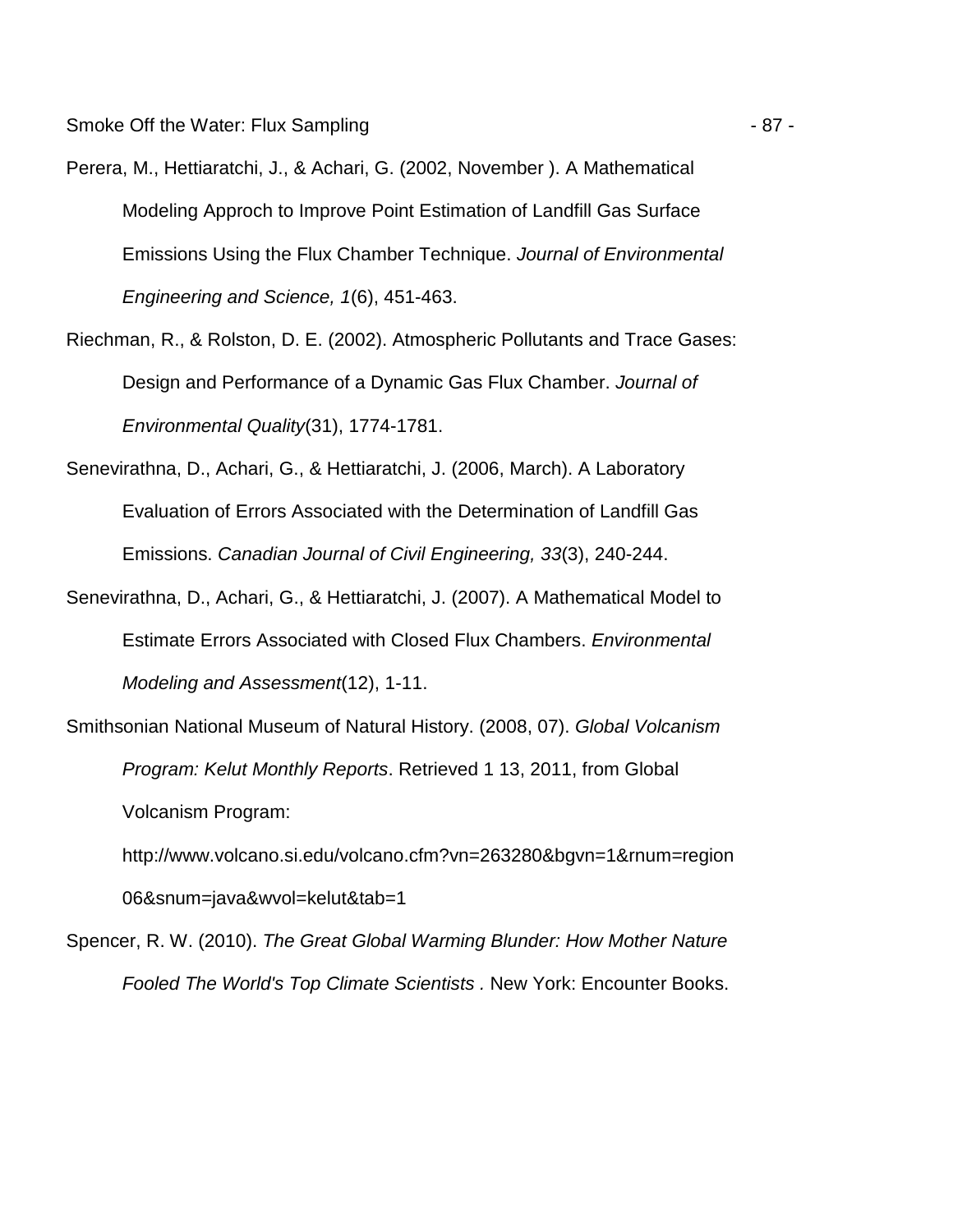- Su, T.-F. L.-Y., & Su, M.-C. (2003). Performance of Gas Mixing in a Flux Chamber. Energy Sources, 25, 597-605.
- Suresh, K., & Devaarul, S. (2003-04). Multidimensional Mixed Sampling Plans. Quality Engineering, 16(2), 233-237.
- Tillman Jr., F. D. (2003, May). Design and Testing of a Chamber Device to Measure Total Flux of Volatile Organic Compounds from Unsaturated Zone Under Natural Conditions. University of Virginia.
- United States Goverment . (1990). Protection of Environment 40: Code of Federal Regulations Parts 53 to 60 . Washington D.C.: Office of the Federal Register National Archives and Records Administration. .
- US Envirnomental Protection Agency. (07, 07). Test Method 320

MEASUREMENT OF VAPOR PHASE ORGANIC AND INORGANIC

EMISSIONS. Retrieved 12 08, 2011, from Technology Transfer Network;

Emission Measurement Center :

http://epa.gov/ttn/emc/methods/method320.html

US Environmental Protection Agency. (2007, 07). METHOD 18 -

MEASUREMENT OF GASEOUS ORGANIC COMPOUND. Retrieved 12 08, 2011, from Technology Transfer Network; Emission Measurement Center: http://epa.gov/ttn/emc/methods/method18.html

US Environmental Protection Agency. (2011, June 21). Method 301—Field

Validation of Pollutant Measurement Methods from Various Waste Media.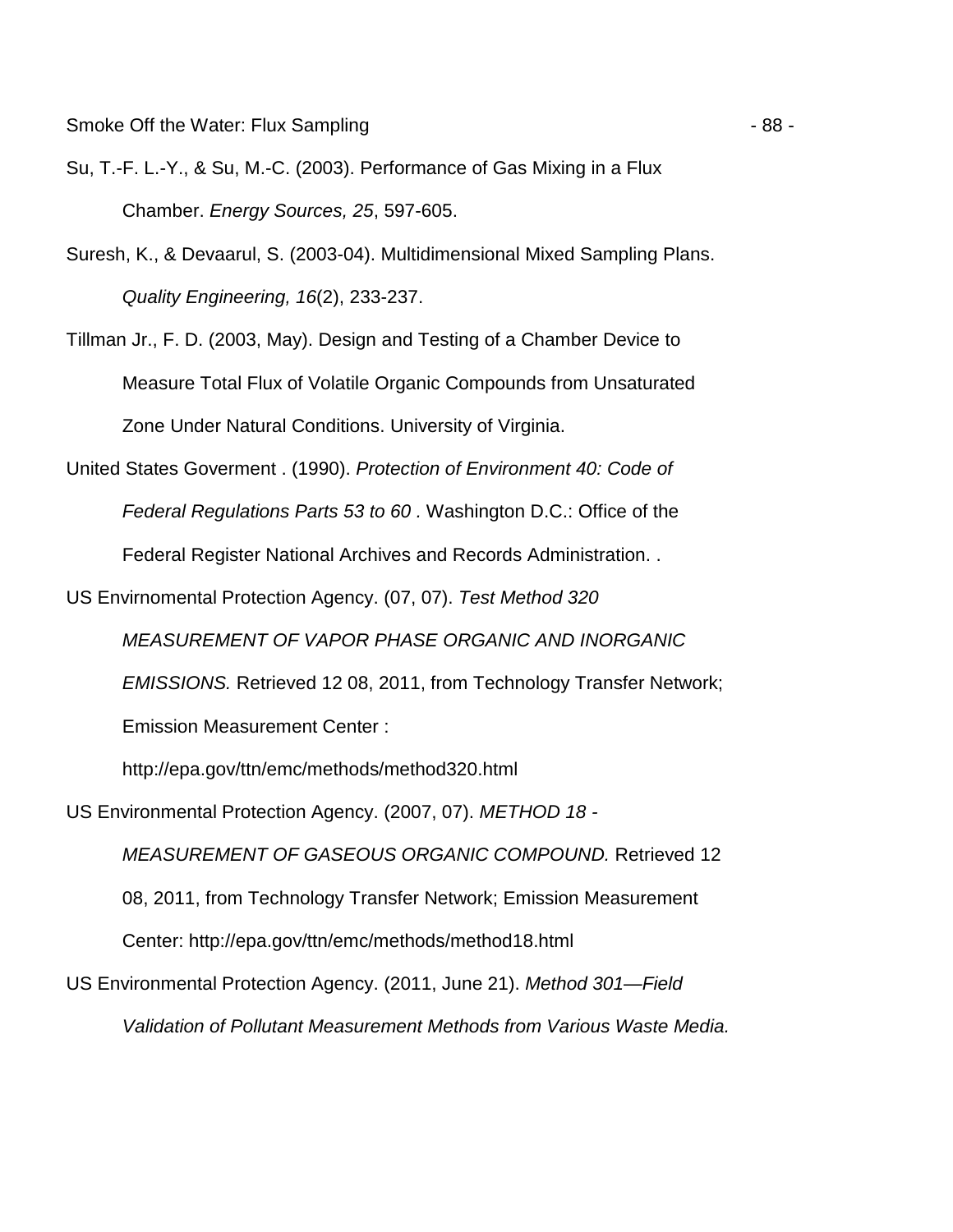Smoke Off the Water: Flux Sampling  $-89 -$ 

Retrieved 12 08, 2011, from Technology Transfer Network; Emission Measurement Center: http://epa.gov/ttn/emc/methods/method301.html

US EPA, Office of Transportation and Air Quality. (2005, 2 03). Emission Facts: Greenhouse Gas Emissions from a Typical Passenger Vehicle. Retrieved 10 11, 2011, from US Environmental ProtectionAgency: Overview Pollutants and Programs:

http://www.epa.gov/oms/climate/420f05004.htm#step4

- Waite, D., Cabalo, E., Chau, D., & Sproull, J. (2007). A comparison of flux chambers and ambient air sampling to measure Hexachorocyclohexane volatiisation from canola (Brassica napus) fields. Chemosphere(68), 1074- 1081.
- Werner, C., Chiodini, G., Voigt, D., Caliro, S., Avino, R., Russo, M., et al. (2003). Monitoring volcanic hazard using eddy covariance at Solfatara volcano, Naples, Italy. Earth and Planetary Science Letters 210, 561-577.
- Wywail, J. L. (2008). Sampling design proportional to order statistic of auxiliary variable. Statistical Papers(49), 277-289.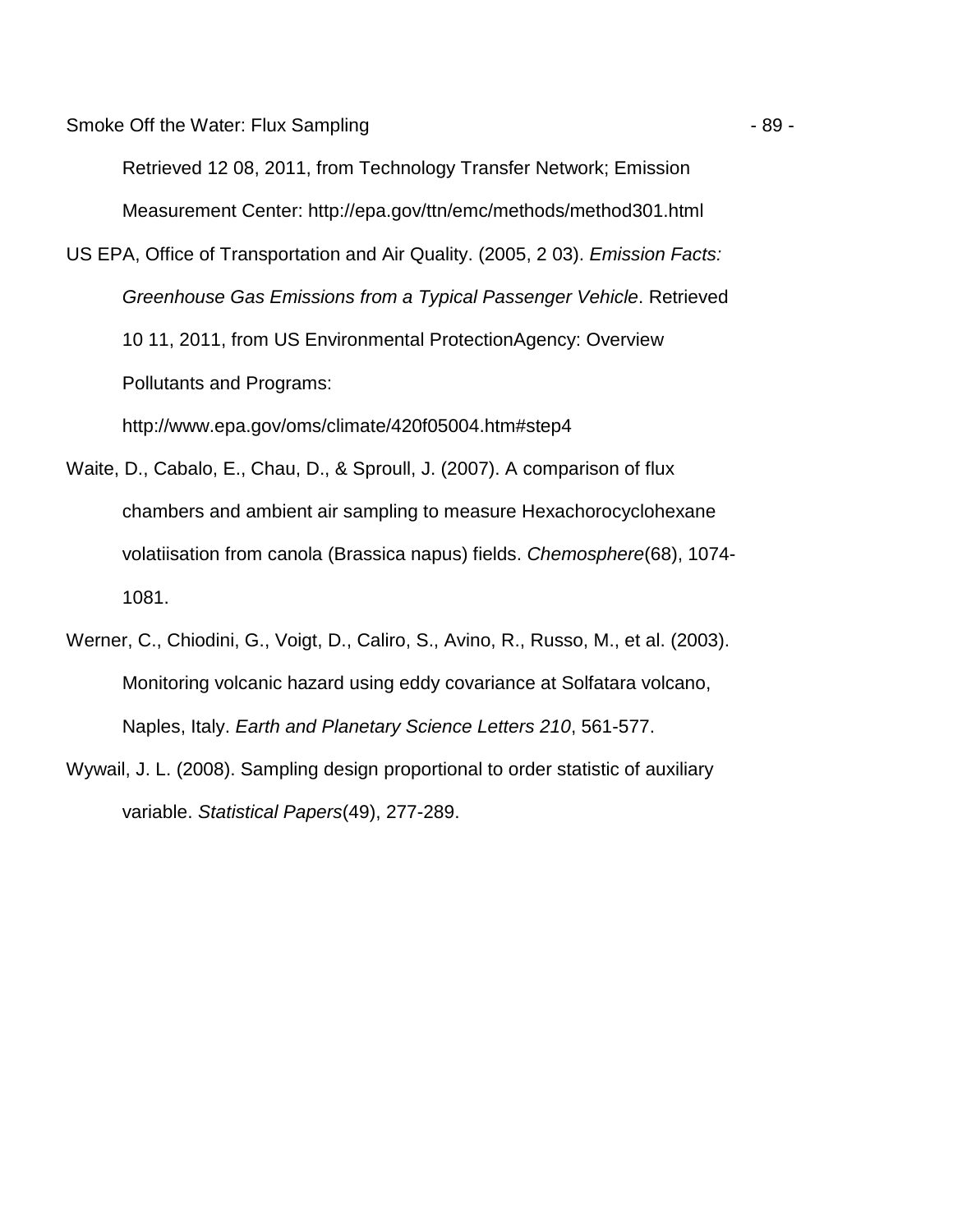Smoke Off the Water: Flux Sampling  $-90 -$ 

# **11 Appendix A Field Data Sheet**